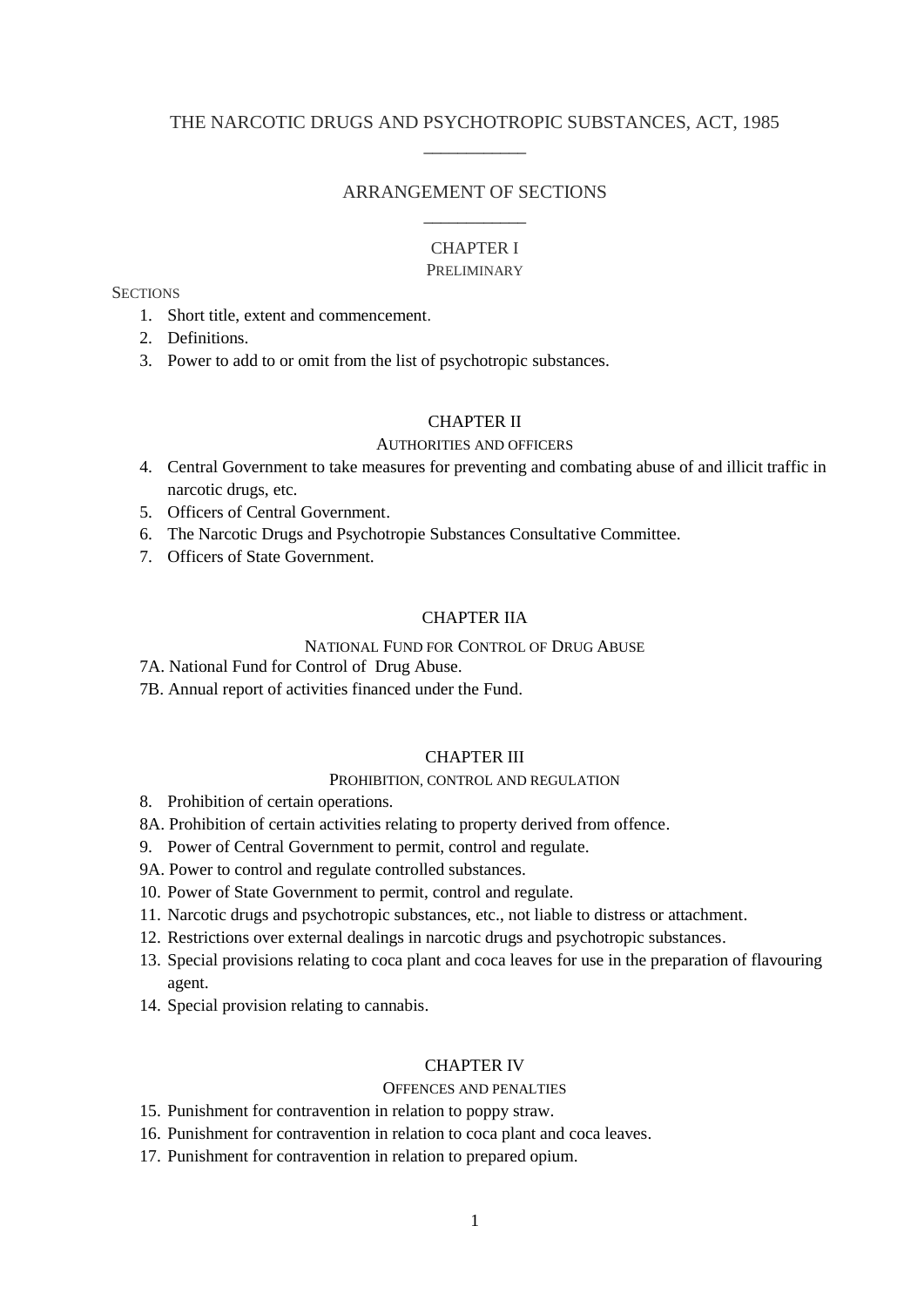#### **SECTIONS**

- 18. Punishment for contravention in relation to opium poppy and opium.
- 19. Punishment for embezzlement of opium by cultivator.
- 20. Punishment for contravention in relation to cannabis plant and cannabis.
- 21. Punishment for contravention in relation to manufactured drugs and preparations.
- 22. Punishment for contravention in relation to psychotropic substances.
- 23. Punishment for illegal import in to India, export from India or transhipment of narcotic drugs and psychotropic substances.
- 24. Punishment for external dealings in narcotic drugs and psychotropic substances in contravention of section 12.
- 25. Punishment for allowing premises, etc., to be used for commission of an offence.
- 25A. Punishment for contravention of orders made under section 9A.
- 26. Punishment for certain acts by licensee or his servants.
- 27. Punishment for consumption of any narcotic drug or psychotropic substance.
- 27A. Punishment for financing illicit traffic and harbouring offenders.
- 27B. Punishment for contravention of section 8A.
- 28. Punishment for attempts to commit offences.
- 29. Punishment for abetment and criminal conspiracy.
- 30. Preparation.
- 31. Enhanced punishment for offences after previous conviction.
- 31A. Death penalty for certain offences after previous conviction.
- 32. Punishment for offence for which no punishment is provided.
- 32A. No suspension, remission or commutation in any sentence awarded under this Act.
- 32B. Factors to be taken into account for imposing higher than the minimum punishment.
- 33. Application of section 360 of the Code of Criminal Procedure, 1973 and of the Probation of Offenders Act, 1958.
- 34. Security for abstaining from commission of offence.
- 35. Presumption of culpable mental state.
- 36. Constitution of Special Court.
- 36A. Offences triable by Special Courts.
- 36B. Appeal and revision.
- 36C. Application of Code to proceedings before a Special Court.
- 36D. Transitional provisions.
- 37. Offences to be cognizable and non-bailable.
- 38. Offences by companies.
- 39. Power of court to release certain offenders on probation.
- 40. Power of court to publish names, place of business, etc., of certain offenders.

## CHAPTER V

#### **PROCEDURE**

- 41. Power to issue warrant and authorisation.
- 42. Power of entry, search, seizure and arrest without warrant or authorisation.
- 43. Power of seizure and arrest in public place.
- 44. Power of entry, search, seizure and arrest in offences relating to coca plant, opium poppy and cannabis plant.
- 45. Procedure where seizure of goods liable to confiscation not practicable.
- 46. Duty of land holder to give information of illegal cultivation.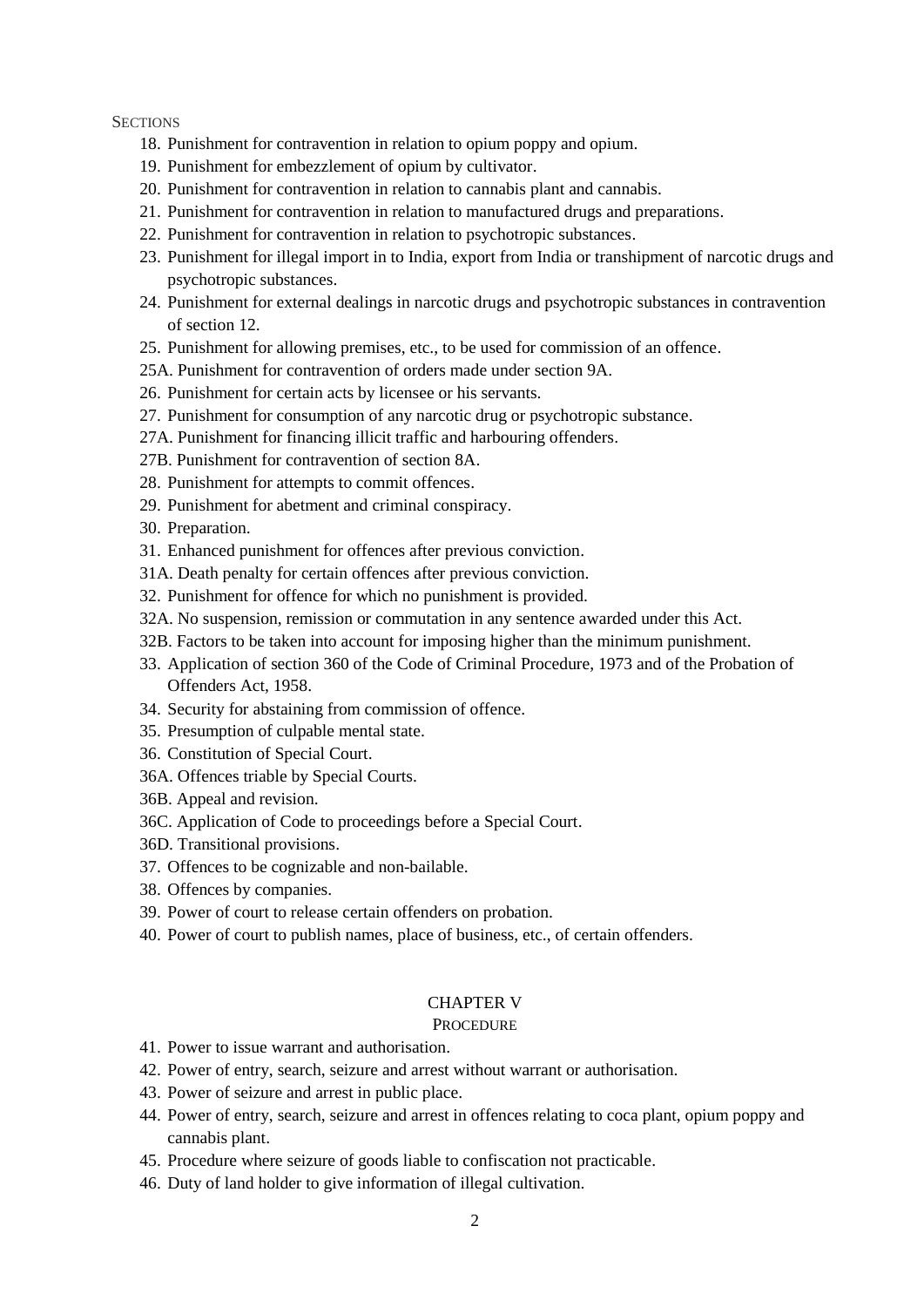## **SECTIONS**

- 47. Duty of certain officers to give information of illegal cultivation.
- 48. Power of attachment of crop illegally cultivated.
- 49. Power to stop and search conveyance.
- 50. Conditions under which search of persons shall be conducted.
- 50A. Power to undertake controlled delivery.
- 51. Provisions of the code of Criminal Procedure, 1973 to apply to warrants, arrests, searches and seizures.
- 52. Disposal of persons arrested and articles seized.
- 52A. Disposal of seized narcotic drugs and psychotropic substances.
- 53. Power to invest officers of certain departments with powers of an officer-in-charge of a police station.
- 53A. Relevancy of statements under certain circumstances.
- 54. Presumption from possession of illicit articles.
- 55. Police to take charge of articles seized and delivered.
- 56. Obligation of officers to assist each other.
- 57. Report of arrest and seizure.
- 57A. Report of seizure of property of the person arrested by the notified officer.
- 58. Punishment for vexatious entry, search, seizure or arrest.
- 59. Failure of officer in duty or his connivance at the contravention of the provisions of this Act.
- 60. Liability of illicit drugs, substances, plants, articles and conveyances to confiscation.
- 61. Confiscation of goods used for concealing illicit drugs or substances.
- 62. Confiscation of sale proceeds of illicit drugs or substances.
- 63. Procedure in making confiscations.
- 64. Power to tender immunity from prosecution.
- 64A. Immunity from prosecution to addicts volunteering for treatment.
- 65. [*Omitted*].
- 66. Presumption as to documents in certain cases.
- 67. Power to call for information, etc.
- 68. Information as to commission of offences.

### CHAPTER VA

### FORFEITURE OF ILLEGALLY ACQUIRED PROPERTY

- 68A. Application.
- 68B. Definitions.
- 68C. Prohibition of holding illegally acquired property.
- 68D. Competent authority.
- 68E. Identifying illegally acquired property.
- 68F. Seizure or freezing of illegally acquired property.
- 68G. Management of properties seized or forfeited under this Chapter.
- 68H. Notice of forfeiture of property.
- 68-I. Forfeiture of property in certain cases.
- 68J. Burden of proof.
- 68K. Fine in lieu of forfeiture.
- 68L. Procedure in relation to certain trust properties.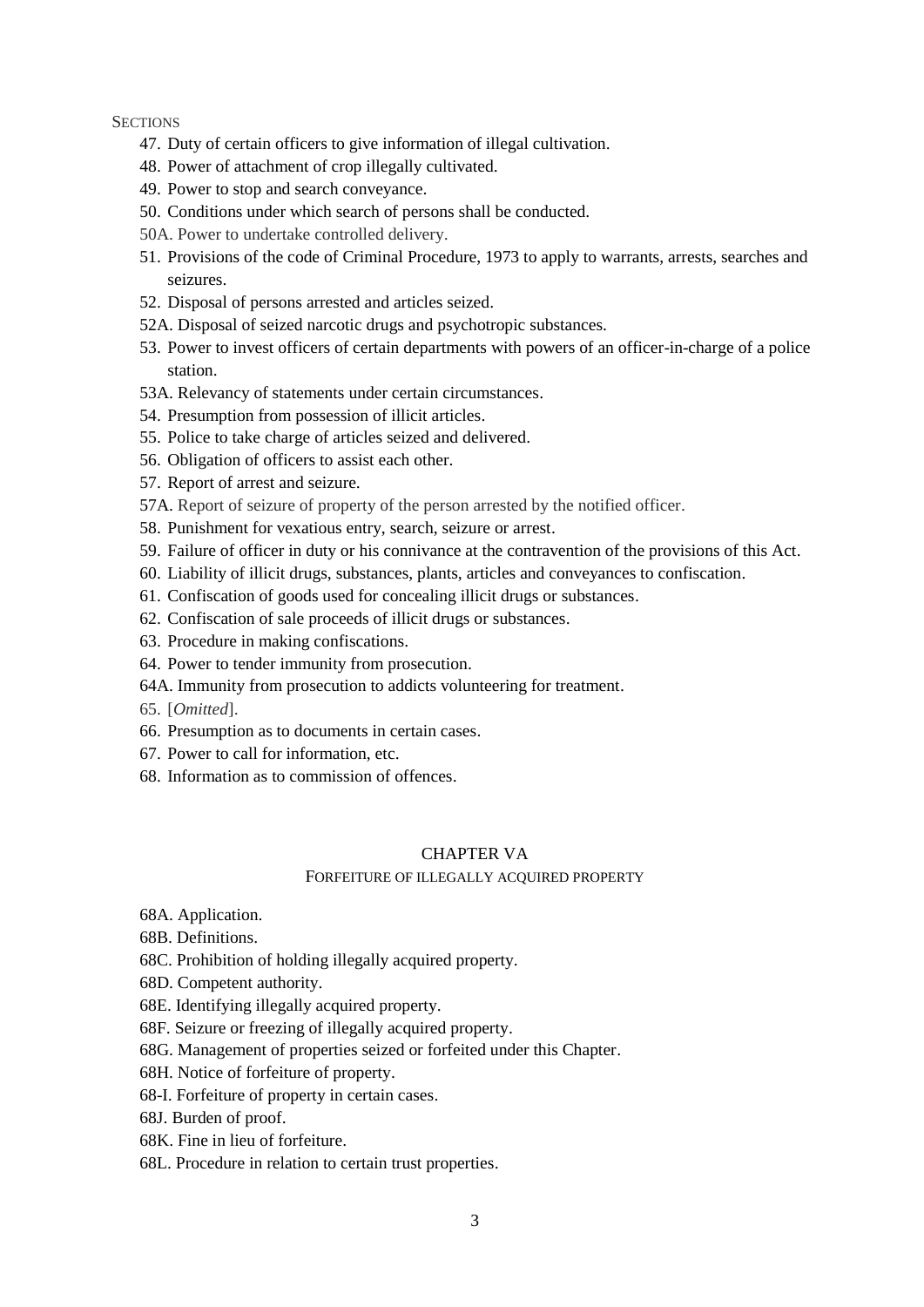### **SECTIONS**

- 68M. Certain transfers to be null and void.
- 68N. Constitution of Appellate Tribunal.
- 68-O. Appeals.
- 68P. Notice or order not to be invalid for error in description.
- 68Q. Bar of jurisdiction.
- 68R. Competent authority and Appellate Tribunal to have powers of civil court.
- 68S. Information to competent authority.
- 68T. Certain officers to assist Administrator, competent authority and Appellate Tribunal.
- 68U. Power to take possession.
- 68V. Rectification of mistakes.
- 68W. Findings under other laws not conclusive for proceedings under this Chapter.
- 68X. Service of notices and orders.
- 68Y. Punishment for acquiring property in relation to which proceedings have been taken, under this Chapter.
- 68Z. Release of property in certain cases.

# CHAPTER VI

### **MISCELLANEOUS**

- 69. Protection of action taken in good faith.
- 70. Central Government and State Government to have regard to international conventions while making rules.
- 71. Power of Government to establish centres for identification, treatment, etc., of addicts and for supply of narcotic drug and psychotropic substances.
- 72. Recovery of sums due to Government.
- 73. Bar of jurisdiction.
- 74. Transitional provisions.
- 74A. Power of Central Government to give directions.
- 75. Power to delegate.
- 76. Power of Central Government to make rules.
- 77. Rules and notifications to be laid before Parliament.
- 78. Power of State Government to make rules.
- 79. Application of the Customs Act, 1962.
- 80. Application of the Drugs and Cosmetics Act, 1940 not barred.
- 81. Saving of State and special laws.
- 82. Repeal and savings.
- 83. Power to remove difficulties. THE SCHEDULE.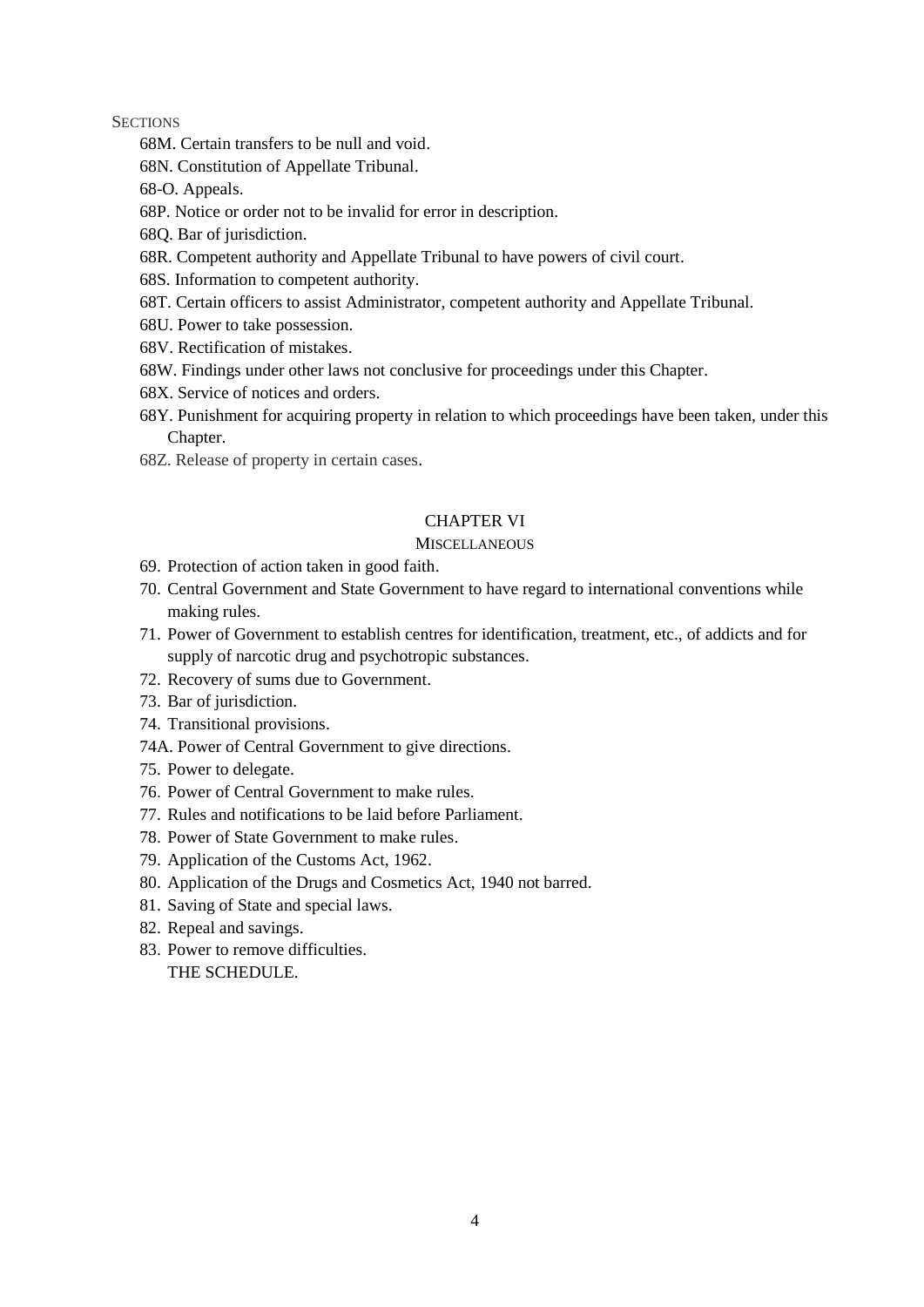## THE NARCOTIC DRUGS AND PSYCHOTROPIC SUBSTANCES ACT, 1985

## ACT NO. 61 OF 1985

#### [16*th September,* 1985.]

An Act to consolidate and amend the law relating to narcotic drugs, to make stringent provisions for the control and regulation of operations relating to narcotic drugs and psychotropic substances  $\frac{1}{1}$ , to provide for the forfeiture of property derived from, or used in, illicit traffic in narcotic drugs and psychotropic substances, to implement the provisions of the International Conventions on Narcotic Drugs and Psychotropic Substances] and for matters connected therewith.

BE it enacted by Parliament in the Thirty-sixty Year of the Republic of India as follows:—

### CHAPTER I

#### PRELIMINARY

**1. Short title, extent and commencement**.—(*1*) This Act may be called the Narcotic Drugs and Psychotropic Substances Act, 1985.

(2) It extends to the whole of India  $^{2}$ [and it applies also—

(*a*) to all citizens of India outside India;

(*b*) to all persons on ships and aircrafts registered in India,

wherever they may be].

 $(3)$  It shall come into force on such date<sup>3</sup> as the Central Government may, by notification in the Official Gazette, appoint, and different dates may be appointed for different provisions of this Act and for different States and any reference in any such provision to the commencement of this Act shall be construed in relation to any State as a reference to the coming into force of that provision in that State.

**2. Definitions**.—In this Act, unless the context otherwise requires,—

 ${}^{4}$ [(*i*) "addict" means a person who has dependence on any narcotic drug or psychotropic substance;]

(*ii*) "Board" means the Central Board of Excise and Customs constituted under the Central Boards of Revenue Act, 1963 (54 of 1963);

(*iii*) "cannabis (hemp)" means—

(*a*) *charas*, that is, the separated resin, in whatever form, whether crude or purified, obtained from the cannabis plant and also includes concentrated preparation and resin known as hashish oil or liquid hashish;

(*b*) *ganja*, that is, the flowering or fruiting tops of the cannabis plant (excluding the seeds and leaves when not accompanied by the tops), by whatever name they may be known or designated; and

(*c*) any mixture, with or without any neutral material, of any of the above forms of cannabis or any drink prepared therefrom;

(*iv*) "cannabis plant" means any plant of the genus cannabis;

<sup>1.</sup> Ins. by Act 2 of 1989, s. 2 (w.e.f. 29-5-1989).

<sup>2.</sup> Ins. by Act 9 of 2001, s. 2 (w.e.f. 2-10-2001).

<sup>3. 14</sup>th November, 1985, *vide* notification No. S.O. 821(E), dated 14th November, 1985, *see* Gazette of India, Extraordinary, Part II, sec. 3(*ii*).

<sup>4.</sup> Subs. by Act 9 of 2001, s. 3, for clause (*i*) (w.e.f. 2-10-2001).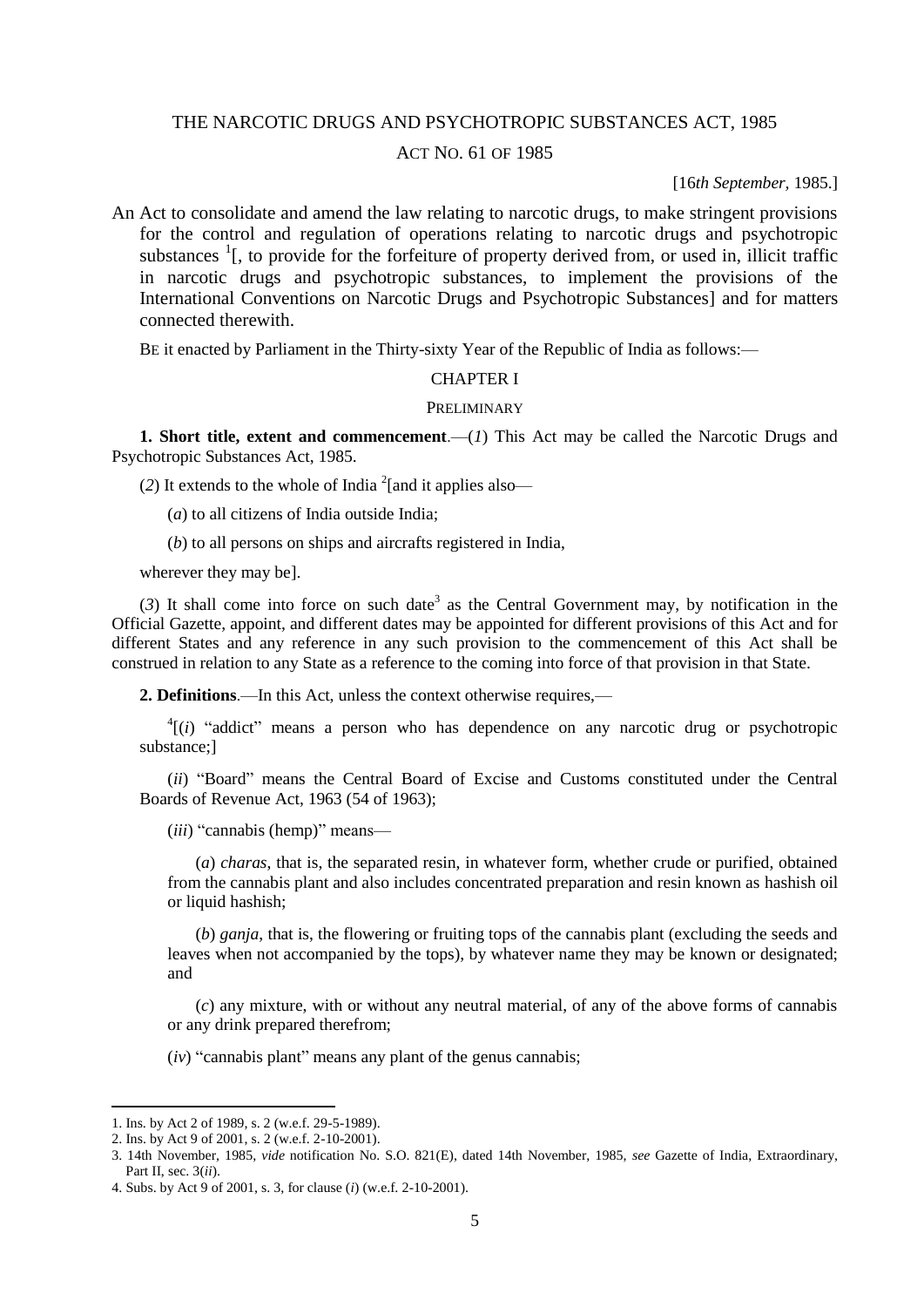<sup>1</sup>[(*iva*) "Central Government factories" means factories owned by the Central Government or factories owned by any company in which the Central Government holds at least fifty-one per cent. of the paid-up share capital;]

(*v*) "coca derivative" means—

(*a*) crude cocaine, that is, any extract of coca leaf which can be used, directly or indirectly, for the manufacture of cocaine;

(*b*) ecgonine and all the derivatives of ecgonine from which it can be recovered;

(*c*) cocaine, that is, methyl ester of benzoyl-ecgonine and its salts; and

(*d*) all preparations containing more than 0.1 per cent. of cocaine;

(*vi*) "coca leaf" means—

(*a*) the leaf of the coca plant except a leaf from which all ecgonine, cocaine and any other ecgonine alkaloids have been removed;

(*b*) any mixture thereof with or without any neutral material,

but does not include any preparation containing not more than 0.1 per cent. of cocaine;

(*vii*) "coca plant" means the plant of any species of the genus Frythroxylon;

 $2\left[\text{(via)}\right]$  "commercial quantity", in relation to narcotic drugs and psychotropic substances, means any quantity greater than the quantity specified by the Central Government by notification in the Official Gazette;

(*viib*) "controlled delivery" means the technique of allowing illicit or suspect consignments of narcotic drugs, psychotropic substances, controlled substances or substances substituted for them to pass out of, or through or into the territory of India with the knowledge and under the supervision of an officer empowered in this behalf or duly authorised under section 50A with a view to identifying the persons involved in the commission of an offence under this Act;

(*viic*) "corresponding law" means any law corresponding to the provisions of this Act;]

 $3\int_{0}^{3}[(viid)]$  "controlled substance" means any substance which the Central Government may, having regard to the available information as to its possible use in the production or manufacture of narcotic drugs or psychotropic substances or to the provisions of any International Convention, by notification in the Official Gazette, declare to be a controlled substance;]

(*viii*) "conveyance" means a conveyance of any description whatsoever and includes any aircraft, vehicle or vessel;

<sup>1</sup>[(*viiia*) "essential narcotic drug" means a narcotic drug notified by the Central Government for medical and scientific use;]

 ${}^{3}$ [<sup>5</sup>[(*viiib*)] "illicit traffic", in relation to narcotic drugs and psychotropic substances, means—

(*i*) cultivating any coca plant or gathering any portion of coca plant;

(*ii*) cultivating the opium poppy or any cannabis plant;

(*iii*) engaging in the production, manufacture, possession, sale, purchase, transportation, warehousing, concealment, use or consumption, import inter-State, export inter-State, import into India, export from India or transhipment, of narcotic drugs or psychotropic substances;

<sup>1</sup>. Ins. by Act 16 of 2014, s. 2 (w.e.f. 1-5-2014).

<sup>2.</sup> Ins. by Act 9 of 2001, s. 3 (w.e.f. 2-10-2001).

<sup>3.</sup> Ins. by Act 2 of 1989, s. 3 (w.e.f. 29-5-1989).

<sup>4</sup>. Clause (*viia*) relettered as clause (*viid*) thereof by Act 9 of 2001, s. 3 (w.e.f. 2-10-2001).

<sup>5.</sup> Clause (*viiia*) relettered as clause (*viiib*) thereof by Act 16 of 2014, s. 2 (w.e.f. 1-5-2014).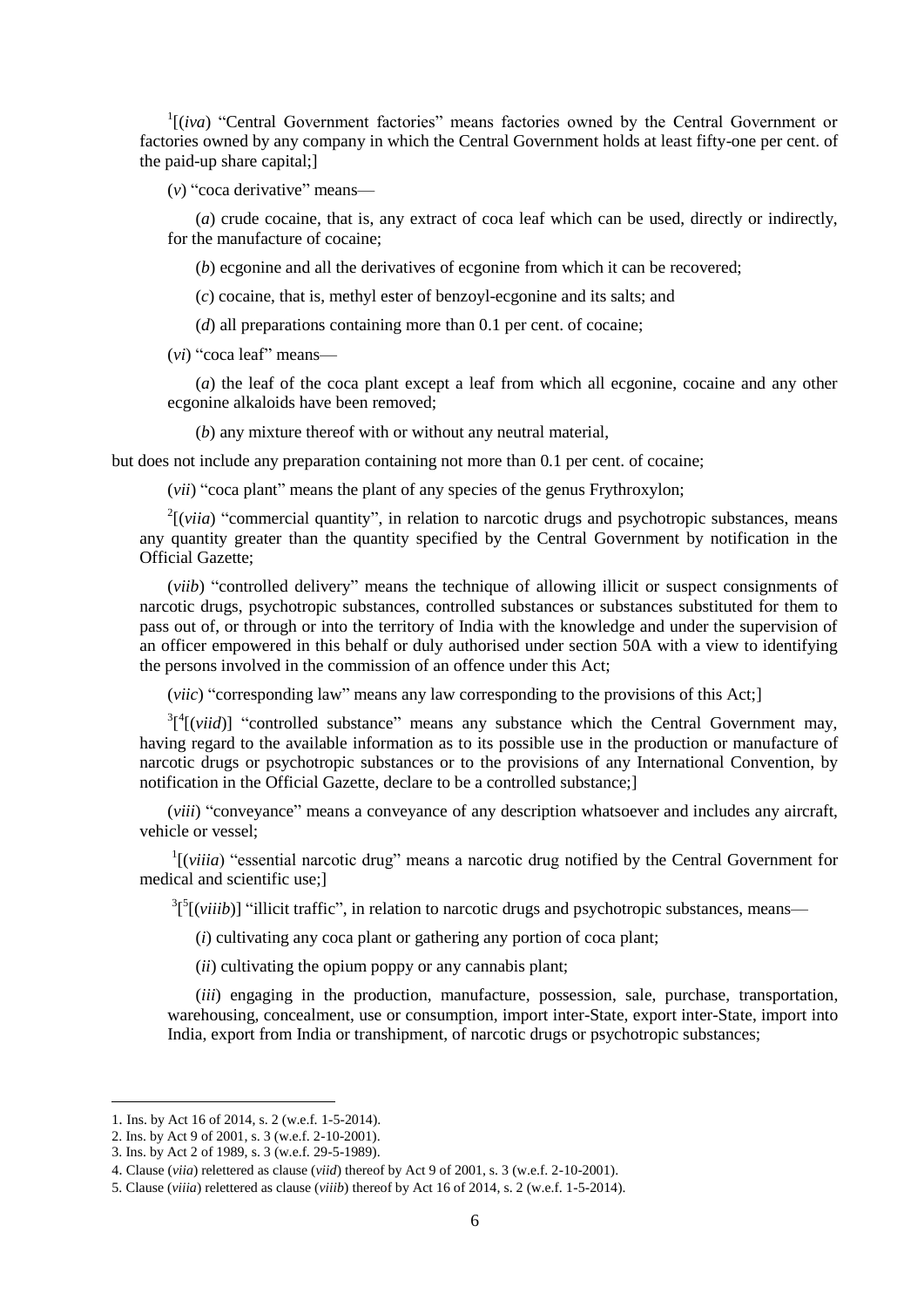(*iv*) dealing in any activities in narcotic drugs or psychotropic substances other than those referred to in sub-clauses (*i*) to (*iii*); or

(*v*) handling or letting out any premises for the carrying on of any of the activities referred to in sub-clauses (*i*) to (*iv*),

other than those permitted under this Act, or any rule or order made, or any condition of any licence, term or authorisation issued, thereunder, and includes—

(*1*) financing, directly or indirectly, any of the aforementioned activities;

(*2*) abetting or conspiring in the furtherance of or in support of doing any of the aforementioned activities; and

(*3*) harbouring persons engaged in any of the afore-mentioned activities;]

(*ix*) "International Convention" means—

(*a*) the Single Convention on Narcotic Drugs, 1961 adopted by the United Nations Conference at New York in March, 1961;

(*b*) the Protocol, amending the Convention mentioned in sub-clause (*a*), adopted by the United Nations Conference at Geneva in March, 1972;

(*c*) the Convention on Psychotropic Substances, 1971 adopted by the United Nations Conference at Vienna in February, 1971; and

(*d*) any other international convention, or protocol or other instrument amending an international convention, relating to narcotic drugs or psychotropic substances which may be ratified or acceded to by India after the commencement of this Act;

 $(x)$  "manufacture", in relation to narcotic drugs or psychotropic substances, includes—

(*1*) all processes other than production by which such drugs or substances may be obtained;

(*2*) refining of such drugs or substances;

(*3*) transformation of such drugs or substances; and

(*4*) making of preparation (otherwise than in a pharmacy on prescription) with or containing such drugs or substances;

(*xi*) "manufactured drug" means—

(*a*) all coca derivatives, medicinal cannabis, opium derivatives and poppy straw concentrate;

(*b*) any other narcotic substance or preparation which the Central Government may, having regard to the available information as to its nature or to a decision, if any, under any International Convention, by notification in the Official Gazette, declare to be a manufactured drug,

but does not include any narcotic substance or preparation which the Central Government may, having regard to the available information as to its nature or to a decision, if any, under any International Convention, by notification in the Official Gazette, declare not to be a manufactured drug;

(*xii*) "medicinal cannabis", that is, medicinal hemp, means any extract or tincture of cannabis (hemp);

(*xiii*) "Narcotics Commissioner" means the Narcotics Commissioner appointed under section 5;

(*xiv*) "narcotic drug" means coca leaf, cannabis (hemp), opium, popy straw and includes all manufactured drugs;

(*xv*) "opium" means—

(*a*) the coagulated juice of the opium poppy; and

(*b*) any mixture, with or without any neutral material, of the coagulated juice of the opium poppy,

but does not include any preparation containing not more than 0.2 per cent. of morphine;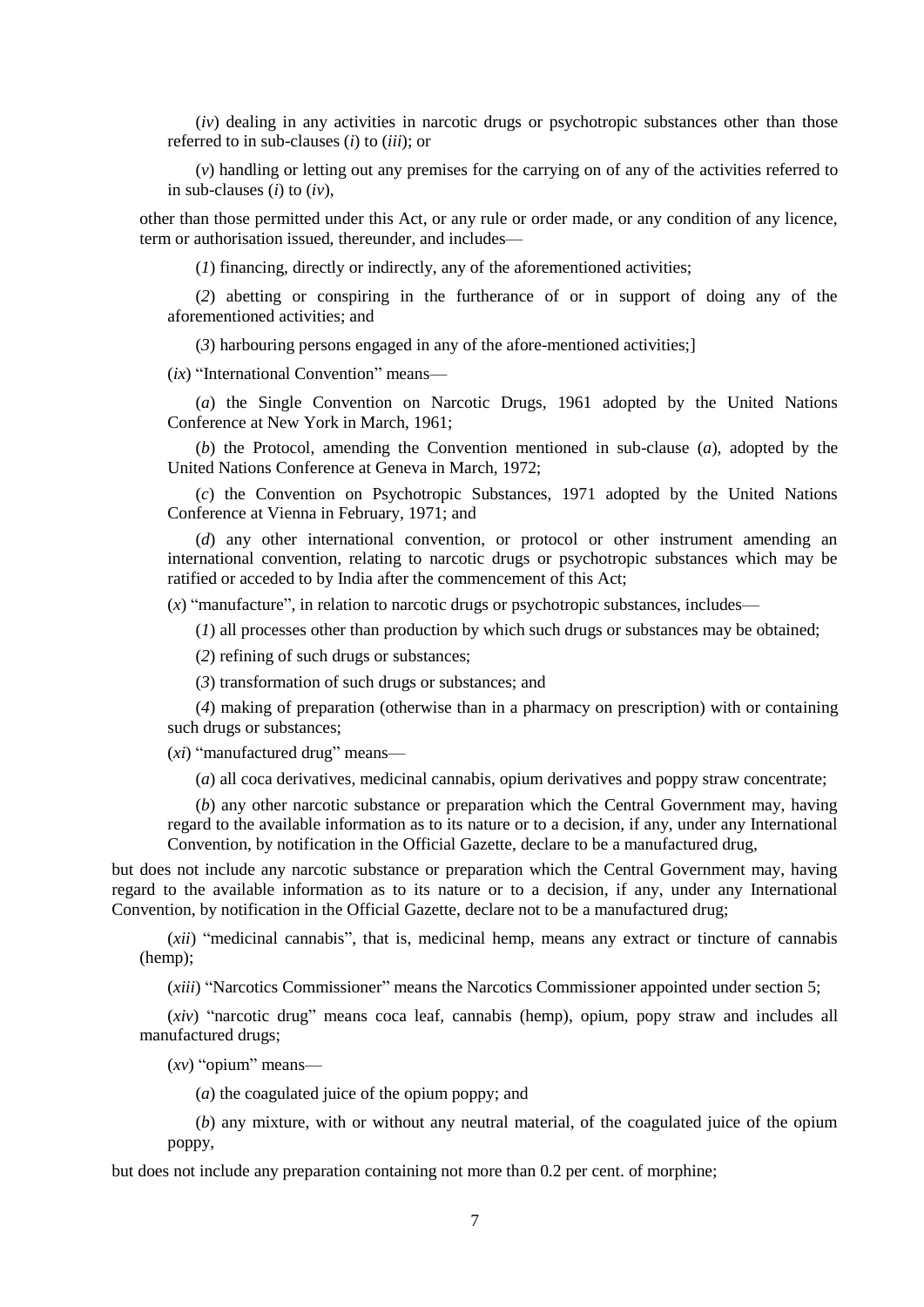(*xvi*) "opium derivative" means—

(*a*) medicinal opium, that is, opium which has undergone the processes necessary to adapt it for medicinal use in accordance with the requirements of the Indian Pharmacopoeia or any other pharmacopoeia notified in this behalf by the Central Government, whether in powder form or granulated or otherwise or mixed with neutral materials;

(*b*) prepared opium, that is, any product of opium obtained by any series of operations designed to transform opium into an extract suitable for smoking and the dross or other residue remaining after opium is smoked;

(*c*) phenanthrene alkaloids, namely, morphine, codeine, thebaine and their salts;

(*d*) diacetylmorphine, that is, the alkaloid also known as dia-morphine or heroin and its salts; and

(*e*) all preparations containing more than 0.2 per cent. of morphine or containing any diacetylmorphine;

(*xvii*) "opium poppy" means—

(*a*) the plant of the species *Papaver* somniferum L; and

(*b*) the plant of any other species of *Papaver* from which opium or any phenanthrene alkaloid can be extracted and which the Central Government may, by notification in the Official Gazette, declare to be opium poppy for the purposes of this Act;

(*xviii*) "poppy straw" means all parts (except the seeds) of the opium poppy after harvesting whether in their original form or cut, crushed or powdered and whether or not juice has been extracted therefrom;

(*xix*) "poppy straw concentrate" means the material arising when poppy straw has entered into a process for the concentration of its alkaloids;

(*xx*) "preparation", in relation to a narcotic drug or psychotropic substance, means any one or more such drugs or substances in dosage form or any solution or mixture, in whatever physical state, containing one or more such drugs or substances;

(*xxi*) "Prescribed" means prescribed by rules made under this Act;

(*xxii*) "production" means separation of opium, poppy straw, coca leaves or cannabis from the plants from which they are obtained;

(*xxiii*) "Psychotropic substance" means any substance, natural or synthetic, or any natural material or any salt or preparation of such substance or material included in the list of psychotropic substances specified in the Schedule;

 $\frac{1}{x}$  (*xxiiia*) "small quantity", in relation to narcotic drugs and psychotropic substances, means any quantity lesser than the quantity specified by the Central Government by notification in the Official Gazette;]

(*xxiv*) "to import inter-State" means to bring into a State or Union territory in India from another State or Union territory in India;

(*xxv*) "to import into India", with its grammatical variations and cognate expressions, means to bring into India from a place outside India and includes the bringing into any port or airport or place in India of a narcotic drug or a psychotropic substance intended to be taken out of India without being removed from the vessel, aircraft, vehicle or any other conveyance in which it is being carried.

*Explanation*.—For the purposes of this clause and clause (*xxvi*), "India" includes the territorial waters of India;

<sup>1.</sup> Ins. by Act 9 of 2001, s. 3 (w.e.f. 2-10-2001).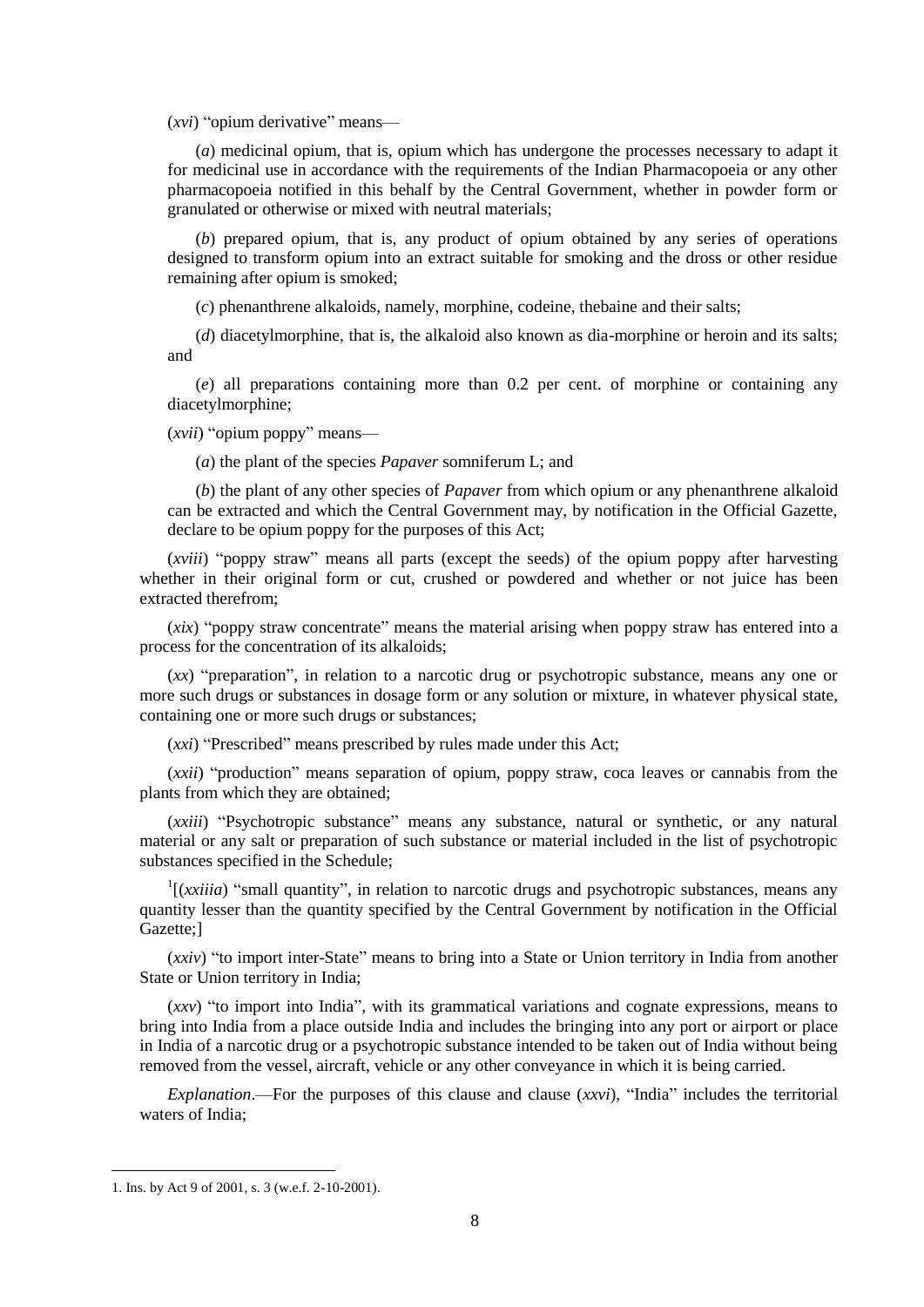(*xxvi*) "to export from India", with its grammatical variations and cognate expressions, means to take out of India to a place outside India;

(*xxvii*) "to export inter-State" means to take out of a State or Union territory in India to another State or Union territory in India;

(*xxviii*) "to transport" means to take from one place to another within the same State or Union territory;

 $\frac{1}{x}$  (*xxviiia*) "use", in relation to narcotic drugs and psychotropic substances, means any kind of use except personal consumption;]

(*xxix*) words and expressions used herein and not defined but defined in the Code of Criminal Procedure, 1973 (2 of 1974) have the meanings respectively assigned to them in that Code.

*Explanation*.—For the purposes of clauses (*v*), (*vi*), (*xv*) and (*xvi*) the percentages in the case of liquid preparations shall be calculated on the basis that a preparation containing one per cent. of a substance means a preparation in which one gram of substance, if solid, or one mililitre of substance, if liquid, is contained in every one hundred mililitre of the preparation and so on in proportion for any greater or less percentage:

Provided that the Central Government may, having regard to the developments in the field of methods of calculating percentages in liquid preparations prescribe, by rules, any other basis which it may deem appropriate for such calculation.

**3. Power to add to or omit from the list of psychotropic substances**.—The Central Government may, if satisfied that it is necessary or expedient so to do on the basis of—

(*a*) the information and evidence which has become available to it with respect to the nature and effects of, and the abuse or the scope for abuse of, any substance (natural or synthetic) or natural material or any salt or preparation of such substance or material; and

(*b*) the modifications or provisions (if any) which have been made to, or in, any International Convention with respect to such substance, natural material or salt or preparation of such substance or material,

by notification in the Official Gazette, add to, or, as the case may be, omit from, the list of psychotropic substances specified in the Schedule such substance or natural material or salt or preparation of such substance or material.

#### CHAPTER II

#### AUTHORITIES AND OFFICERS

4. **Central Government to take measures for preventing and combating abuse of and illicit traffic in narcotic drugs, etc.—(***1***)** Subject to the provisions of this Act, the Central Government shall take all such measures as it deems necessary or expedient for the purpose of preventing and combating abuse of narcotic drugs and psychotropic substances and the illicit traffic therein <sup>2</sup>[and for ensuring their medical and scientific use].

(*2*) In particular and without prejudice to the generality of the provisions of sub-section (*1*), the measures which the Central Government may take under that sub-section include measures with respect to all or any of the following matters, namely:—

(*a*) coordination of actions by various officers, State Governments and other authorities—

(*i*) under this Act, or

(*ii*) under any other law for the time being in force in connection with the enforcement of the provisions of this Act;

(*b*) obligations under the International Conventions;

<sup>1.</sup> Ins. by Act 2 of 1989, s. 3 (w.e.f. 29-5-1989).

<sup>2.</sup> Ins. by Act 16 of 2014, s. 3 (w.e.f. 1-5-2014).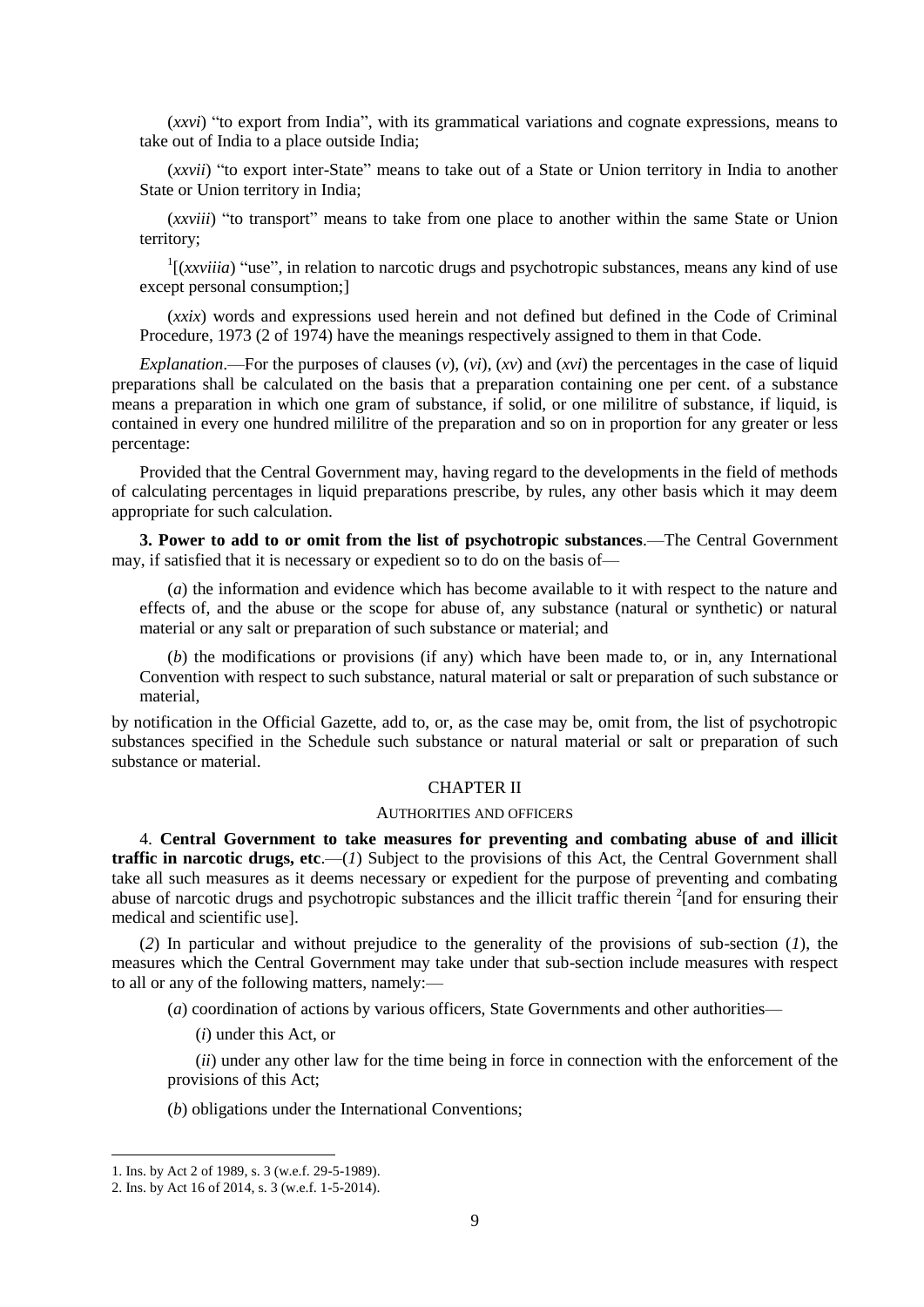(*c*) assistance to the concerned authorities in foreign countries and concerned international organisations with a view to facilitating coordination and universal action for prevention and suppression of illicit traffic in narcotic drugs and psychotropic substances;

(*d*) identification, treatment, education, after care, rehabilitation and social re-integration of addicts;

 $1$ [(*da*) availability of narcotic drugs and psychotropic substances for medical and scientific use;]

(*e*) such other matters as the Central Government deems necessary or expedient for the purpose of securing the effective implementation of the provisions of this Act and preventing and combating the abuse of narcotic drugs and psychotropic substances and illicit traffic therein.

(*3*) The Central Government may, if it considers it necessary or expedient so to do for the purposes of this Act, by order, published in the Official Gazette, constitute an authority or a hierarchy of authorities by such name or names as may be specified in the order for the purpose of exercising such of the powers and functions of the Central Government under this Act and for taking measures with respect to such of the matters referred to in sub-section (*2*) as may be mentioned in the order, and subject to the supervision and control of the Central Government and the provisions of such order, such authority or authorities may exercise the powers and take the measures so mentioned in the order as if such authority or authorities had been empowered by this Act to exercise those powers and take such measures.

**5. Officers of Central Government**.—(*1*) Without prejudice to the provisions of sub-section (*3*) of section 4, the Central Government shall appoint a Narcotics Commissioner and may also appoint such other officers with such designations as it thinks fit for the purposes of this Act.

(*2*) The Narcotics Commissioner shall, either by himself or through officers subordinate to him, exercise all powers and perform all functions relating to the superintendence of the cultivation of the opium poppy and production of opium and shall also exercise and perform such other powers and functions as may be entrusted to him by the Central Government.

(*3*) The officers appointed under sub-section (*1*) shall be subject to the general control and direction of the Central Government, or, if so directed by that Government, also of the Board or any other authority or officer.

**6. The Narcotic Drugs and Psychotropie Substances Consultative Committee**.—(*1*) The Central Government may constitute, by notification in the Official Gazette, an advisory committee to be called "The Narcotic Drugs and Psychotropic Substances Consultative Committee" (hereafter in this section referred to as the Committee) to advise the Central Government on such matters relating to the administration of this Act as are referred to it by that Government from time to time.

(*2*) The Committee shall consist of a Chairman and such other members, not exceeding twenty, as may be appointed by the Central Government.

(*3*) The Committee shall meet when required to do so by the Central Government and shall have power to regulate its own procedure.

(*4*) The Committee may, if it deems it necessary so to do for the efficient discharge of any of its functions, constitute one or more sub-committees and may appoint to any such sub-committee, whether generally or for the consideration of any particular matter, any person (including a non-official) who is not a member of the Committee.

(*5*) The term of office of, the manner of filling casual vacancies in the offices of and the allowances, if any, payable to, the Chairman and other members of the Committee, and the conditions and restrictions subject to which the Committee may appoint a person who is not a member of the Committee as a member of any of its sub-committees, shall be such as may be prescribed by rules made by the Central Government.

**7. Officers of State Government**.—(*1*) The State Government may appoint such officers with such designations as it thinks fit for the purposes of this Act.

<sup>1.</sup> Ins. by Act 16 of 2014, s. 3 (w.e.f. 1-5-2014).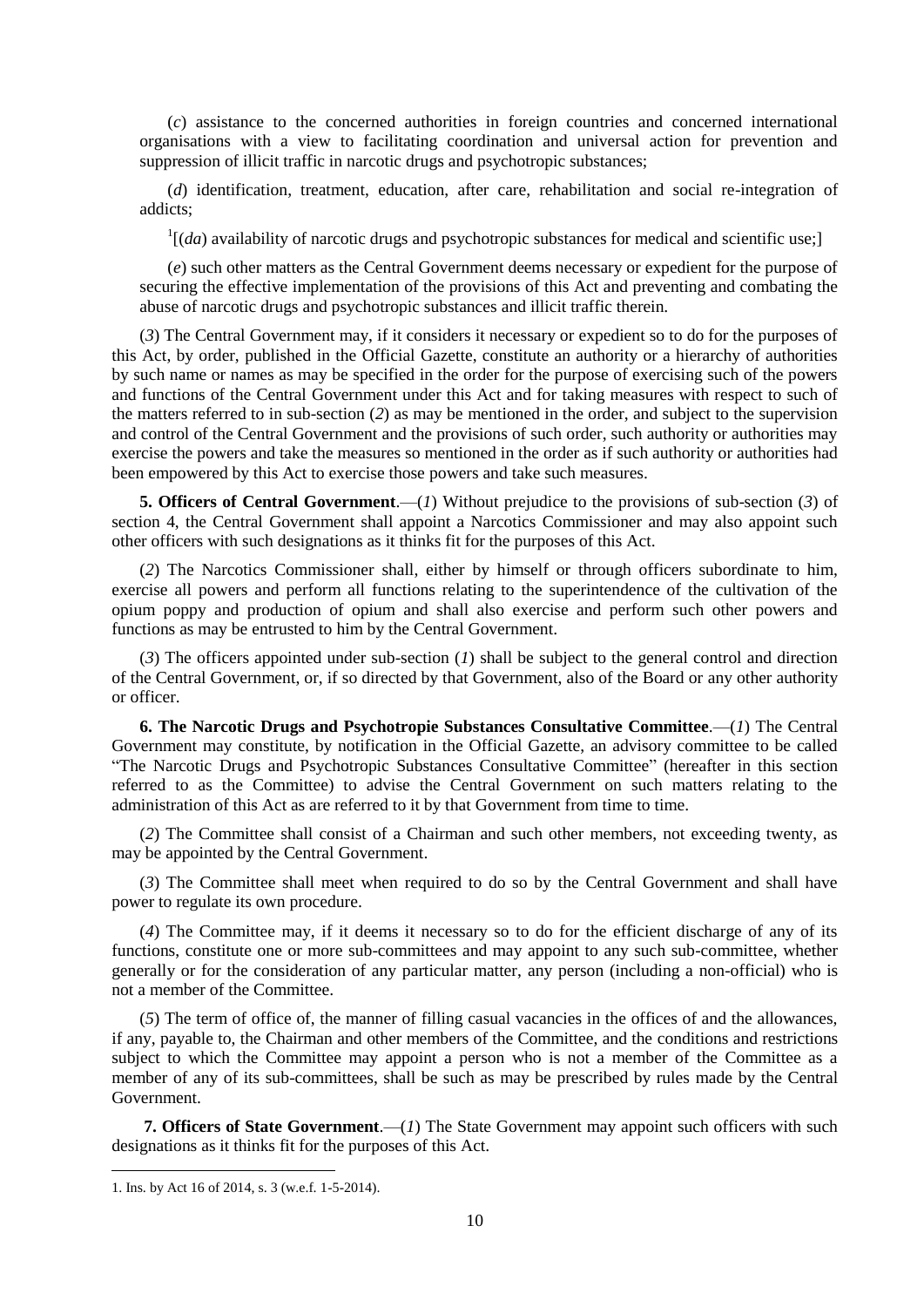(*2*) The officers appointed under sub-section (*1*) shall be subject to the general control and direction of the State Government, or, if so directed by that Government, also of any other authority or officer.

# <sup>1</sup>[CHAPTER IIA

### NATIONAL FUND FOR CONTROL OF DRUG ABUSE

**7A. National Fund for Control of Drug Abuse.**—(*1*) The Central Government may, by notification in the Official Gazette, constitute a Fund to be called the National Fund for Control of Drug Abuse (hereafter in this Chapter referred to as the Fund) and there shall be credited thereto—

(*a*) an amount which the Central Government may, after due appropriation made by Parliament by law in this behalf, provide;

(*b*) the sale proceeds of any property forfeited under Chapter VA;

(*c*) any grants that may be made by any person or institution;

(*d*) any income from investment of the amounts credited to the Fund under the aforesaid provisions.

 $2(2)$  The Fund shall be applied by the Central Government to meet the expenditure incurred in connection with the measures taken for—

(*a*) combating illicit traffic in narcotic drugs, psychotropic substances or controlled substances;

- (*b*) controlling the abuse of narcotic drugs and psychotropic substances;
- (*c*) identifying, treating, rehabilitating addicts;
- (*d*) preventing drug abuse;
- (*e*) educating public against drug abuse;
- (*f*) supplying drugs to addicts where such supply is a medical necessity.

(*3*) The Central Government may constitute a Governing Body as it thinks fit to advise that Government and to sanction money out of the said Fund subject to the limit notified by the Central Government in the Official Gazette.]

(*4*) The Governing Body shall consist of a Chairman (not below the rank of an Additional Secretary to the Central Government) and such other members not exceeding six as the Central Government may appoint.

(*5*) The Governing Body shall have the power to regulate its own procedure.

**7B. Annual report of activities financed under the Fund**.—The Central Government shall, as soon as may be, after the end of each financial year, cause to be published in the Official Gazette, a report giving an account of the activities financed under section 7A during the financial year, together with a statement of accounts.]

### CHAPTER III

#### PROHIBITION, CONTROL AND REGULATION

#### **8. Prohibition of certain operations**.—No person shall—

(*a*) cultivate any coca plant or gather any portion of coca plant; or

(*b*) cultivate the opium poppy or any cannabis plant; or

(*c*) produce, manufacture, possess, sell, purchase, transport, warehouse, use, consume, import inter-State, export inter-State, import into India, export from India or tranship any narcotic drug or psychotropic substance,

<sup>1.</sup> Ins. by Act 2 of 1989, s. 4 (w.e.f. 29-5-1989).

<sup>2.</sup> Subs. by Act 9 of 2001, s. 4, for sub-sections (*2*) and (*3*) (w.e.f. 2-10-2001).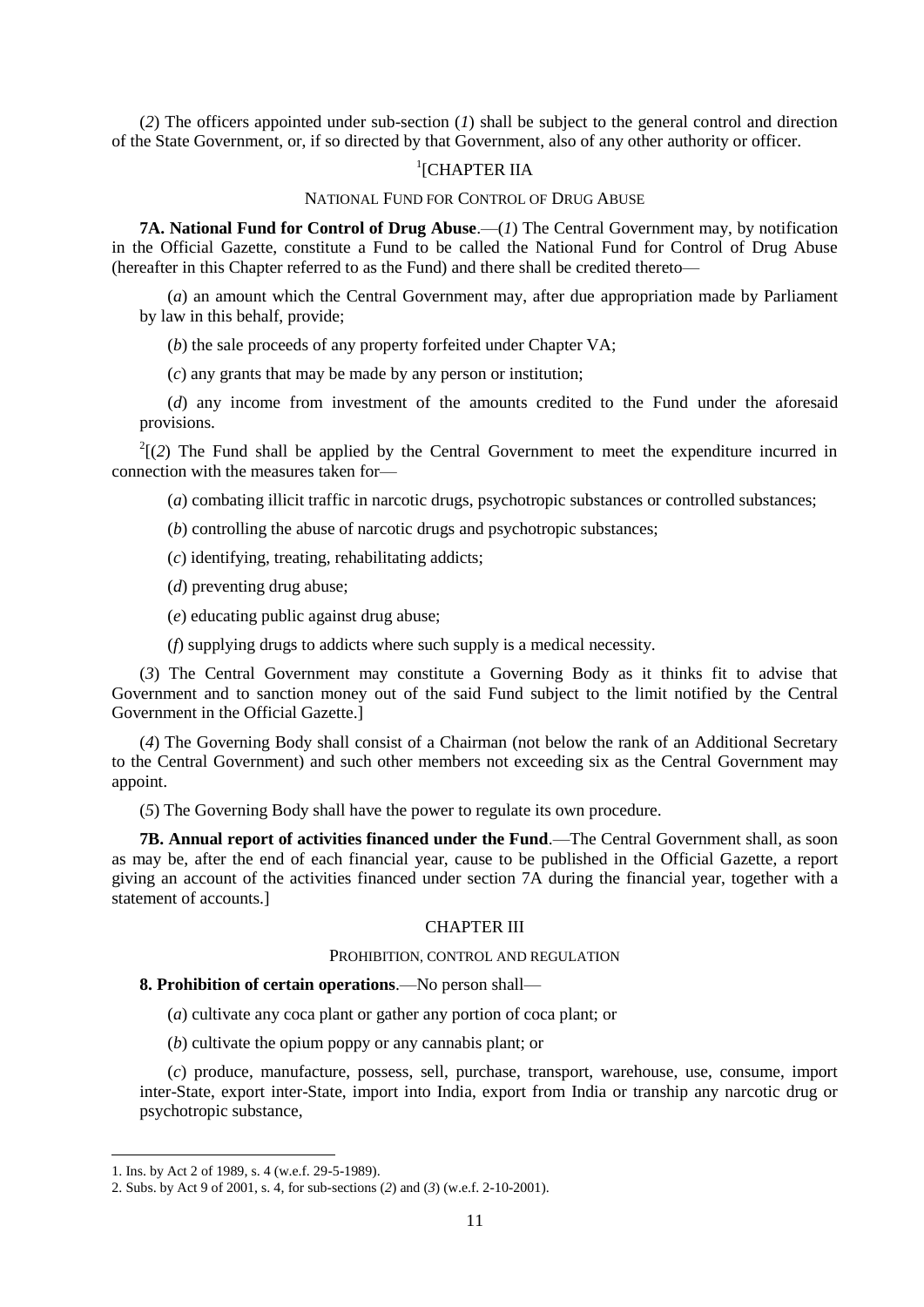except for medical or scientific purposes and in the manner and to the extent provided by the provisions of this Act or the rules or orders made thereunder and in a case where any such provision, imposes any requirement by way of licence, permit or authorisation also in accordance with the terms and conditions of such licence, permit or authorisation:

Provided that, and subject to the other provisions of this Act and the rules made thereunder, the prohibition against the cultivation of the cannabis plant for the production of *ganja* or the production, possession, use, consumption, purchase, sale, transport, warehousing, import inter-State and export inter-State of *ganja* for any purpose other than medical and scientific purpose shall take effect only from the date which the Central Government may, by notification in the Official Gazette, specify in this behalf:

<sup>1</sup>[Provided further that nothing in this section shall apply to the export of poppy straw for decorative purposes.]

2 [**8A. Prohibition of certain activities relating to property derived from offence**.—No person shall—

(*a*) convert or transfer any property knowing that such property is derived from an offence committed under this Act or under any other corresponding law of any other country or from an act of participation in such offence, for the purpose of concealing or disguising the illicit origin of the property or to assist any person in the commission of an offence or to evade the legal consequences; or

(*b*) conceal or disguise the true nature, source, location, disposition of any property knowing that such property is derived from an offence committed under this Act or under any other corresponding law of any other country; or

(*c*) knowingly acquire, possess or use any property which was derived from an offence committed under this Act or under any other corresponding law of any other country.]

**9. Power of Central Government to permit, control and regulate**.—(*1*) Subject to the provisions of section 8, the Central Government may, by rules—

(*a*) permit and regulate—

(*i*) the cultivation, or gathering of any portion (such cultivation or gathering being only on account of the Central Government) of coca plant, or the production, possession, sale, purchase, transport, import inter-State, export inter-State, use or consumption of coca leaves;

(*ii*) the cultivation (such cultivation being only on account of Central Government) of the opium poppy;

(*iii*) the production and manufacture of opium and production of poppy straw;

<sup>3</sup>[(*iiia*) the possession, transport, import inter-State, export inter-State, warehousing, sale, purchase, consumption and use of poppy straw produced from plants from which no juice has been extracted through lancing;]

(*iv*) the sale of opium and opium derivatives from the Central Government factories for export from India or sale to State Government or to manufacturing chemists;

(*v*) the manufacture of manufactured drugs (other than prepared opium) but not including manufacture of medicinal opium or any preparation containing any manufactured drug from materials which the maker is lawfully entitled to possess;

 $3\left[\nu a\right]$  the manufacture, possession, transport, import inter-State, export inter-State, sale, purchase, consumption and use of essential narcotic drugs:

Provided that where, in respect of an essential narcotic drug, the State Government has granted licence or permit under the provisions of section 10 prior to the commencement of

<sup>1.</sup> Ins. by Act 2 of 1989, s. 5 (w.e.f. 29-5-1989).

<sup>2.</sup> Ins. by Act 9 of 2001, s. 5 (w.e.f. 2-10-2001).

<sup>3.</sup> Ins. by Act 16 of 2014, s. 4 (w.e.f. 1-5-2014).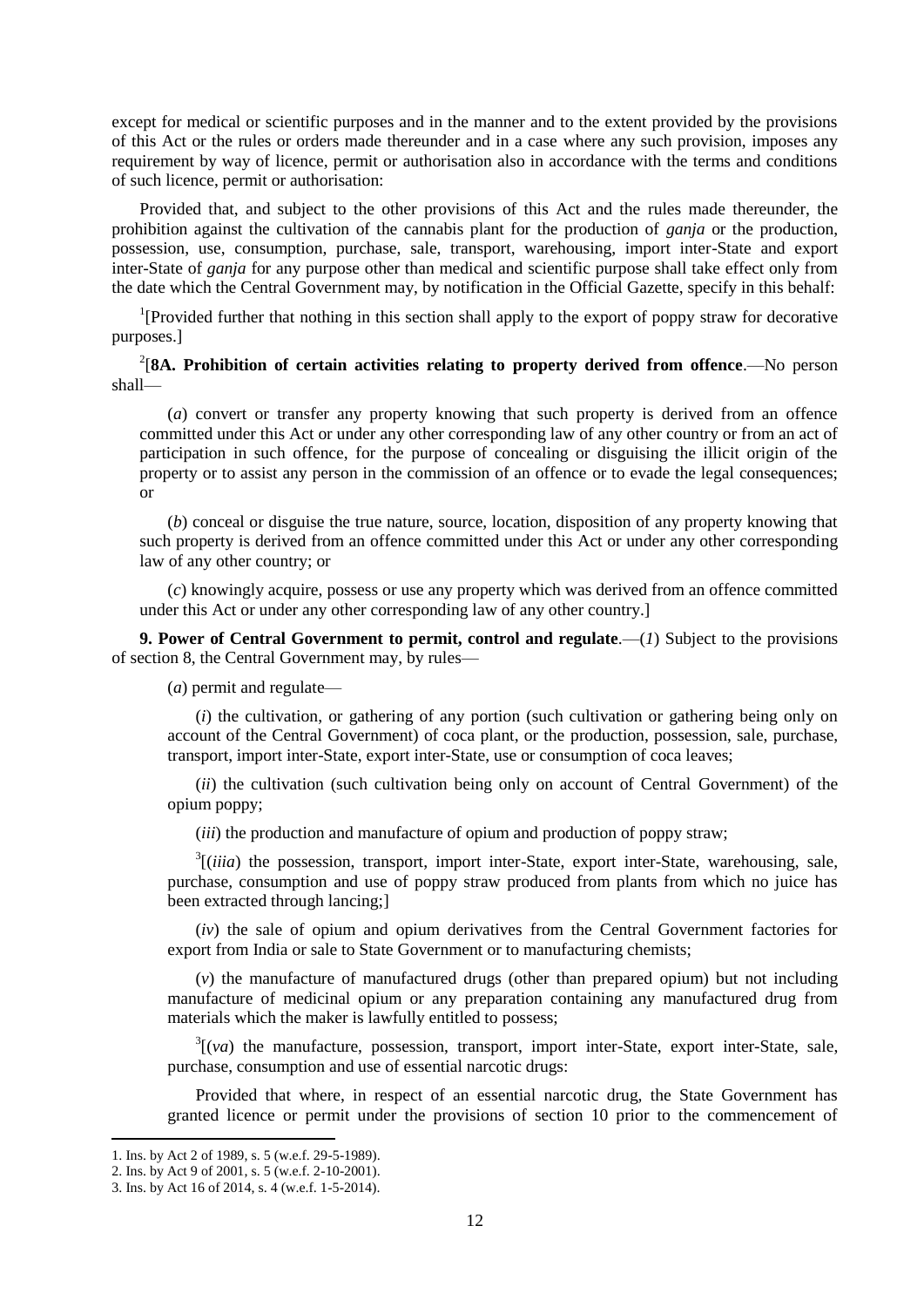the Narcotic Drugs and Psychotropic Substances (Amendment) Act, 2014 (16 of 2014), such licence or permit shall continue to be valid till the date of its expiry or for a period of twelve months from such commencement, whichever is earlier.]

(*vi*) the manufacture, possession, transport, import inter-State, export inter-State, sale, purchase, consumption or use of psychotropic substances;

(*vii*) the import into India and export from India and transhipment of narcotic drugs and psychotropic substances;

(*b*) prescribe any other matter requisite to render effective the control of the Central Government over any of the matters specified in clause (*a*).

(*2*) In particular and without prejudice to the generality of the foregoing power, such rules may—

(*a*) empower the Central Government to fix from time to time the limits within which licences may be given for the cultivation of the opium poppy;

(*b*) require that all opium, the produce of land cultivated with the opium poppy, shall be delivered by the cultivators to the officers authorised in this behalf by the Central Government;

(*c*) prescribe the forms and conditions of licences for cultivation of the opium poppy and for production and manufacture of opium; the fees that may be charged therefor; the authorities by which such licences may be granted, withheld, refused or cancelled and the authorities before which appeals against the orders of withholding, refusal or cancellation of licences shall lie;

(*d*) prescribe that opium shall be weighed, examined and classified according to its quality and consistence by the officers authorised in this behalf by the Central Government in the presence of the cultivator at the time of delivery by the cultivator;

(*e*) empower the Central Government to fix from time to time the price to be paid to the cultivators for the opium delivered;

(*f*) provide for the weighment, examination and classification, according to the quality and consistence, of the opium received at the factory and the deductions from or additions (if any) to the standard price to be made in accordance with the result of such examination; and the authorities by which the decisions with regard to the weighment, examination, classification, deductions or additions shall be made and the authorities before which appeals against such decisions shall lie;

(*g*) require that opium delivered by a cultivator, if found as a result of examination in the Central Government factory to be adulterated, may be confiscated by the officers authorised in this behalf;

(*h*) prescribe the forms and conditions of licences for the manufacture of manufactured drugs, the authorities by which such licences may be granted and the fees that may be charged therefor;

 $\frac{1}{1}$ (*ha*) prescribe the forms and conditions of licences or permits for the manufacture, possession, transport, import inter-State, export inter-State, sale, purchase, consumption or use of essential narcotic drugs, the authorities by which such licence or permit may be granted and the fees that may be charged therefor;]

(*i*) prescribe the forms and conditions of licences or permits for the manufacture, possession, transport, import inter-State, export inter-State, sale, purchase, consumption or use of psychotropic substances, the authorities by which such licences or permits may be granted and the fees that may be charged therefor;

(*j*) prescribe the ports and other places at which any kind of narcotic drugs or psychotropic substances may be imported into India or exported from India or transhipped; the forms and conditions of certificates, authorisations or permits, as the case may be, for such import, export or transhipment; the authorities by which such certificates, authorisations or permits may be granted and the fees that may be charged therefor.

<sup>1.</sup> Ins. by Act 16 of 2014, s. 4 (w.e.f. 1-5-2014).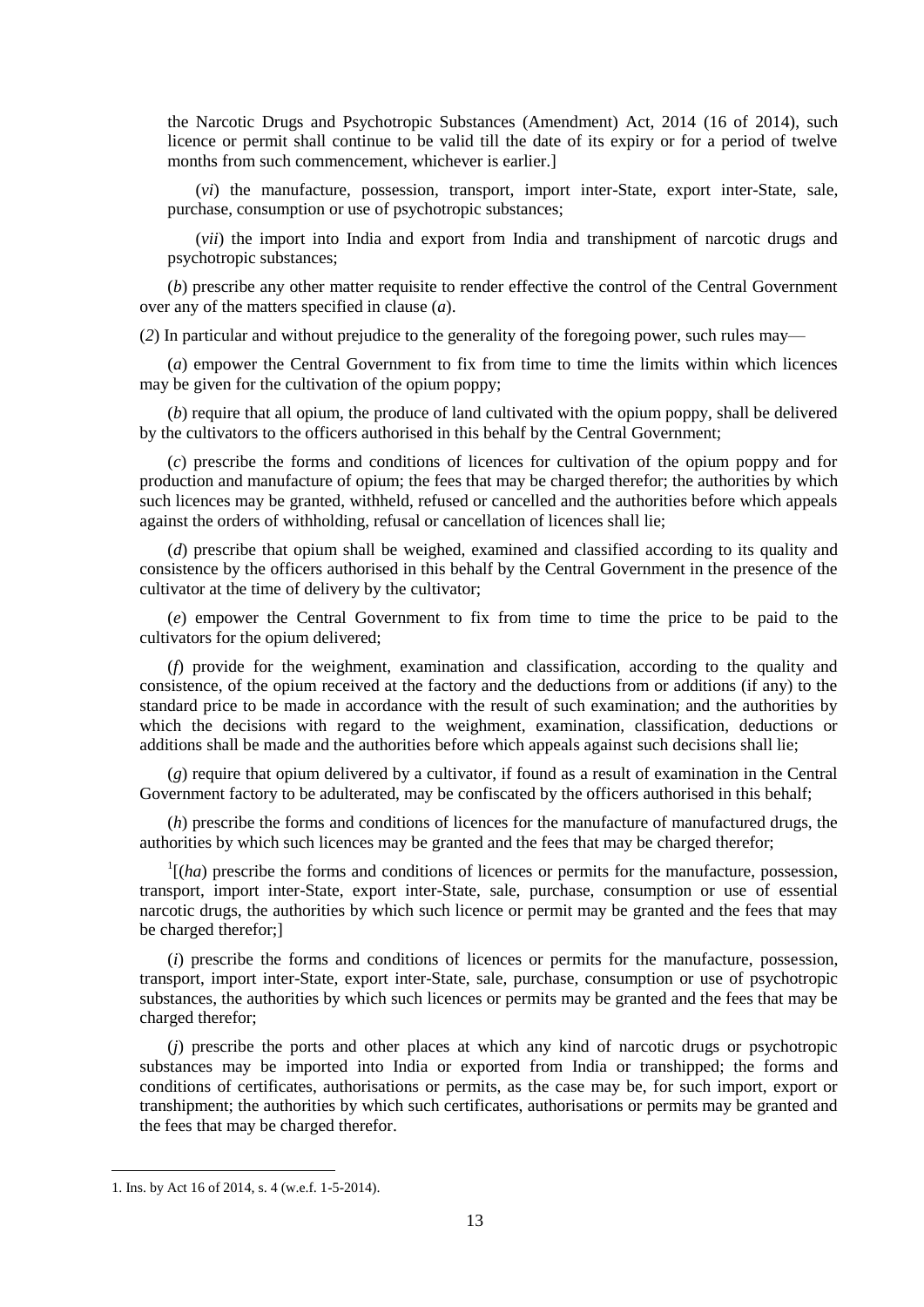<sup>1</sup>[9A. Power to control and regulate controlled substances.— $(I)$  If the Central Government is of the opinion that, having regard to the use of any controlled substance in the production or manufacture of any narcotic drug or psychotropic substance, it is necessary or expedient so to do in the public interest, it may, by order, provide for regulating or prohibiting the production, manufacture, supply and distribution thereof and trade and commerce therein.

(*2*) Without prejudice to the generality of the power conferred by sub-section (*1*), an order made thereunder may provide for regulating by licences, permits or otherwise, the production, manufacture, possession, transport, import inter-State, export inter-State, sale, purchase, consumption, use, storage, distribution, disposal or acquisition of any controlled substance.

**10. Power of State Government to permit, control and regulate**.—(*1*) Subject to the provisions of section 8, the State Government may, by rules—

(*a*) permit and regulate—

(*i*) the possession, transport, import inter-State, export inter-State, warehousing, sale, purchase, consumption and use of poppy straw <sup>2</sup>[except poppy straw produced from plants from which no juice has been extracted through lancing];

(*ii*) the possession, transport, import inter-State, export inter-State, sale, purchase, consumption and use of opium;

(*iii*) the cultivation of any cannabis plant, production, manufacture, possession, transport, import inter-State, export inter-State, sale, purchase, consumption or use of cannabis (excluding *charas*);

(*iv*) the manufacture of medicinal opium or any preparation containing any manufactured drug from materials which the maker is lawfully entitled to possess;

(*v*) the possession, transport, purchase, sale, import inter-State, export inter-State, use or consumption of <sup>3</sup>[manufactured drugs (other than prepared opium and essential narcotic drugs)] and of coca leaf and any preparation containing any manufactured drug;

(*vi*) the manufacture and possession of prepared opium from opium lawfully possessed by an addict registered with the State Government on medical advice for his personal consumption:

Provided that save in so far as may be expressly provided in the rules made under sub-clauses (*iv*) and (*v*), nothing in section 8 shall apply to the import inter-State, export inter-State, transport, possession, purchase, sale, use or consumption of manufactured drugs which are the property and in the possession of the Government:

Provided further that such drugs as are referred to in the preceding proviso shall not be sold or otherwise delivered to any person who, under the rules made by the State Government under the aforesaid sub-clauses, is not entitled to their possession;

(*b*) prescribe any other matter requisite to render effective the control of the State Government over any of the matters specified in clause (*a*).

(*2*) In particular and without prejudice to the generality of the foregoing power, such rules may—

(*a*) empower the State Government to declare any place to be a warehouse wherein it shall be the duty of the owners to deposit all such poppy straw as is legally imported inter-State and is intended for export inter-State or export from India; to regulate the safe custody of such poppy straw warehoused and the removal of such poppy straw for sale or export inter-State or export from India; to levy fees for such warehousing and to prescribe the manner in which and the period after which the poppy straw warehoused shall be disposed of in default of payment of fees;

<sup>1.</sup> Ins. by Act 2 of 1989, s. 6 (w.e.f. 29-5-1989).

<sup>2.</sup> Ins. by Act 16 of 2014, s. 5 (w.e.f. 1-5-2014).

<sup>3.</sup> Subs. by s. 5, *ibid*., for "manufactured drugs other than prepared opium" (w.e.f. 1-5-2014).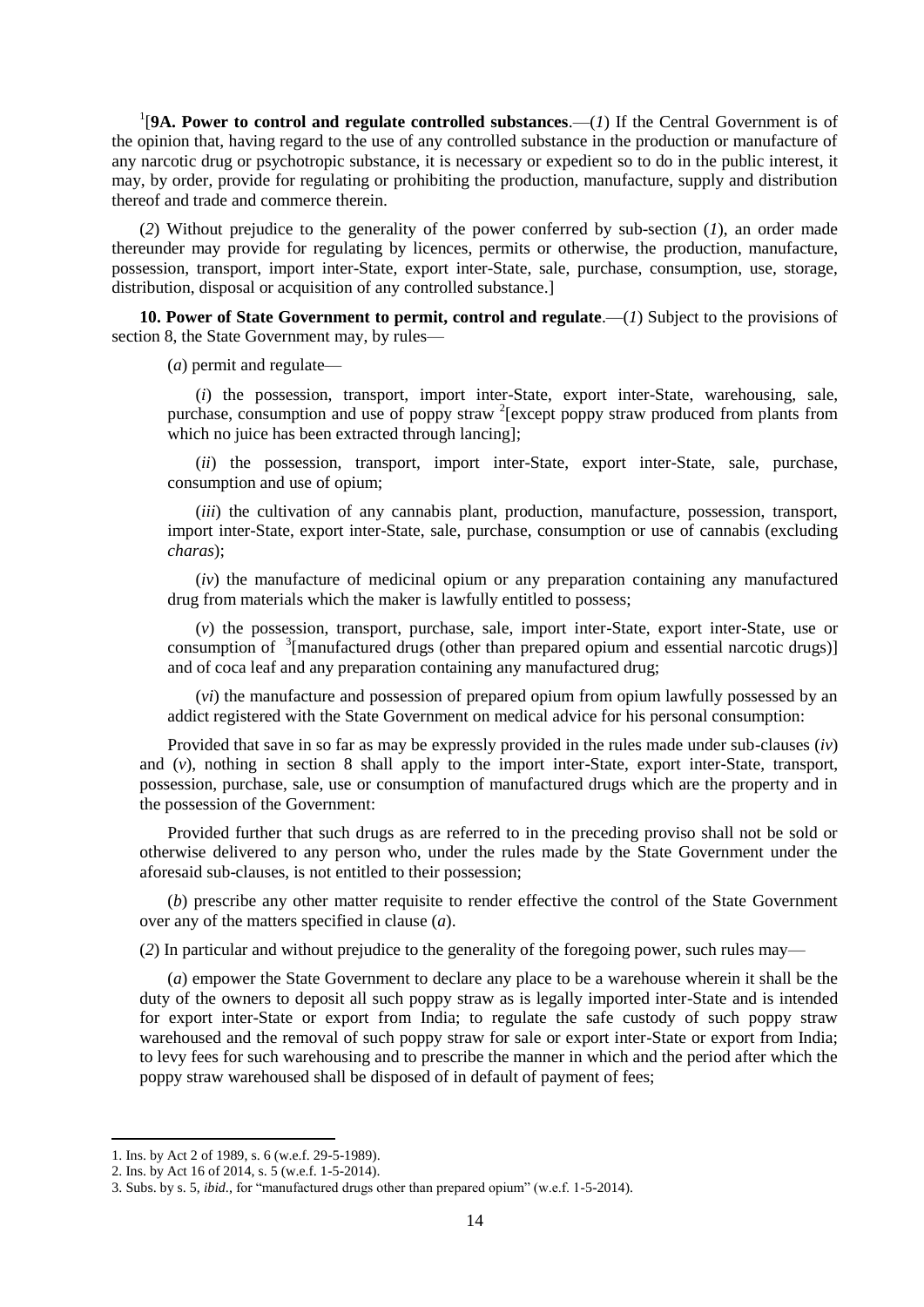(*b*) provide that the limits within which licences may be given for the cultivation of any cannabis plant shall be fixed from time to time by or under the orders of the State Government;

(*c*) provide that only the cultivators licenced by the prescribed authority of the State Government shall be authorised to engage in cultivation of any cannabis plant;

(*d*) require that all cannabis, the produce of land cultivated with cannabis plant, shall be delivered by the cultivators to the officers of the State Government authorised in this behalf;

(*e*) empower the State Government to fix from time to time, the price to be paid to the cultivators for the cannabis delivered;

(*f*) prescribe the forms and conditions of licences or permits for the purposes specified in sub-clauses (*i*) to (*vi*) of clause (*a*) of sub-section (*1*) and the authorities by which such licences or permits may be granted and the fees that may be charged therefor.

**11. Narcotic drugs and psychotropic substances, etc., not liable to distress or attachment.—** Notwithstanding anything to the contrary contained in any law or contract, no narcotic drug, psychotropic substance, coca plant, the opium poppy or cannabis plant shall be liable to be distrained or attached by any person for the recovery of any money under any order or decree of any court or authority or otherwise.

**12. Restrictions over external dealings in narcotic drugs and psychotropic substances**.—No person shall engage in or control any trade whereby a narcotic drug or psychotropic substance is obtained outside India and supplied to any person outside India save with the previous authorisation of the Central Government and subject to such conditions as may be imposed by that Government in this behalf.

**13. Special provisions relating to coca plant and coca leaves for use in the preparation of flavouring agent**.—Notwithstanding anything contained in section 8, the Central Government may permit, with or without conditions, and on behalf of Government, the cultivation of any coca plant or gathering of any portion thereof or the production, possession, sale, purchase, transport, import inter-State, export inter-State or import into India of coca leaves for use in the preparation of any flavouring agent which shall not contain any alkaloid and to the extent necessary for such use.

**14. Special provision relating to cannabis**.—Notwithstanding anything contained in section 8, Government may, by general or special order and subject to such conditions as may be specified in such order, allow cultivation of any cannabis plant for industrial purposes only of obtaining fibre or seed or for horticultural purposes.

### CHAPTER IV

### OFFENCES AND PENALTIES

<sup>1</sup>[15. Punishment for contravention in relation to poppy straw.—Whoever, in contravention of any provisions of this Act or any rule or order made or condition of a licence granted thereunder, produces, possesses, transports, imports inter-State, exports inter-State, sells, purchases, uses or omits to warehouse poppy straw or removes or does any act in respect of warehoused poppy straw shall be punishable,—

(*a*) where the contravention involves small quantity, with rigorous imprisonment for a term which may extend to  $2$ [one year], or with fine which may extend to ten thousand rupees, or with both;

(*b*) where the contravention involves quantity lesser than commercial quantity but greater than small quantity, with rigorous imprisonment for a term which may extend to ten years, and with fine which may extend to one lakh rupees;

(*c*) where the contravention involves commercial quantity, with rigorous imprisonment for a term which shall not be less than ten years but which may extend to twenty years, and shall also be liable to fine which shall not be less than one lakh rupees but which may extend to two lakh rupees:

<sup>1.</sup> Subs. by Act 9 of 2001, s. 6, for sections 15 to 18 (w.e.f. 2-10-2001).

<sup>2.</sup> Subs. by Act 16 of 2014, s. 6, for "six months" (w.e.f. 1-5-2014).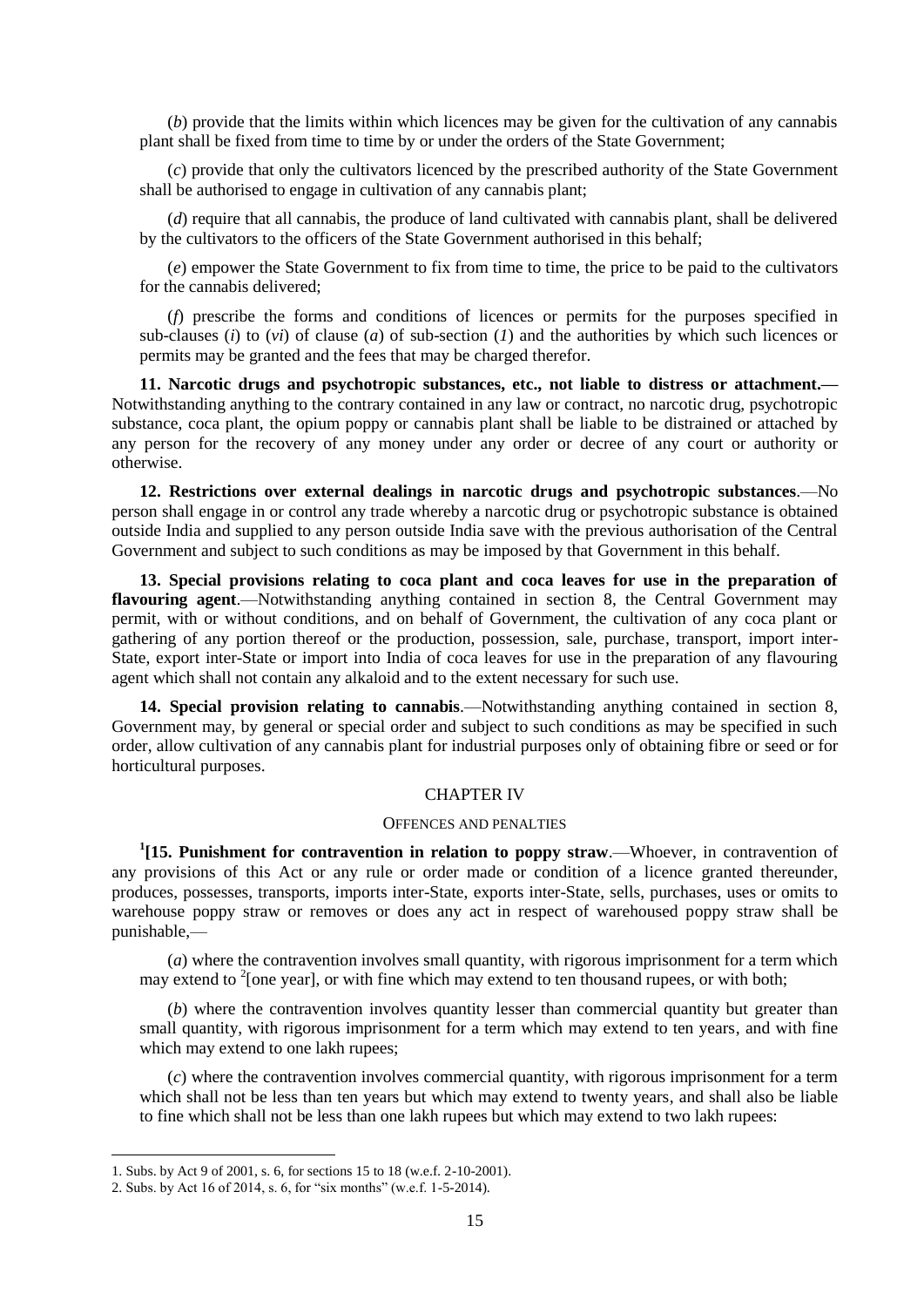Provided that the court may, for reasons to be recorded in the judgment, impose a fine exceeding two lakh rupees.

**16. Punishment for contravention in relation to coca plant and coca leaves**.—Whoever, in contravention of any provision of this Act or any rule or order made or condition of licence granted thereunder, cultivates any coca plant or gathers any portion of a coca plant or produces, possesses, sells, purchases, transports, imports inter-State, exports inter-State or uses coca leaves shall be punishable with rigorous imprisonment for a term which may extend to ten years, and with fine which may extend to one lakh rupees.

**17. Punishment for contravention in relation to prepared opium.**—Whoever, in contravention of any provision of this Act or any rule or order made or condition of licence granted thereunder, manufactures, possesses, sells, purchases, transports, imports inter-State, exports inter-State or uses prepared opium shall be punishable,—

(*a*) where the contravention involves small quantity, with rigorous imprisonment for a term which may extend to <sup>1</sup>[one year], or with fine which may extend to ten thousand rupees, or with both; or

(*b*) where the contravention involves quantity lesser than commercial quantity but greater than small quantity, with rigorous imprisonment for a term which may extend to ten years, and with fine which may extend to one lakh rupees; or

(*c*) where the contravention involves commercial quantity, with rigorous imprisonment for a term which shall not be less than ten years but which may extend to twenty years, and shall also be liable to fine which shall not be less than one lakh rupees but which may extend to two lakh rupees:

Provided that the court may, for reasons to be recorded in the judgment, impose a fine exceeding two lakh rupees.

**18. Punishment for contravention in relation to opium poppy and opium.**—Whoever, in contravention of any provision of this Act or any rule or order made or condition of licence granted thereunder, cultivates the opium poppy or produces, manufactures, possesses, sells, purchases, transports, imports inter-State, exports inter-State or uses opium shall be punishable,—

(*a*) where the contravention involves small quantity, with rigorous imprisonment for a term which may extend to  $2$ [one year], or with fine which may extend to ten thousand rupees, or with both;

(*b*) where the contravention involves commercial quantity, with rigorous imprisonment for a term which shall not be less than ten years but which may extend to twenty years, and shall also be liable to fine which shall not be less than one lakh rupees which may extend to two lakh rupees:

Provided that the court may, for reasons to be recorded in the judgment, impose a fine exceeding two lakh rupees;

(*c*) in any other case, with rigorous imprisonment which may extend to ten years and with fine which may extend to one lakh rupees.

**19. Punishment for embezzlement of opium by cultivator**.—Any cultivator licensed to cultivate the opium poppy on account of the Central Government who embezzles or otherwise illegally disposes of the opium produced or any part thereof, shall be punishable with rigorous imprisonment for a term which shall not be less than ten years but which may extend to twenty years and shall also be liable to fine which shall not be less than one lakh rupees but which may extend to two lakh rupees:

Provided that the court may, for reasons to be recorded in the judgment, impose a fine exceeding two lakh rupees.

**20. Punishment for contravention in relation to cannabis plant and cannabis**.—Whoever, in contravention of any provision of this Act or any rule or order made or condition of licence granted thereunder,—

(*a*) cultivates any cannabis plant; or

<sup>1.</sup> Subs. by Act 16 of 2014, s. 7, for "six months" (w.e.f. 1-5-2014).

<sup>2.</sup> Subs. by s. 8, *ibid*., for "six months" (w.e.f. 1-5-2014).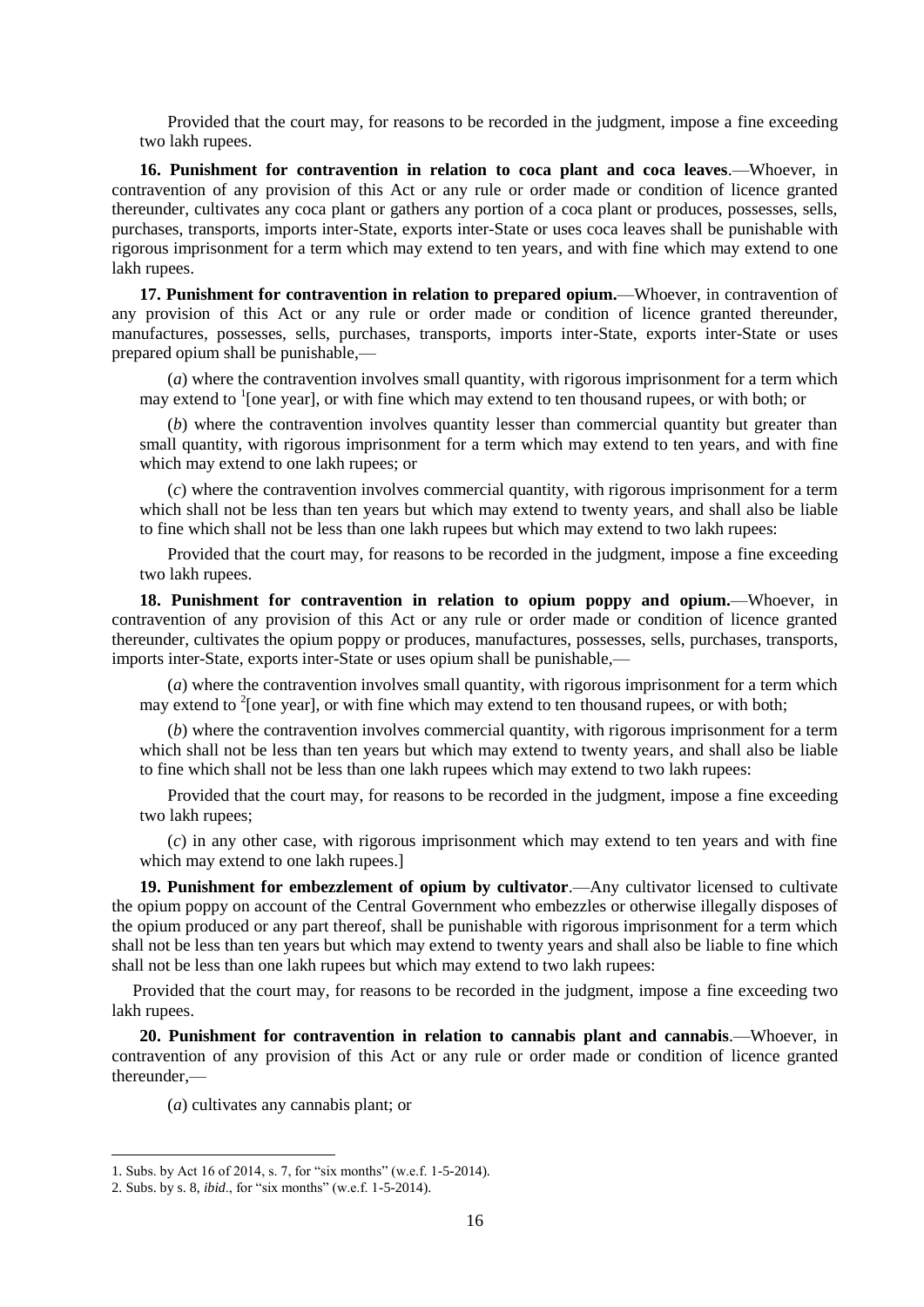(*b*) produces, manufactures, possesses, sells, purchases, transports, imports inter-State, exports inter-State or uses cannabis,

shall be punishable,—

 $\frac{1}{i}$  (*i*) where such contravention relates to clause (*a*) with rigorous imprisonment for a term which may extend to ten years, and shall also be liable to fine which may extend to one lakh rupees; and

(*ii*) where such contravention relates to sub-clause  $(b)$ ,—

(*A*) and involves small quantity, with rigorous imprisonment for a term which may extend to  $2$ [one year], or with fine which may extend to ten thousand rupees, or with both;

(*B*) and involves quantity lesser than commercial quantity but greater than small quantity, with rigorous imprisonment for a term which may extend to ten years, and with fine which may extend to one lakh rupees;

(*C*) and involves commercial quantity, with rigorous imprisonment for a term which shall not be less than ten years but which may extend to twenty years and shall also be liable to fine which shall not be less than one lakh rupees but which may extend to two lakh rupees:

Provided that the court may, for reasons to be recorded in the judgment, impose a fine exceeding two lakh rupees.]

**3 [21. Punishment for contravention in relation to manufactured drugs and preparations**.— Whoever, in contravention of any provision of this Act or any rule or order made or condition of licence granted thereunder, manufactures, possesses, sells, purchases, transports, imports inter-State, exports inter-State or uses any manufactured drug or any preparation containing any manufactured drug shall be punishable,—

(*a*) where the contravention involves small quantity, with rigorous imprisonment for a term which may extend to <sup>4</sup>[one year], or with fine which may extend to ten thousand rupees, or with both;

(*b*) where the contravention involves quantity, lesser than commercial quantity but greater than small quantity, with rigorous imprisonment for a term which may extend to ten years, and with fine which may extend to one lakh rupees;

(*c*) where the contravention involves commercial quantity, with rigorous imprisonment for a term which shall not be less than ten years but which may extend to twenty years, and shall also be liable to fine which shall not be less than one lakh rupees but which may extend to two lakh rupees:

Provided that the court may, for reasons to be recorded in the judgment, impose a fine exceeding two lakh rupees.

**22. Punishment for contravention in relation to psychotropic substances**.—Whoever, in contravention of any provision of this Act or any rule or order made or condition of licence granted thereunder, manufactures, possesses, sells, purchases, transports, imports inter-State, exports inter-State or uses any psychotropic substance shall be punishable,—

(*a*) where the contravention involves small quantity, with rigorous imprisonment for a term which may extend to <sup>5</sup>[one year], or with fine which may extend to ten thousand rupees, or with both;

(*b*) where the contravention involves quantity lesser than commercial quantity but greater than small quantity, with rigorous imprisonment for a term which may extend to ten years, and with fine which may extend to one lakh rupees;

<sup>1.</sup> Subs. by Act 9 of 2001, s. 7, for sub-clauses (*i*) and (*ii*) (w.e.f. 2-10-2001).

<sup>2.</sup> Subs. by Act 16 of 2014, s. 9, for "six months" (w.e.f. 1-5-2014).

<sup>3.</sup> Subs. by Act 9 of 2001, s. 8, for sections 21 to 23 (w.e.f. 2-10-2001).

<sup>4.</sup> Subs. by Act 16 of 2014, s. 10, for "six months" (w.e.f. 1-5-2014).

<sup>5.</sup> Subs. by s. 11, *ibid*., for "six months" (w.e.f. 1-5-2014).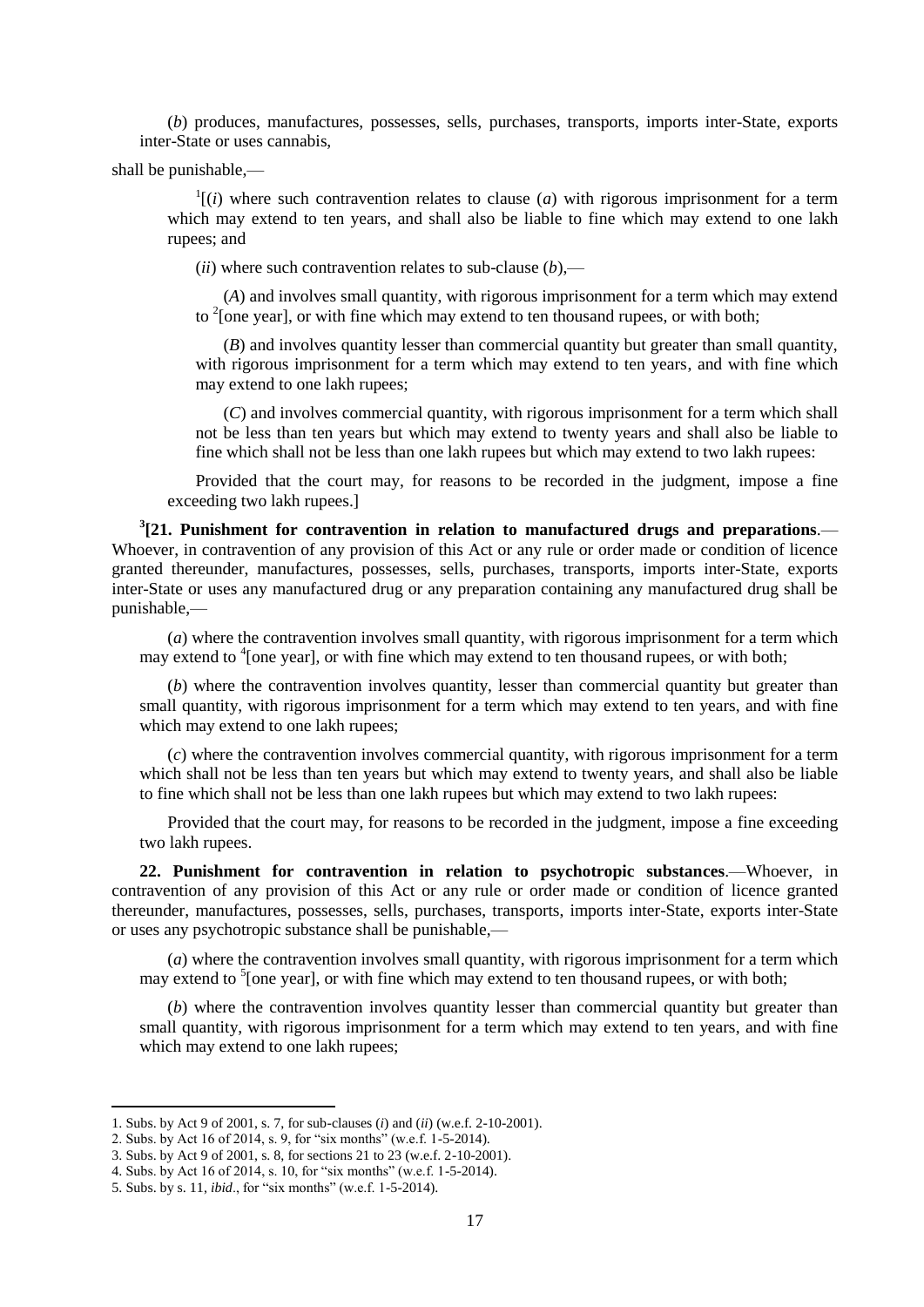(*c*) where the contravention involves commercial quantity, with rigorous imprisonment for a term which shall not be less than ten years but which may extend to twenty years, and shall also be liable to fine which shall not be less than one lakh rupees but which may extend to two lakh rupees:

Provided that the court may, for reasons to be recorded in the judgment, impose a fine exceeding two lakh rupees.

**23. Punishment for illegal import into India, export from India or transhipment of narcotic drugs and psychotropic substances**.—Whoever, in contravention of any provision of this Act or any rule or order made or condition of licence or permit granted or certificate or authorisation issued thereunder, imports into India or exports from India or tranships any narcotic drug or psychotropic substance shall be punishable,—

(*a*) where the contravention involves small quantity, with rigorous imprisonment for a term which may extend to  ${}^{1}$ [one year], or with fine which may extend to ten thousand rupees, or with both;

(*b*) where the contravention involves quantity lesser than commercial quantity but greater than small quantity, with rigorous imprisonment for a term which may extend to ten years, and with fine which may extend to one lakh rupees;

(*c*) where the contravention involves commercial quantity, with rigorous imprisonment for a term which shall not be less than ten years but which may extend to twenty years, and shall also be liable to fine which shall not be less than one lakh rupees but which may extend to two lakh rupees:

Provided that the court may, for reasons to be recorded in the judgment, impose a fine exceeding two lakh rupees.]

**24. Punishment for external dealings in narcotic drugs and psychotropic substances in contravention of section 12**.—Whoever engages in or controls any trade whereby a narcotic drug or a psychotropic substance is obtained outside India and supplied to any person outside India without the previous authorisation of the Central Government or otherwise than in accordance with the condition (if any) of such authorisation granted under section 12, shall be punishable with rigorous imprisonment for a term which shall not be less than ten years but which may extend to twenty years and shall also be liable to fine which shall not be less than one lakh rupees but may extend to two lakh rupees:

Provided that the court may, for reasons to be recorded in the judgment, impose a fine exceeding two lakh rupees.

2 [**25. Punishment for allowing premises, etc., to be used for commission of an offence**.— Whoever, being the owner or occupier or having the control or use of any house, room, enclosure, space, place, animal or conveyance, knowingly permits it to be used for the commission by any other person of an offence punishable under any provision of this Act, shall be punishable with the punishment provided for that offence.]

3 [**25A. Punishment for contravention of orders made under section 9A**.—If any person contravenes an order made under section 9A, he shall be punishable with rigorous imprisonment for a term which may extend to ten years and shall also be liable to fine which may extend to one lakh rupees:

Provided that the court may, for reasons to be recorded in the judgment, impose a fine exceeding one lakh rupees.]

**26. Punishment for certain acts by licensee or his servants**.—If the holder of any licence, permit or authorisation granted under this Act or any rule or order made thereunder or any person in his employ and acting on his behalf—

(*a*) omits, without any reasonable cause, to maintain accounts or to submit any return in accordance with the provisions of this Act, or any rule made thereunder;

<sup>1.</sup> Subs. by Act 16 of 2014, s. 12, for "six months" (w.e.f. 1-5-2014).

<sup>2.</sup> Subs. by Act 9 of 2001, s. 9, for section 25 (w.e.f. 2-10-2001).

<sup>3.</sup> Ins. by Act 2 of 1989, s. 7 (w.e.f. 29-5-1989).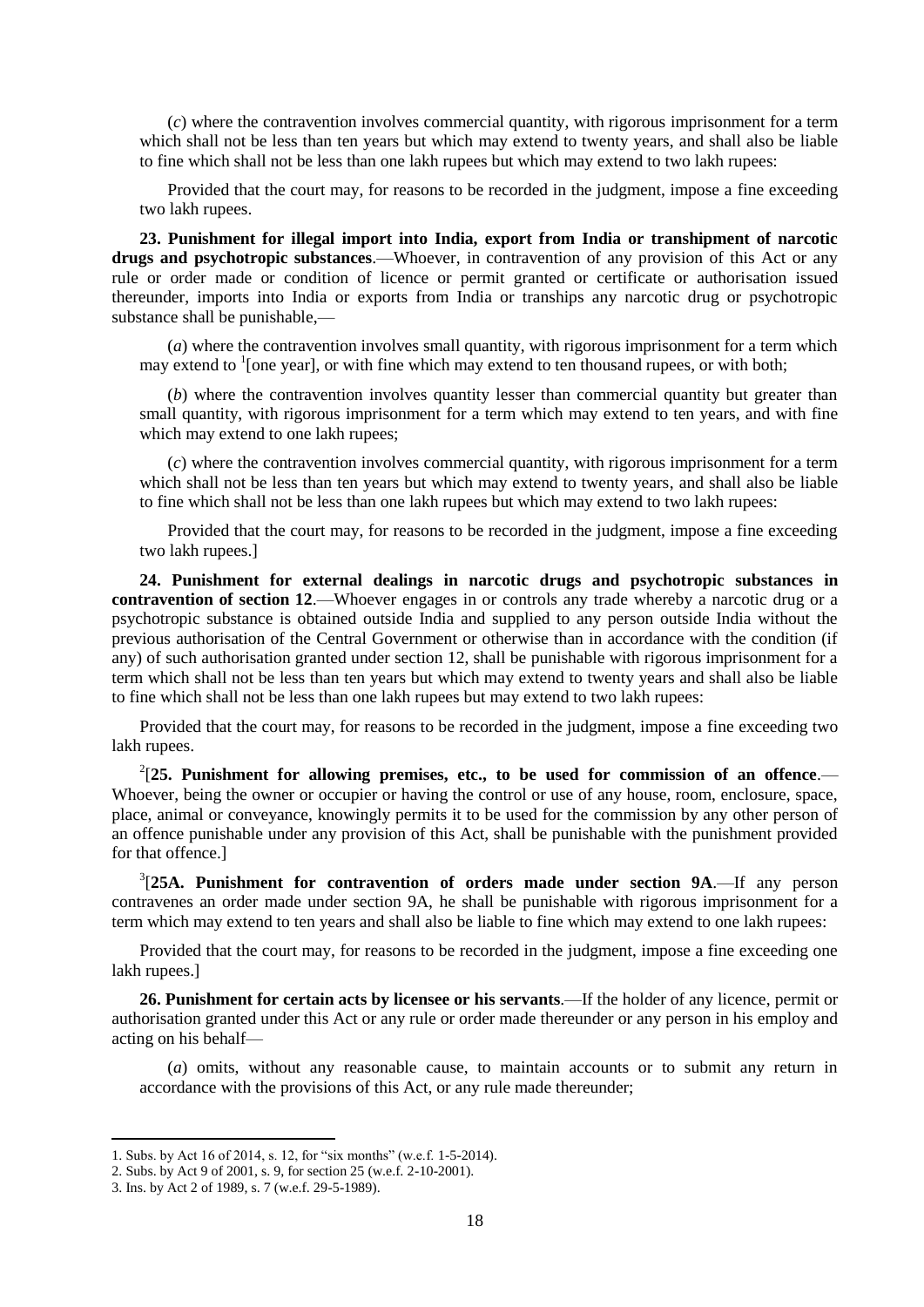(*b*) fails to produce without any reasonable cause such licence, permit or authorisation on demand of any officer authorised by the Central Government or State Government in this behalf;

(*c*) keeps any accounts or makes any statement which is false or which he knows or has reason to believe to be incorrect; or

(*d*) wilfully and knowingly does any act in breach of any of the conditions of licence, permit or authorisation for which a penalty is not prescribed elsewhere in this Act,

he shall be punishable with imprisonment for a term which may extend to three years or with fine or with both.

**1 [27. Punishment for consumption of any narcotic drug or psychotropic substance**.—Whoever, consumes any narcotic drug or psychotropic substance shall be punishable,—

(*a*) where the narcotic drug or psychotropic substance consumed is cocaine, morphine, diacetylmorphine or any other narcotic drug or any psychotropic substance as may be specified in this behalf by the Central Government by notification in the Official Gazette, with rigorous imprisonment for a term which may extend to one year, or with fine which may extend to twenty thousand rupees; or with both; and

(*b*) where the narcotic drug or psychotropic substance consumed is other than those specified in or under clause (*a*), with imprisonment for a term which may extend to six months, or with fine which may extend to ten thousand rupees, or with both.]

**2 [27A. Punishment for financing illicit traffic and harbouring offenders**.—Whoever indulges in financing, directly or indirectly, any, of the activities specified in sub-clauses (*i*) to (*v*) of clause (*viiia*) of section 2 or harbours any person engaged in any of the aforementioned activities, shall be punishable with rigorous imprisonment for a term which shall not be less than ten years but which may extend to twenty years and shall also be liable to fine which shall not be less than one lakh rupees but which may extend to two lakh rupees:

Provided that the court may, for reasons to be recorded in the judgment, impose a fine exceeding two lakh rupees.]

3 [**27B. Punishment for contravention of section 8A**.—Whoever contravenes the provision of section 8A shall be punishable with rigorous imprisonment for a term which shall not be less than three years but which may extend to ten years and shall also be liable to fine.]

**28.Punishment for attempts to commit offences**.—Whoever attempts to commit any offence punishable under this Chapter or to cause such offence to be committed and in such attempt does any act towards the commission of the offence shall be punishable with the punishment provided for the offence.

**29. Punishment for abetment and criminal conspiracy**.—(*1*) Whoever abets, or is a party to a criminal conspiracy to commit, an offence punishable under this Chapter, shall, whether such offence be or be not committed in consequence of such abetment or in pursuance of such criminal conspiracy, and notwithstanding anything contained in section 116 of the Indian Penal Code (45 of 1860), be punishable with the punishment provided for the offence.

(*2*) A person abets, or is a party to a criminal conspiracy to commit, an offence, within the meaning of this section, who, in India, abets or is a party to the criminal conspiracy to the commission of any act in a place without and beyond India which—

(*a*) would constitute an offence if committed within India; or

(*b*) under the laws of such place, is an offence relating to narcotic drugs or psychotropic substances having all the legal conditions required to constitute it such an offence the same as or analogous to the legal conditions required to constitute it an offence punishable under this Chapter, if committed within India.

<sup>1.</sup> Subs. by Act 9 of 2001, s. 10, for section 27 (w.e.f. 2-10-2001).

<sup>2.</sup> Ins. by Act 2 of 1989, s. 8 (w.e.f. 29-5-1989).

<sup>3.</sup> Ins. by Act 16 of 2014, s. 13 (w.e.f. 1-5-2014).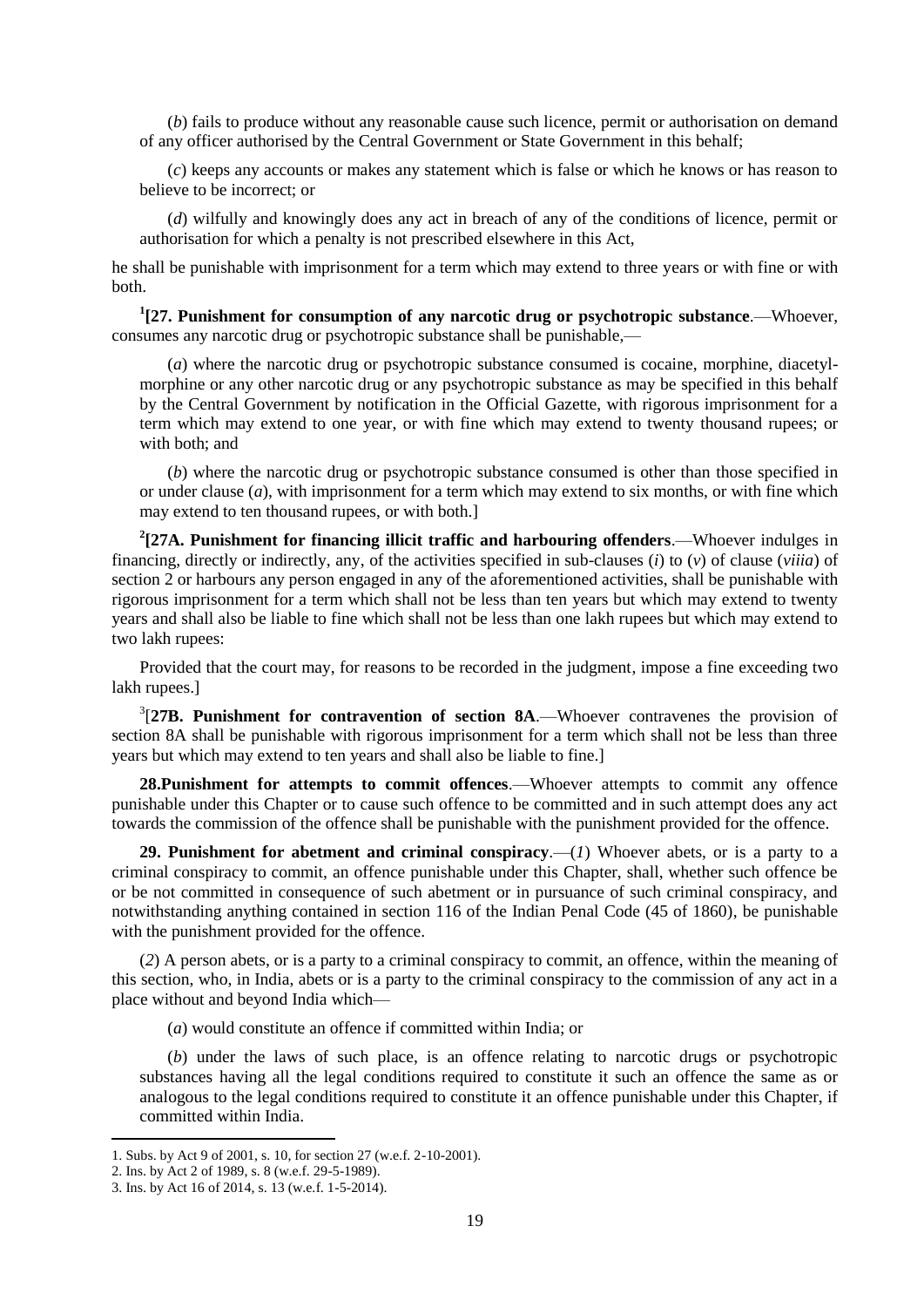**30. Preparation**.—If any person makes preparation to do or omits to do anything which constitutes an offence punishable under any of the provisions of  $\frac{1}{2}$  [sections 19, 24 and 27A and for offences involving commercial quantity of any narcotic drug or psychotropic substance and from the circumstances of the case] it may be reasonably inferred that he was determined to carry out his intention to commit the offence but had been prevented by circumstances independent of his will, he shall be punishable with rigorous imprisonment for a term which shall not be less than one-half of the minimum term (if any), but which may extend to one-half of the maximum term, of imprisonment with which he would have been punishable in the event of his having committed such offence, and also with fine which shall not be less than one-half of the minimum amount (if any), of fine with which he would have been punishable, but which may extend to one-half of the maximum amount of fine with which he would have ordinarily (that is to say in the absence of special reasons) been punishable, in the event aforesaid:

Provided that the court may, for reasons to be recorded in the Judgment, impose a higher fine.

<sup>2</sup>[31. Enhanced punishment for offences after previous conviction.—(*1*) If any person who has been convicted of the commission of, or attempt to commit, or abetment of, or criminal conspiracy to commit, any of the offences punishable under this Act is subsequently convicted of the commission of, or attempt to commit, or abetment of, or criminal conspiracy to commit, an offence punishable under this Act with the same amount of punishment shall be punished for the second and every subsequent offence with rigorous imprisonment for a term which may extend to  $3$  [one and one-half times of the maximum term] of imprisonment, and also be liable to fine which shall extend to <sup>4</sup>[one and one-half times of the maximum amount] of fine.

(*2*) Where the person referred to in sub-section (*1*) is liable to be punished with a minimum term of imprisonment and to a minimum amount of fine, the minimum punishment for such person shall be  $<sup>5</sup>$ [one and one-half times of the minimum term] of imprisonment and  $<sup>6</sup>$ [one and one-half times of the</sup></sup> minimum amount] of fine:

Provided that the court may, for reasons to be recorded in the judgment, impose a fine exceeding the fine for which a person is liable.

(*3*) Where any person is convicted by a competent court of criminal jurisdiction outside India under any corresponding law, such person, in respect of such conviction, shall be dealt with for the purposes of sub-sections (*1*) and (*2*) as if he had been convicted by a court in India.]

<sup>7</sup>[31A. Death penalty for certain offences after previous conviction.— $(I)$  Notwithstanding anything contained in section 31, if any person who has been convicted of the commission of, or attempt to commit, or abetment of, or criminal conspiracy to commit, any of the offences punishable under <sup>8</sup>[section 19, section 24, section 27A and for offences involving commercial quantity of any narcotic drug drug or psychotropic substance], is subsequently convicted of the commission of, or attempt to commit, or abetment of, or criminal conspiracy to commit, an offence relating to,—

(*a*) engaging in the production, manufacture, possession, transportation, import into India, export from India or transhipment, of the narcotic drugs or psychotropic substances specified under

 $\overline{a}$ 

<sup>1.</sup> Subs. by Act 9 of 2001, s. 11, for certain words, figures and brackets (w.e.f. 2-10-2001).

<sup>2.</sup> Subs. by s. 12, *ibid*., for section 31 (w.e.f. 2-10-2001).

<sup>3.</sup> Subs. by Act 16 of 2014, s. 14, for "one-half of the maximum term" (w.e.f. 1-5-2014).

<sup>4.</sup> Subs. by s. 14, *ibid*., for "one-half of the maximum amount" (w.e.f. 1-5-2014).

<sup>5.</sup> Subs. by s. 14, *ibid*., for "one-half of the minimum term" (w.e.f. 1-5-2014).

<sup>6.</sup> Subs. by s. 14, *ibid*., for "one-half of the minimum amount" (w.e.f. 1-5-2014).

<sup>7.</sup> Ins. by Act 2 of 1989, s. 9 (w.e.f. 29-5-1989).

<sup>8.</sup> Subs. by Act 9 of 2001, s. 13, for "section 15 to section 25 (both inclusive) or section 27A" (w.e.f. 2-10-2001).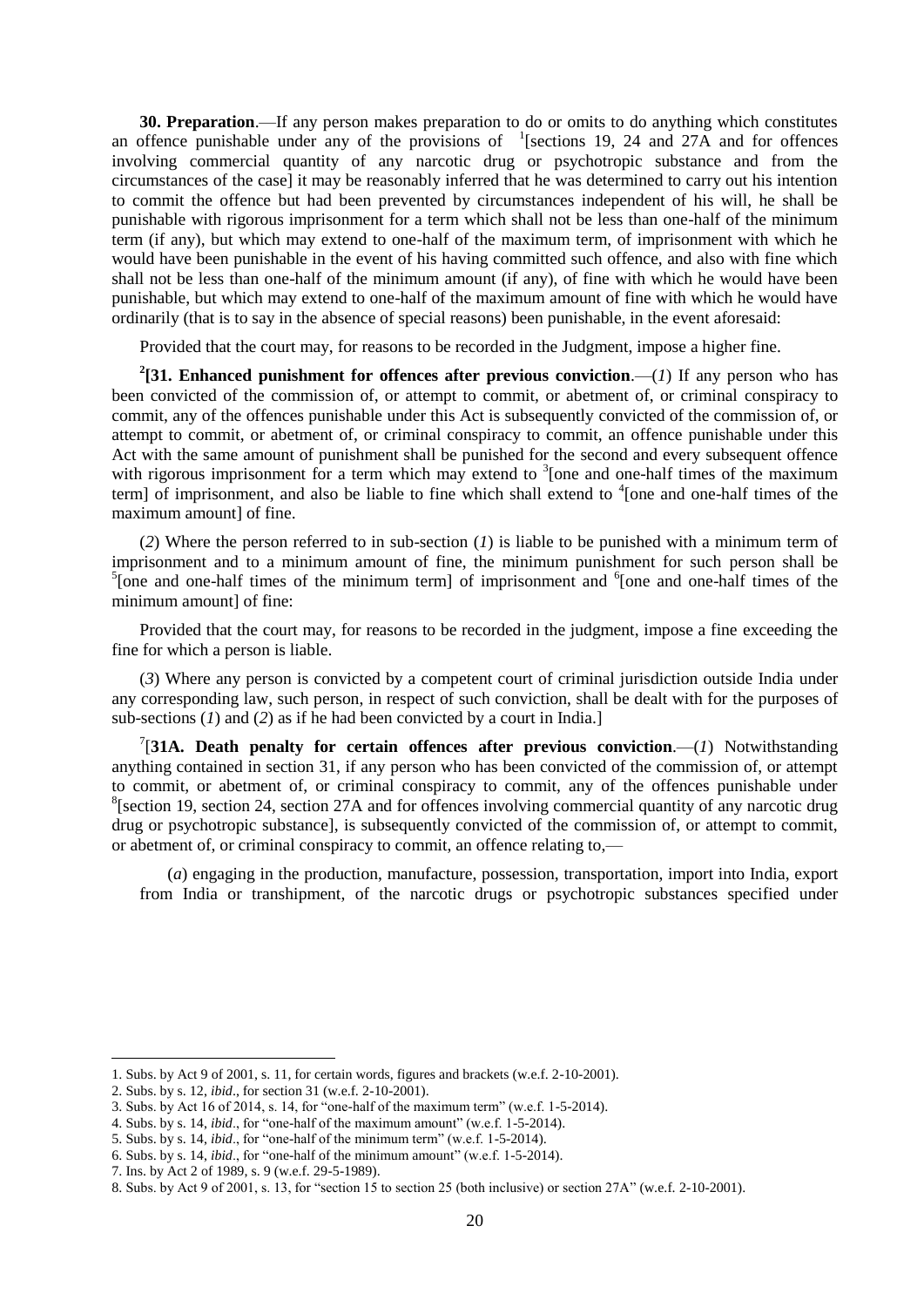| <b>TABLE</b>                                                      |                                                                                                                                                                                                                                                                                                    |  |  |  |  |  |  |           |  |  |              |
|-------------------------------------------------------------------|----------------------------------------------------------------------------------------------------------------------------------------------------------------------------------------------------------------------------------------------------------------------------------------------------|--|--|--|--|--|--|-----------|--|--|--------------|
| Particulars of narcotic drugs/psychotropic substances<br>Quantity |                                                                                                                                                                                                                                                                                                    |  |  |  |  |  |  |           |  |  |              |
| (1)                                                               |                                                                                                                                                                                                                                                                                                    |  |  |  |  |  |  | (2)       |  |  |              |
| (i)                                                               | Opium                                                                                                                                                                                                                                                                                              |  |  |  |  |  |  |           |  |  | 10 kgs.      |
| (ii)                                                              | Morphine                                                                                                                                                                                                                                                                                           |  |  |  |  |  |  |           |  |  | 1 kg.        |
| (iii)                                                             | Heroin                                                                                                                                                                                                                                                                                             |  |  |  |  |  |  |           |  |  | 1 kg.        |
| (iv)                                                              | Codeine                                                                                                                                                                                                                                                                                            |  |  |  |  |  |  |           |  |  | 1 kg.        |
| (v)                                                               | Thebaine                                                                                                                                                                                                                                                                                           |  |  |  |  |  |  |           |  |  | $1$ kg.      |
| (vi)                                                              | Cocaine                                                                                                                                                                                                                                                                                            |  |  |  |  |  |  |           |  |  | 500 grams    |
| (vii)                                                             | Hashish                                                                                                                                                                                                                                                                                            |  |  |  |  |  |  |           |  |  | 20 kgs.      |
| (viii)                                                            | $\frac{1}{2}$ [lesser of the quantity<br>Any mixture with or without any neutral material of any of the<br>above drugs<br>between the quantities<br>against<br>given<br>the<br>respective<br>narcotic<br>drugs or psychotropic<br>substances<br>mentioned<br>above forming part of<br>the mixture] |  |  |  |  |  |  |           |  |  |              |
| (ix)                                                              | LSD, LSD-25 (+) - N, N-Diethyllyser gamide (d-lysergic acid<br>500 grams<br>diethylamide)                                                                                                                                                                                                          |  |  |  |  |  |  |           |  |  |              |
| (x)                                                               | THC (Tetrahydrocannabinols, the following Isomers: 6a (10a),<br>6a $(7)$ , $7,8,9,10,9$ $(11)$ and their stereochemical variants)                                                                                                                                                                  |  |  |  |  |  |  | 500 grams |  |  |              |
| (xi)                                                              | $Methodm$ = $(-)$ -2-Methylamine-l-Phenylpropane                                                                                                                                                                                                                                                   |  |  |  |  |  |  |           |  |  | $1,500$ gram |
| (xii)                                                             | Methaqualone (2-Methyl-3-0-tolyl-4-(3h—)quinazolinone)                                                                                                                                                                                                                                             |  |  |  |  |  |  |           |  |  | $1,500$ gram |
| (xiii)                                                            | Amphetamine $(+)$ -2-amino-1-phenylpropane                                                                                                                                                                                                                                                         |  |  |  |  |  |  |           |  |  | 1,500 gram   |
| (xiv)                                                             | Salts and preparations of the psychotropic substances mentioned in<br>$1,500$ gram;<br>$(ix)$ to $(xiii)$                                                                                                                                                                                          |  |  |  |  |  |  |           |  |  |              |

column  $(I)$  of the Table below and involving the quantity which is equal to or more than the quantity indicated against each such drug or substance, as specified in column (*2*) of the said Table:

(*b*) financing, directly or indirectly, any of the activities specified in clause (*a*),

 $2$ [shall be punished with punishment which shall not be less than the punishment specified in section 31 or or with death].

(*2*) Where any person is convicted by a competent court of criminal jurisdiction outside India under any law corresponding to the provisions of <sup>3</sup>[section 19, section 24 or section 27A and for offences involving commercial quality of any narcotic drug or psychotropic substance], such person, in respect of such conviction, shall be dealt with for the purposes of sub-section  $(1)$  as if he had been convicted by a court in India.]

**32. Punishment for offence for which no punishment is provided**.—Whoever contravenes any provision of this Act or any rule or order made, or any condition of any licence, permit or authorisation

<sup>1.</sup> Subs. by Act 9 of 2001, s. 13, for "1,500 grams" (w.e.f. 2-10-2001).

<sup>2.</sup> Subs. by Act 16 of 2014, s. 15, for "shall be punishable with death" (w.e.f. 1-5-2014).

<sup>3.</sup> Subs. by Act 9 of 2001, s. 13, for certain words, figures and brackets (w.e.f. 2-10-2001).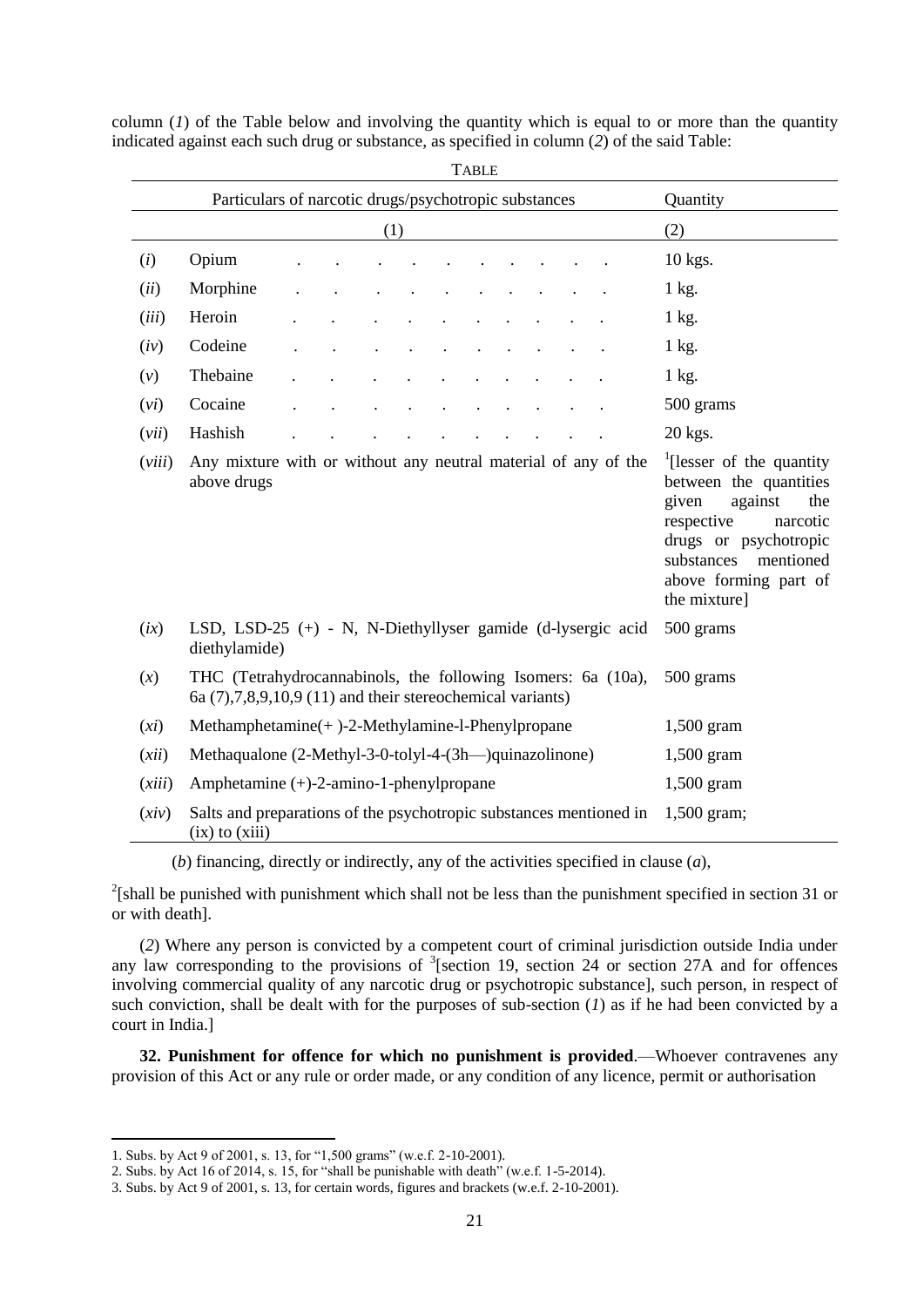issued thereunder for which no punishment is separately provided in this Chapter, shall be punishable with imprisonment for a term which may extend to six months, or with fine, or with both.

1 [**32A. No suspension, remission or commutation in any sentence awarded under this Act**.— Notwithstanding anything contained in the Code of Criminal Procedure, 1973 (2 of 1974), or any other law for the time being in force but subject to the provisions of section 33, no sentence awarded under this Act (other than section 27) shall be suspended or remitted or commuted.]

<sup>2</sup>[32B. Factors to be taken into account for imposing higher than the minimum punishment.— Where a minimum term of imprisonment or amount of fine is prescribed for any offence committed under this Act, the court may, in addition to such factors as it may deem fit, take into account the following factors for imposing a punishment higher than the minimum term of imprisonment or amount of fine, namely:—

(*a*) the use or threat of use of violence or arms by the offender;

(*b*) the fact that the offender holds a public office and that he has taken advantage of that office in committing the offence;

(*c*) the fact that the minors are affected by the offence or the minors are used for the commission of an offence;

(*d*) the fact that the offence is committed in an educational institution or social service facility or in the immediate vicinity of such institution or faculty or in other place to which school children and students resort for educational, sports and social activities;

(*e*) the fact that the offender belongs to organised international or any other criminal group which is involved in the commission of the offence; and

(*f*) the fact that the offender is involved in other illegal activities facilitated by commission of the offence.]

**33. Application of section 360 of the Code of Criminal Procedure, 1973 and of the Probation of Offenders Act, 1958**.—Nothing contained in section 360 of the Code of Criminal Procedure, 1973 (2 of 1974) or in the Probation of Offenders Act, 1958 (20 of 1958) shall apply to a person convicted of an offence under this Act unless such person is under eighteen years of age or that the offence for which such person is convicted is punishable under section 26 or section 27.

**34. Security for abstaining from commission of offence.—(1) Whenever any person is convicted of** an offence punishable under any provision of Chapter IV and the court convicting him is of opinion that it is necessary to require such person to execute a bond for abstaining from the commission of any offence under this Act, the court may, at the time of passing sentence on such person, order him to execute a bond for a sum proportionate to his means, with or without sureties, for abstaining from commission of any offence under Chapter IV during such period not exceeding three years as it thinks fit to fix.

(*2*) The bond shall be in such form as may be prescribed by the Central Government and the provisions of the Code of Criminal Procedure, 1973 (2 of 1974), shall, in so far as they are applicable, apply to all matters connected with such bond as if it were a bond to keep the peace ordered to be executed under section 106 of that Code.

(*3*) If the conviction is set aside on appeal or otherwise, the bond so executed shall become void.

(*4*) An order under this section may also be made by an appellate court or by the High Court or Sessions Judge when exercising the powers of revision.

**35. Presumption of culpable mental state.—(***1***)** In any prosecution for an offence under this Act which requires a culpable mental state of the accused, the court shall presume the existence of such mental state but it shall be a defence for the accused to prove the fact that he had no such mental state with respect to the act charged as an offence in that prosecution.

<sup>1.</sup> Ins. by Act 2 of 1989, s. 10 (w.e.f. 29-5-1989).

<sup>2.</sup> Ins. by Act 9 of 2001, s. 14 (w.e.f. 2-10-2001).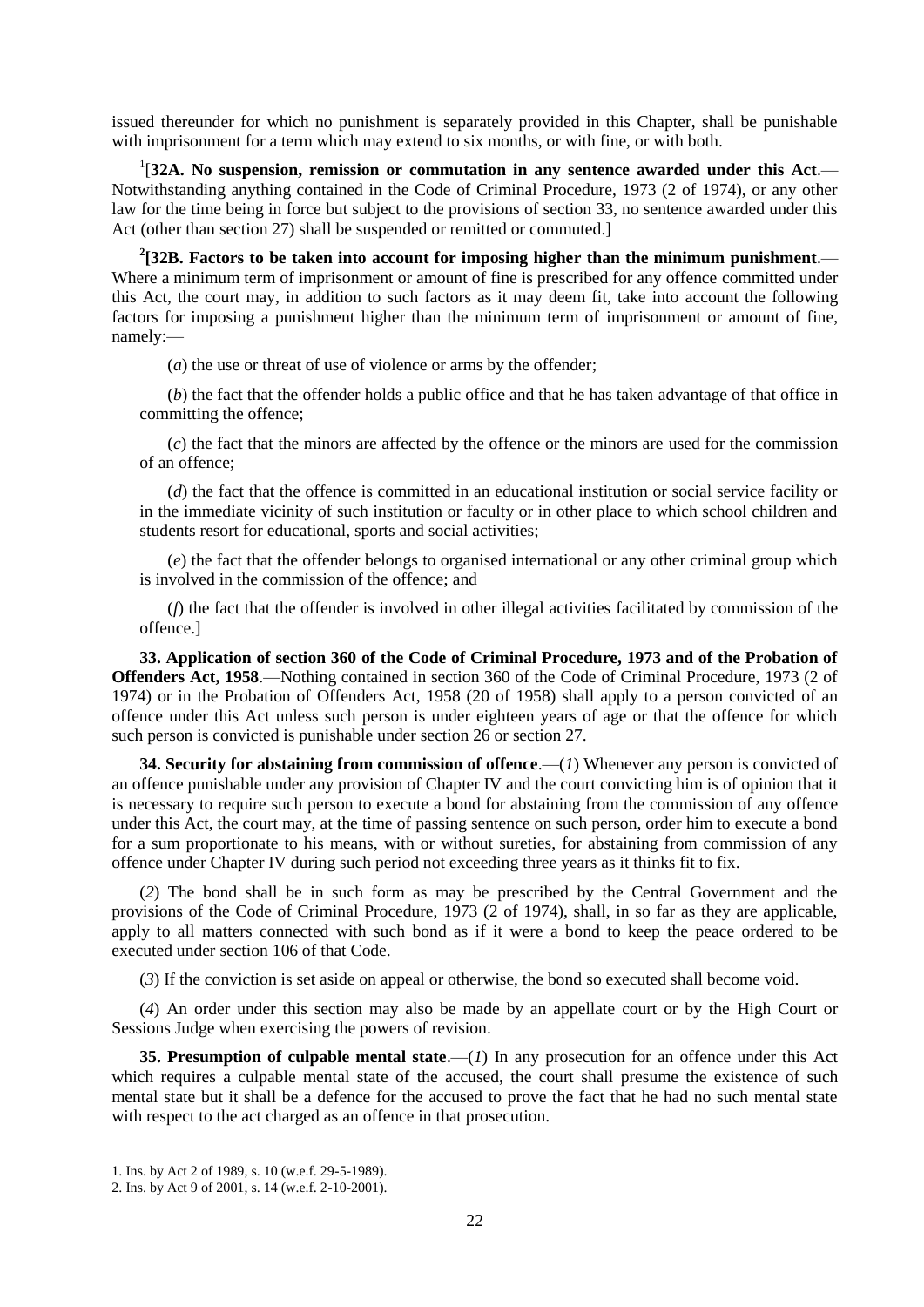*Explanation*.—In this section "culpable mental state" includes intention motive, knowledge of a fact and belief in, or reason to believe, a fact.

(*2*) For the purpose of this section , a fact is said to be proved only when the court believes it to exist beyond a reasonable doubt and not merely when its existence is established by a preponderance of probability.

<sup>1</sup>[36. Constitution of Special Court.— $(I)$  The Government may, for the purpose of providing speedy trial of the offences under this Act, by notification in the Official Gazette, constitute as many Special Court as may be necessary for such area or areas as may be specified in the notification.

(*2*) A Special Court shall consist of a single Judge who shall be appointed by the Government with the concurrence of the Chief Justice of the High Court.

*Explanation*.—In this sub-section, "High Court" means the High Court of the State in which the Sessions Judge or the Additional Sessions Judge of a Special Court was working immediately before his appointment as such Judge.

(*3*) A person shall not be qualified for appointment as a Judge of a Special Court unless he is, immediately before such appointment, a Sessions Judge or an Additional Sessions Judge.

<sup>2</sup>[36A. Offences triable by Special Courts.— $(I)$  Notwithstanding anything contained in the Code of Criminal Procedure, 1973 (2 of 1974),—

(*a*) all offences under this Act which are punishable with imprisonment for a term of more than three years shall be triable only by the Special Court constituted for the area in which the offence has been committed or where there are more Special Courts than one for such area, by such one of them as may be specified in this behalf by the Government;

(*b*) where a person accused of or suspected of the commission of an offence under this Act is forwarded to a Magistrate under sub-section (*2*) or sub-section (*2A*) of section 167 of the Code of Criminal Procedure, 1973 (2 of 1974), such Magistrate may authorise the detention of such person in such custody as he thinks fit for a period not exceeding fifteen days in the whole where such Magistrate is a Judicial Magistrate and seven days in the whole where such Magistrate is an Executive Magistrate:

Provided that in cases which are triable by the Special Court where such Magistrate considers—

- (*i*) when such person is forwarded to him as aforesaid; or
- (*ii*) upon or at any time before the expiry of the period of detention authorised by him,

that the detention of such person is unnecessary, he shall order such person to be forwarded to the Special Court having jurisdiction;

(*c*) the Special Court may exercise, in relation to the person forwarded to it under clause (*b*), the same power which a Magistrate having jurisdiction to try a case may exercise under section 167 of the Code of Criminal Procedure, 1973 (2 of 1974), in relation to an accused person in such case who has been forwarded to him under that section;

(*d*) a Special Court may, upon perusal of police report of the facts constituting an offence under this Act or upon complaint made by an officer of the Central Government or a State Government authorised in his behalf, take cognizance of that offence without the accused being committed to it for trial.

(*2*) When trying an offence under this Act, a Special Court may also try an offence other than an offence under this Act with which the accused may, under the Code of Criminal Procedure, 1973 (2 of 1974), be charged at the same trial.

<sup>1.</sup> Subs. by Act 2 of 1989, s. 11, for section 36 (w.e.f. 29-5-1989).

<sup>2.</sup> Subs. by Act 9 of 2001, s. 15, for section 36A (w.e.f. 2-10-2001).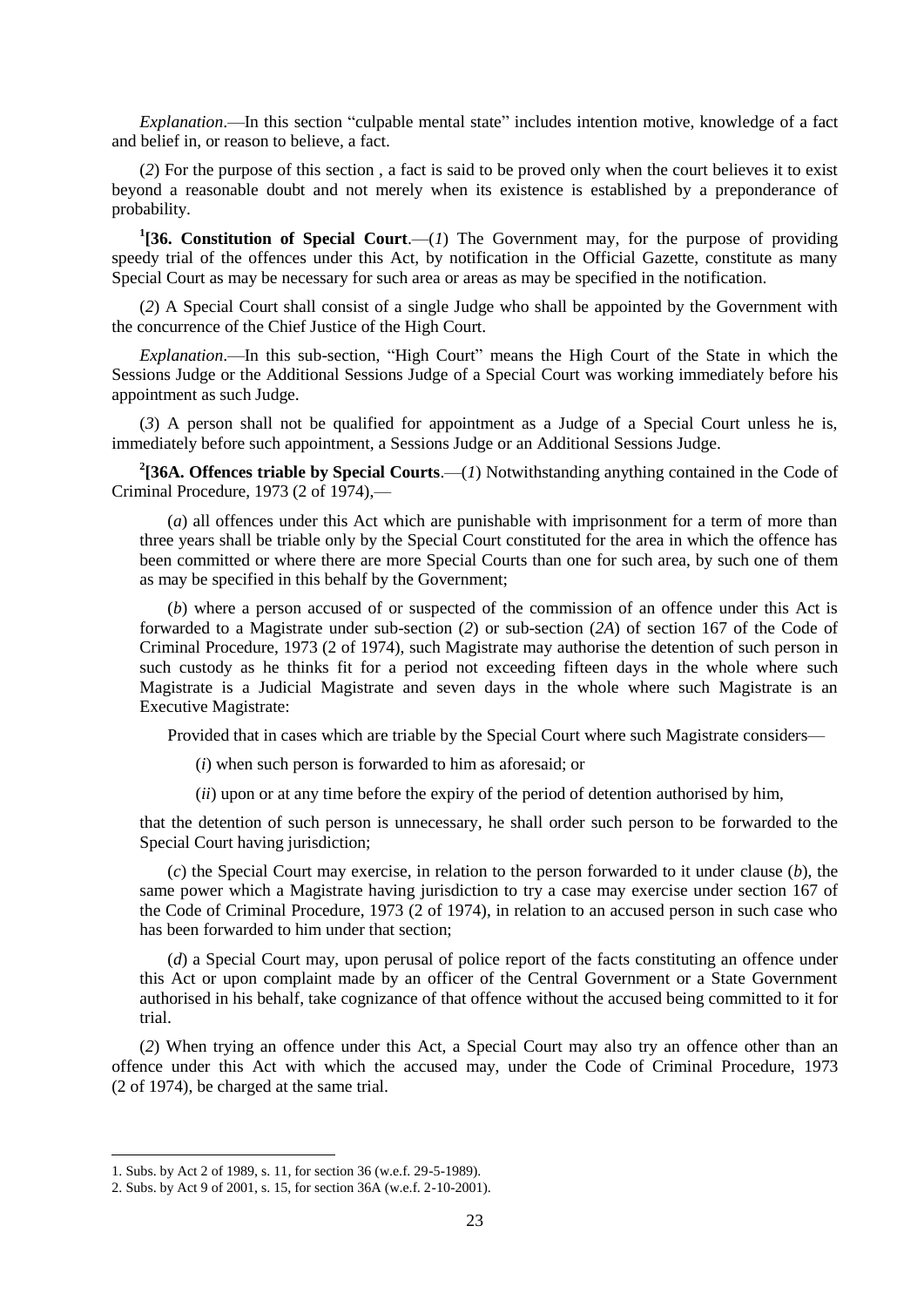(*3*) Nothing contained in this section shall be deemed to affect the special powers of the High Court regarding bail under section 439 of the Code of Criminal Procedure, 1973 (2 of 1974), and the High Court may exercise such powers including the power under cluase (*b*) of sub-section (*1*) of that section as if the reference to "Magistrate" in that section included also a reference to a "Special Court" constituted under section 36.

(*4*) In respect of persons accused of an offence punishable under section 19 or section 24 or section 27A or for offences involving commercial quantity the references in sub-section (*2*) of section 167 of the Code of Criminal Procedure, 1973 (2 of 1974) thereof to "ninety days", where they occur, shall be construed as reference to "one hundred and eighty days":

Provided that, if it is not possible to complete the investigation within the said period of one hundred and eighty days, the Special Court may extend the said period up to one year on the report of the Public Prosecutor indicating the progress of the investigation and the specific reasons for the detention of the accused beyond the said period of one hundred and eighty days.

(*5*) Notwithstanding anything contained in the Code of Criminal Procedure, 1973 (2 of 1974), the offences punishable under this Act with imprisonment for a term of not more than three years may be tried summarily.]

**36B. Appeal and revision**.—The High Court may exercise, so for as may be applicable, all the powers conferred by Chapters XXIX and XXX of the Code of Criminal Procedure, 1973 (2 of 1974) on a High Court, as if a Special Court within the local limits of the jurisdiction of the High Court were a Court of Session trying cases within the local limits of the jurisdiction of the High Court.

**36C. Application of Code to proceedings before a Special Court**.—Save as otherwise provided in this Act, the provisions of the Code of Criminal Procedure, 1973 (2 of 1974), (including the provisions as to bail and bonds) shall apply to the proceedings before a Special Court and for the purposes of the said provisions, the Special Court shall be deemed to be a Court of Session and the person conducting a prosecution before a Special Court, shall be deemed to be a Public Prosecutor.

**1 [36D. Transitional provisions**.—(*1*) Any offence committed under this Act on or after the commencement of the Narcotic Drugs and Psychotropic Substances (Amendment) Act, 1988 (2 of 1989), which is triable by a Special Court shall, until a Special Court is constituted under section 36, notwithstanding anything contained in the Code of Criminal Procedure, 1973 (2 of 1974), be tried by a Court of Session.

(*2*) Where any proceedings in relation to any offence committed under this Act on or after the commencement of the Narcotic Drugs and Psychotropic Substances (Amendment) Act, 1988 (2 of 1989) are pending before a Court of Session, then, notwithstanding anything contained in sub-section (*1*), such proceeding shall be heard and disposed of by the Court of Session:

Provided that nothing contained in this sub-section shall affect the power of the High Court under section 407 of the Code of Criminal Procedure, 1973 (2 of 1974) to transfer any case or class of cases taken cognizance by a Court of Session under sub-section (*1*).]

<sup>2</sup>[37. Offences to be cognizable and non-bailable.—(*1*) Notwithstanding anything contained in the Code of Criminal Procedure, 1973 (2 of 1974),—

(*a*) every offence punishable under this Act shall be cognizable;

(*b*) no person accused of an offence punishable for  $\frac{3}{1}$  offences under section 19 or section 24 or section 27A and also for offences involving commercial quantity shall be released on bail or on his own bond unless—

(*i*) the Public Prosecutor has been given an opportunity to oppose the application for such release, and

<sup>1.</sup> Subs. by Act 9 of 2001, s. 16, for section 36D (w.e.f. 2-10-2001).

<sup>2.</sup> Subs. by Act 2 of 1989, s. 12, for section 37 (w.e.f. 29-5-1989).

<sup>3.</sup> Subs. by Act 9 of 2001, s. 17, for "a term of imprisonment of five years or more under this Act" (w.e.f. 2-10-2001).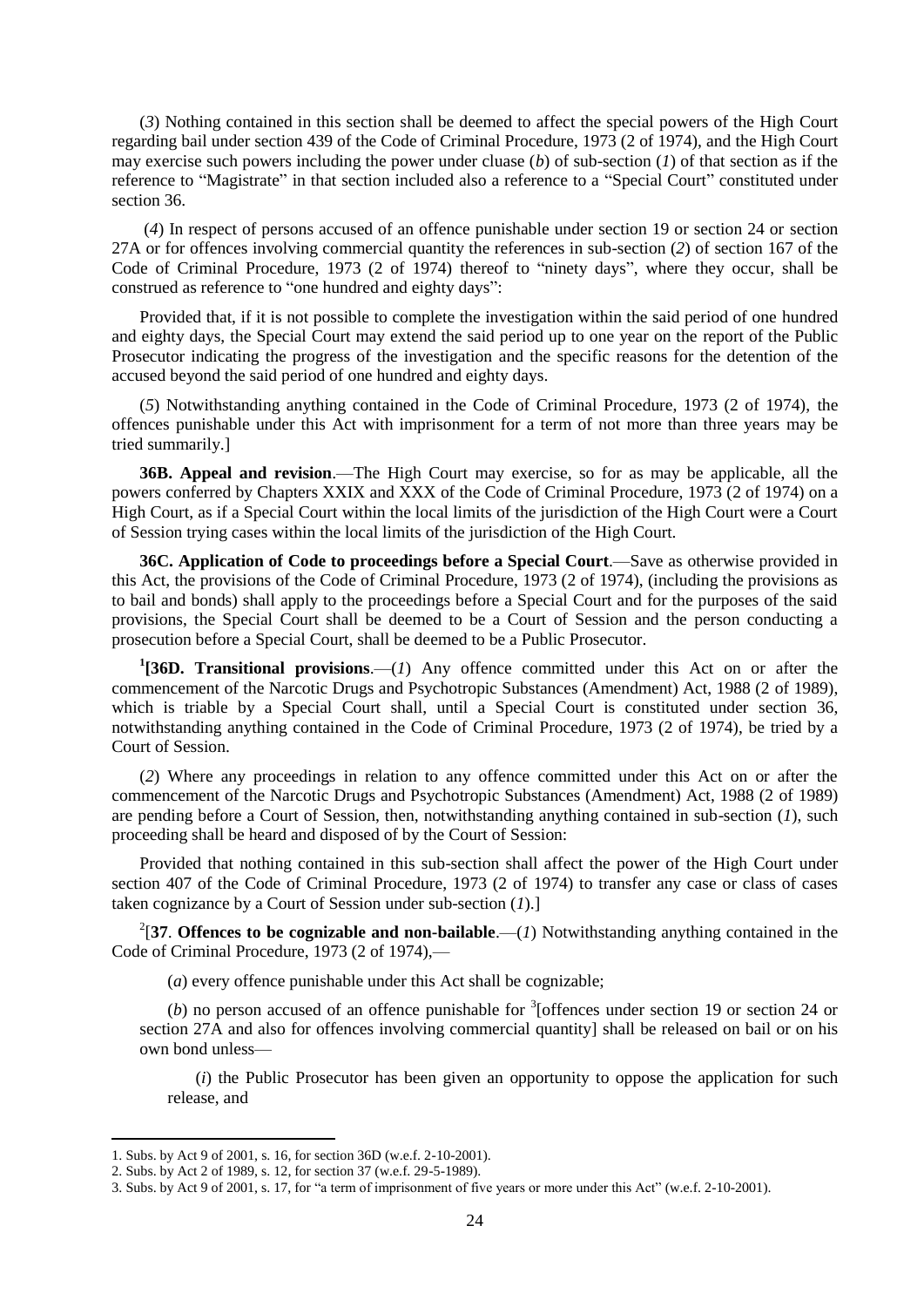(*ii*) where the Public Prosecutor opposes the application, the court is satisfied that there are reasonable grounds for believing that he is not guilty of such offence and that he is not likely to commit any offence while on bail.

(*2*) The limitations on granting of bail specified in clause (*b*) of sub-section (*1*) are in addition to the limitations under the Code of Criminal Procedure, 1973 (2 of 1974) or any other law for the time being in force on granting of bail.].

**38. Offences by companies.**—(*1*) Where an offence under Chapter IV has been committed by a company, every person, who, at the time the offence was committed was in charge of, and was responsible to, the company for the conduct of the business of the company as well as the company, shall be deemed to be guilty of the offence and shall be liable to be proceeded against and punished accordingly:

Provided that nothing contained in this sub-section shall render any such person liable to any punishment if he proves that the offence was committed without his knowledge or that he had exercised all due diligence to prevent the commission of such offence.

(*2*) Notwithstanding anything contained in sub-section (*1*), where any offence under Chapter IV has been committed by a company and it is proved that the offence has been committed with the consent or connivance of, or is attributable to any neglect on the part of, any director, manager, secretary or other officer of the company, such director, manager, secretary or other officer shall be deemed to be guilty of that offence and shall be liable to be proceeded against and punished accordingly.

*Explanation*.—For the purposes of this section,—

(*a*) "company" means any body corporate and includes a firm or other association of individuals; and

(*b*) "director", in relation to a firm, means a partner in the firm.

**39. Power of court to release certain offenders on probation**.—(*1*) When any addict is found guilty of an offence punishable under section  $27<sup>1</sup>$  [or for offences relating to small quantity of any narcotic drug or psychotropic substance] and if the court by which he is found guilty is of the opinion, regard being had to the age, character, antecedents or physical or mental condition of the offender, that it is expedient so to do, then, notwithstanding anything contained in this Act or any other law for the time being in force, the court may, instead of sentencing him at once to any imprisonment, with his consent, direct that he be released for undergoing medical treatment for de-toxification or de-addiction from a hospital or an institution maintained or recognised by Government and on his entering into a bond in the form prescribed by the Central Government, with or without sureties, to appear and furnish before the court within a period not exceeding one year, a report regarding the result of his medical treatment and, in the meantime, to abstain from the commission of any offence under Chapter IV.

(*2*) If it appears to the court, having regard to the report regarding the result of the medical treatment furnished under sub-section (*1*), that it is expedient so to do, the court may direct the release of the offender after due admonition on his entering into a bond in the form prescribed by the Central Government, with or without sureties, for abstaining from the commission of any offence under Chapter IV during such period not exceeding three years as the court may deem fit to specify or on his failure so to abstain, to appear before the court and receive sentence when called upon during such period.

**40. Power of court to publish names, place of business, etc., of certain offenders**.—(*1*) Where any person is convicted of any of the offences punishable under section 15 to section 25 (both inclusive), section 28, section 29 or section 30, it shall be competent for the court convicting the person to cause the name and place of business or residence of such person, nature of the contravention, the fact that the person has been so convicted and such other particulars as the court may consider to be appropriate in the circumstances of the case, to be published at the expense of such person in such newspapers or in such manner as the court may direct.

<sup>1.</sup> Ins. by Act 9 of 2001, s. 18 (w.e.f. 2-10-2001).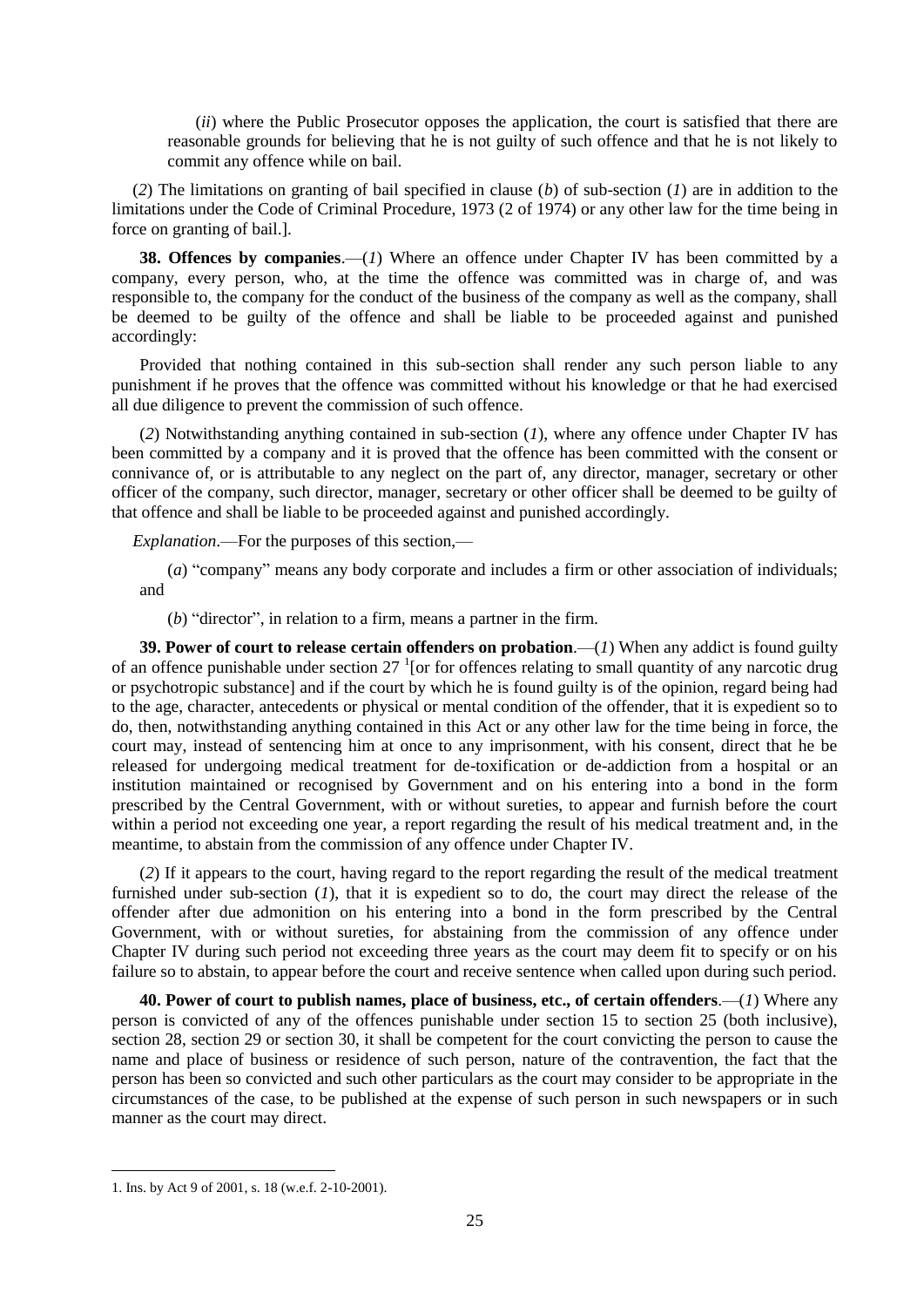(*2*) No publication under sub-section (*1*) shall be made until the period for preferring an appeal against the orders of the court has expired without any appeal having been preferred, or such appeal, having been preferred, has been disposed of.

(*3*) The expenses of any publication under sub-section (*1*) shall be recoverable from the convicted person as if it were a fine imposed by the court.

## CHAPTER V

#### **PROCEDURE**

**1 [41. Power to issue warrant and authorisation**.—(*l*) A Metropolitan Magistrate or a Magistrate of the first class or any Magistrate of the second class specially empowered by the State Government in this behalf, may issue a warrant for the arrest of any person whom he has reason to believe to have committed any offence punishable under this Act, or for the search, whether by day or by night, of any building, conveyance or place in which he has reason to believe any narcotic drug or psychotropic substance or controlled substance in respect of which an offence punishable under this Act has been committed or any document or other article which may furnish evidence of the commission of such offence or any illegally acquired property or any document or other article which may furnish evidence of holding any illegally acquired property which is liable for seizure or freezing or forfeiture under Chapter VA of this Act is kept or concealed:

(*2*) Any such officer of gazetted rank of the departments of central excise, narcotics, customs, revenue intelligence or any other department of the Central Government including the para-military forces or the armed forces as is empowered in this behalf by general or special order by the Central Government, or any such officer of the revenue, drugs control, excise, police or any other department of a State Government as is empowered in this behalf by general or special order of the State Government if he has reason to believe from personal knowledge or information given by any person and taken in writing that any person has committed an offence punishable under this Act or that any narcotic drug or psychotropic substance or controlled substance in respect of which any offence under this Act has been committed or any document or other article which may furnish evidence of the commission of such offence or any illegally acquired property or any document or other article which may furnish evidence of holding any illegally acquired property which is liable for seizure or freezing or forfeiture under Chapter VA of this Act is kept or concealed in any building, conveyance or place, may authorise any officer subordinate to him but superior in rank to a peon, sepoy or a constable to arrest such a person or search a building, conveyance or place whether by day or by night or himself arrest such a person or search a building, conveyance or place.

(*3*) The officer to whom a warrant under sub-section (*1*) is addressed and the officer who authorised the arrest or search or the officer who is so authorised under sub-section (*2*) shall have all the powers of an officer acting under section 42.

**42. Power of entry, search, seizure and arrest without warrant or authorisation**.—(*l*) Any such officer (being an officer superior in rank to a peon, sepoy or constable) of the departments of central excise, narcotics, customs, revenue intellegence or any other department of the Central Government including para-military forces or armed forces as is empowered in this behalf by general or special order by the Central Government, or any such officer (being an officer superior in rank to a peon, sepoy or constable) of the revenue, drugs control, excise, police or any other department of a State Government as is empowered in this behalf by general or special order of the State Government, if he has reason to believe from personal knowledge or information given by any person and taken down in writing that any narcotic drug, or psychotropic substance, or controlled substance in respect of which an offence punishable under this Act has been committed or any document or other article which may furnish evidence of the commission of such offence or any illegally acquired property or any document or other article which may furnish evidence of holding any illegally acquired property which is liable for seizure or freezing or forfeiture under Chapter VA of this Act is kept or concealed in any building, conveyance or enclosed place, may between sunrise and sunset,—

<sup>1.</sup> Subs. by Act 9 of 2001, s. 19, for sections 41 to 43 (w.e.f. 2-10-2001).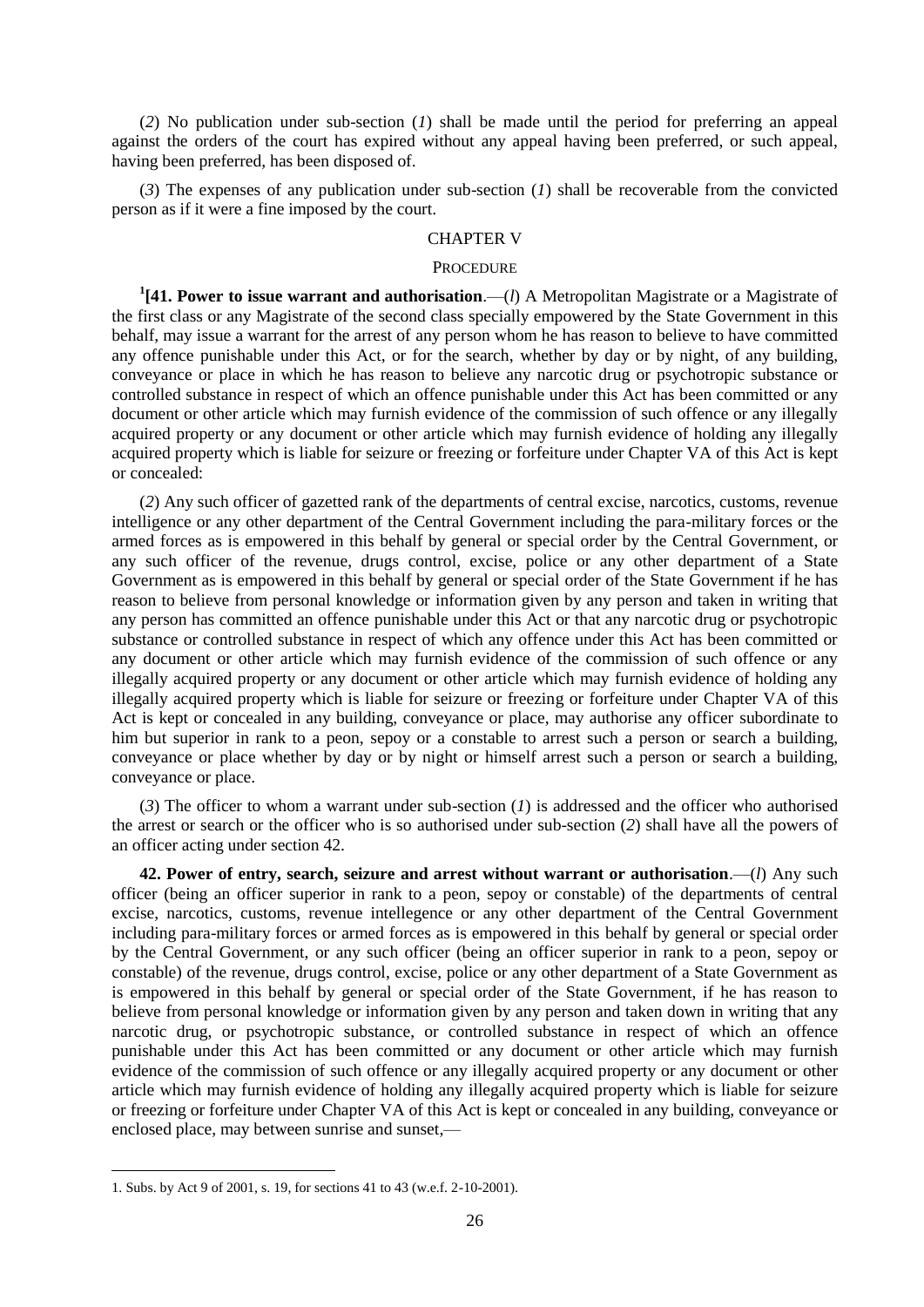(*a*) enter into and search any such building, conveyance or place;

(*b*) in case of resistance, break open any door and remove any obstacle to such entry;

(*c*) seize such drug or substance and all materials used in the manufacture thereof and any other article and any animal or conveyance which he has reason to believe to be liable to confiscation under this Act and any document or other article which he has reason to believe may furnish evidence of the commission of any offence punishable under this Act or furnish evidence of holding any illegally acquired property which is liable for seizure or freezing or forfeiture under Chapter VA of this Act; and

(*d*) detain and search, and, if he thinks proper, arrest any person whom he has reason to believe to have committed any offence punishable under this Act:

<sup>1</sup>[Provided that in respect of holder of a licence for manufacture of manufactured drugs or psychotropic substances or controlled substances granted under this Act or any rule or order made thereunder, such power shall be exercised by an officer not below the rank of sub-inspector:

Provided further that] if such officer has reason to believe that a search warrant or authorisation cannot be obtained without affording opportunity for the concealment of evidence or facility for the escape of an offender, he may enter and search such building, conveyance or enclosed place at any time between sunset and sunrise after recording the grounds of his belief.

(*2*) Where an officer takes down any information in writing under sub-section (*1*) or records grounds for his belief under the proviso thereto, he shall within seventy-two hours send a copy thereof to his immediate official superior.

**43. Power of seizure and arrest in public place**.—Any officer of any of the departments mentioned in section 42 may—

(*a*) seize in any public place or in transit, any narcotic drug or psychotropic substance or controlled substance in respect of which he has reason to believe an offence punishable under this Act has been committed, and, along with such drug or substance, any animal or conveyance or article liable to confiscation under this Act, any document or other article which he has reason to believe may furnish evidence of the commission of an offence punishable under this Act or any document or other article which may furnish evidence of holding any illegally acquired property which is liable for seizure or freezing or forfeiture under Chapter VA of this Act;

(*b*) detain and search any person whom he has reason to believe to have committed an offence punishable under this Act, and if such person has any narcotic drug or psychotropic substance or controlled substance in his possession and such possession appears to him to be unlawful, arrest him and any other person in his company.

*Explanation*.—For the purposes of this section, the expression "public place" includes any public conveyance, hotel, shop, or other place intended for use by, or accessible to, the public.]

**44. Power of entry, search, seizure and arrest in offences relating to coca plant, opium poppy and cannabis plant**.—The provisions of sections 41, 42 and 43, shall so far as may be, apply in relation to the offence punishable under Chapter IV and relating to coca plant, the opium poppy or cannabis plant and for this purpose references in those sections to narcotic drugs, or psychotropic substance <sup>2</sup>[or controlled substance], shall be construed as including references to coca plant, the opium poppy and cannabis plant.

**45. Procedure where seizure of goods liable to confiscation not practicable**.—Where it is not practicable to seize any goods (including standing crop) which are liable to confiscation under this Act, any officer duly authorised under section 42 may serve on the owner or person in possession of the goods, an order that he shall not remove, part with or otherwise deal with the goods except with the previous permission of such officer.

<sup>1.</sup> Subs. by Act 16 of 2014, s. 16, for "Provided that" (w.e.f. 1-5-2014).

<sup>2.</sup> Ins. by Act 9 of 2001, s. 20 (w.e.f. 2-10-2001).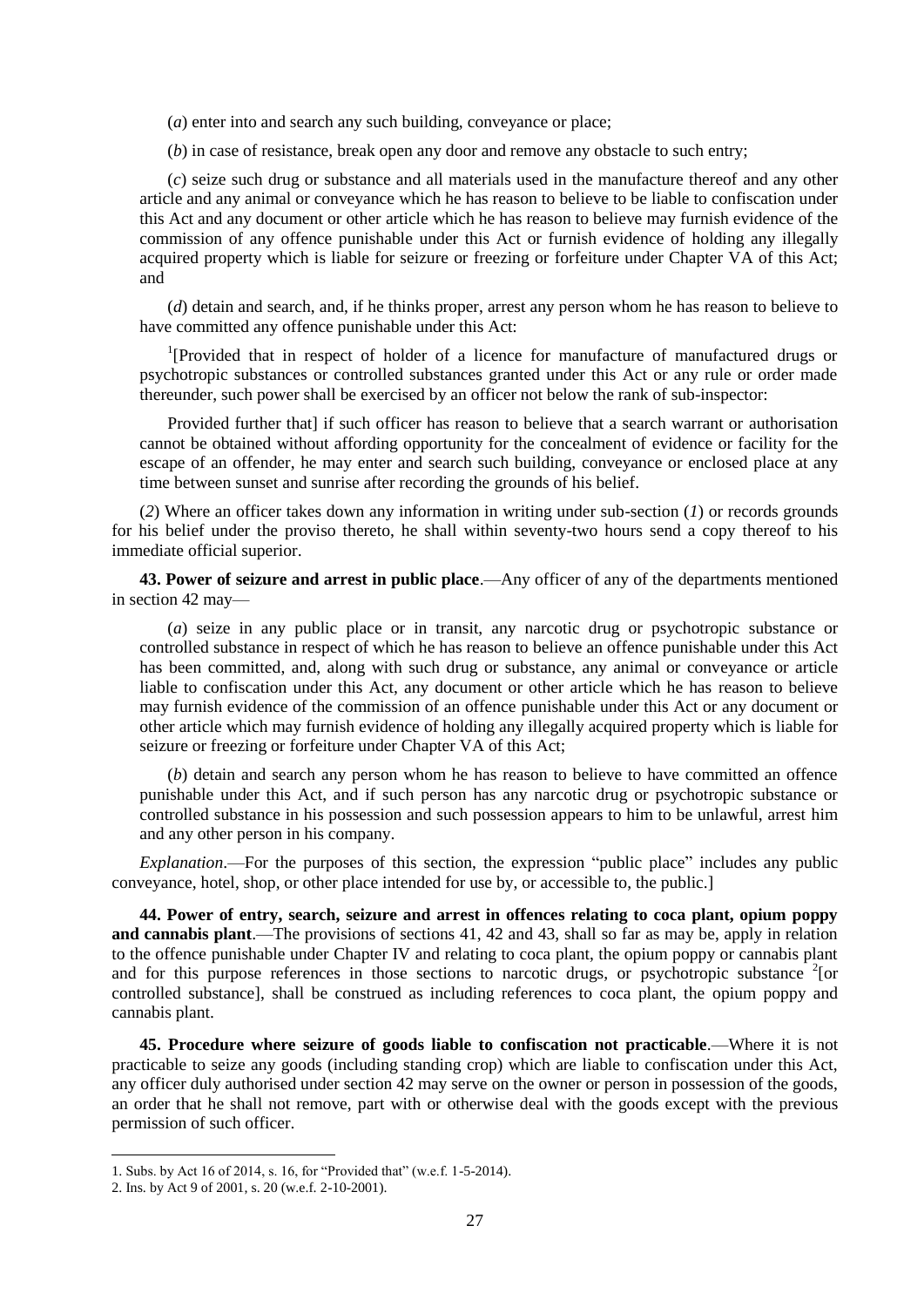**46. Duty of land holder to give information of illegal cultivation**.—Every holder of land shall give immediate information to any officer of the Police or of any of the departments mentioned in section 42 of all the opium poppy, cannabis plant or coca plant which may be illegally cultivated within his land and every such holder of land who knowingly neglects to give such information, shall be liable to punishment.

**47. Duty of certain officers to give information of illegal cultivation**.—Every officer of the Government and every panch, sarpanch and other village officer of whatever description shall give immediate information to any officer of the Police or of any of the departments mentioned in section 42 when it may come to his knowledge that any land has been illegally cultivated with the opium poppy, cannabis plant or coca plant, and every such officer of the Government, panch, sarpanch and other village officer who neglects to give such information shall be liable to punishment.

**48. Power of attachment of crop illegally cultivated**.—Any Metropolitan Magistrate, Judicial Magistrate of the first class or any Magistrate specially empowered in this behalf by the State Government <sup>1</sup>[or any officer of a gazetted rank empowered under section 42] may order attachment of any opium poppy, cannabis plant or coca plant which he has reason to believe to have been illegally cultivated and while doing so may pass such order (including an order to destroy the crop) as he thinks fit.

**49. Power to stop and search conveyance**.—Any officer authorised under section 42, may, if he has reason to suspect that any animal or conveyance is, or is about to be, used for the transport of any narcotic drug or psychotropic substance  $2$ [or controlled substance], in respect of which he suspects that any provision of this Act has been, or is being, or is about to be, contravened at any time, stop such animal or conveyance, or, in the case of an aircraft, compel it to land and—

(*a*) rummage and search the conveyance or part thereof;

(*b*) examine and search any goods on the animal or in the conveyance;

(*c*) if it becomes necessary to stop the animal or the conveyance, he may use all lawful means for stopping it, and where such means fail, the animal or the conveyance may be fired upon.

**50. Conditions under which search of persons shall be conducted**.—(*1*) When any officer duly authorised under section 42 is about to search any person under the provisions of section 41, section 42 or section 43, he shall, if such person so requires, take such person without unnecessary delay to nearest Gazetted Officer of any of the departments mentioned in section 42 or to the nearest Magistrate.

(*2*) If such requisition is made, the officer may detain the person until he can bring him before the Gazetted Officer or the Magistrate referred to in sub-section (*1*).

(*3*) The Gazetted Officer or the Magistrate before whom any such person is brought shall, if he sees no reasonable ground for search, forthwith discharge the person but otherwise shall direct that search be made.

(*4*) No female shall be searched by anyone excepting a female.

 $3(5)$  When an officer duly authorised under section 42 has reason to believe that it is not possible to take the person to be searched to the nearest Gazetted Officer or Magistrate without the possibility of the person to be searched parting with possession of any narcotic drug or psychotropic substance, or controlled substance or article or document, he may, instead of taking such person to the nearest Gazetted Officer or Magistrate, proceed to search the person as provided under section100 of the Code of Criminal Procedure, 1973 (2 of 1974).

(*6*) After a search is conducted under sub-section (*5*), the officer shall record the reasons for such belief which necessitated such search and within seventy-two hours send a copy thereof to his immediate official superior.]

<sup>1.</sup> Ins. by Act 2 of 1989, s. 13 (w.e.f. 29-5-1989).

<sup>2.</sup> Ins. by Act 9 of 2001, s. 21 (w.e.f. 2-10-2001).

<sup>3.</sup> Ins. by s. 22, *ibid*. (w.e.f. 2-10-2001).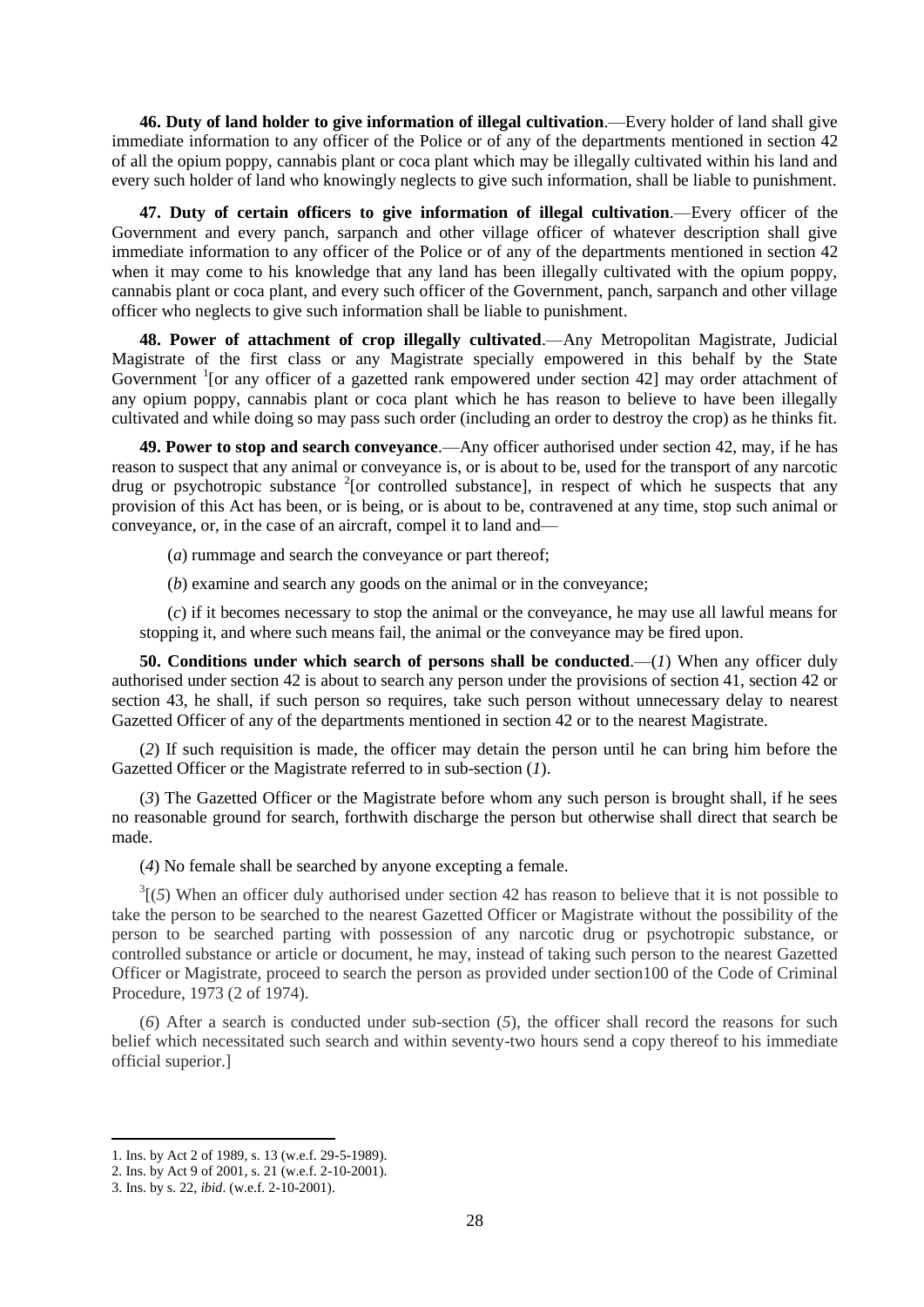1 [**50A. Power to undertake controlled delivery**.—The Director General of Narcotics Control Bureau constituted under sub-section (*3*) of section 4 or any other officer authorised by him in this behalf, may, notwithstanding anything contained in this Act, undertake controlled delivery of any consignment to—

(*a*) any destination in India;

(*b*) a foreign country, in consultation with the competent authority of such foreign country to which such consignment is destined, in such manner as may be prescribed.

**51. Provisions of the code of Criminal Procedure, 1973 to apply to warrants, arrests, searches and seizures**.—The provisions of the Code of Criminal Procedure, 1973 (2 of 1974) shall apply, in so far as they are not inconsistent with the provisions of this Act, to all warrants issued and arrests, searches and seizures made under this Act.

**52. Disposal of persons arrested and articles seized**.—(*1*) Any officer arresting a person under section 41, section 42, section 43 or section 44 shall, as soon as may be, inform him of the grounds for such arrest.

(*2*) Every person arrested and article seized under warrant issued under sub-section (*1*) of section 41 shall be forwarded without unnecessary delay to the Magistrate by whom the warrant was issued.

(*3*) Every person arrested and article seized under sub-section (*2*) of section 41, section 42, section 43 or section 44 shall be forwarded without unnecessary delay to—

(*a*) the officer-in-charge of the nearest police station, or

(*b*) the officer empowered under section 53.

(*4*) The authority or officer to whom any person or article is forwarded under sub-section (*2*) or sub-section (*3*) shall, with all convenient despatch, take such measures as may be necessary for the disposal according to law of such person or article.

<sup>2</sup>(52A. Disposal of seized narcotic drugs and psychotropic substances.— $\frac{3}{4}$ (1) The Central Government may, having regard to the hazardous nature, vulnerability to theft, substitution, constraint of proper storage space or any other relevant consideration, in respect of any narcotic drugs, psychotropic substances, controlled substances or conveyances, by notification in the Official Gazette, specify such narcotic drugs, psychotropic substances, controlled substances or conveyance or class of narcotic drugs, class of psychotropic substances, class of controlled substances or conveyances, which shall, as soon as may be after their seizure, be disposed of by such officer and in such manner as that Government may, from time to time, determine after following the procedure hereinafter specified.]

(*2*) Where any <sup>4</sup> [narcotic drugs, psychotropic substances, controlled substances or conveyances] has been seized and forwarded to the officer-in-charge of the nearest police station or to the officer empowered under section 53, the officer referred to in sub-section (*1*) shall prepare an inventory of such <sup>4</sup>[narcotic drugs, psychotropic substances, controlled substances or conveyances] containing such details relating to their description, quality, quantity, mode of packing, marks, numbers or such other identifying particulars of the <sup>4</sup>[narcotic drugs, psychotropic substances, controlled substances or conveyances] or the packing in which they are packed, country of origin and other particulars as the officer referred to in sub-section  $(I)$  may consider relevant to the identity of the <sup>4</sup>[narcotic drugs, psychotropic substances, controlled substances or conveyances] in any proceedings under this Act and make an application, to any Magistrate for the purpose of—

(*a*) certifying the correctness of the inventory so prepared; or

(b) taking, in the presence of such magistrate, photographs of  $5$ [such drugs, substances or conveyances] and certifying such photographs as true; or

<sup>1.</sup> Ins. by Act 9 of 2001, s. 23 (w.e.f. 2-10-2001).

<sup>2.</sup> Ins. by Act 2 of 1989, s. 14 (w.e.f. 29-5-1989).

<sup>3.</sup> Subs. by Act 16 of 2014, s. 17, for sub-section (*1*) (w.e.f. 1-5-2014).

<sup>4.</sup> Subs. by s. 17, *ibid*., for "narcotic drug or psychotropic substance" (w.e.f. 1-5-2014)

<sup>5.</sup> Subs. by s. 17, *ibid*., for "such drugs or substances" (w.e.f. 1-5-2014).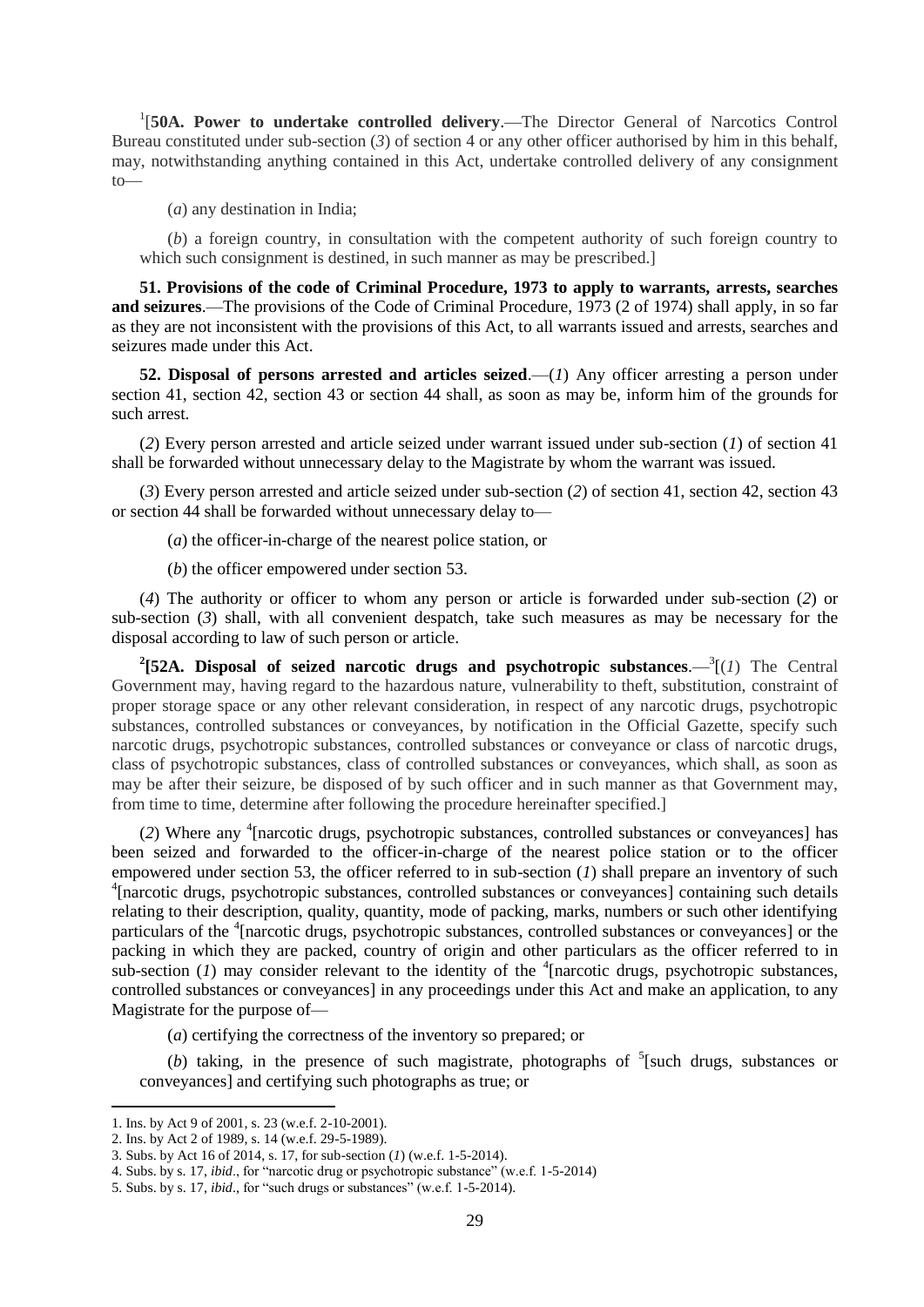(*c*) allowing to draw representative samples of such drugs or substances, in the presence of such magistrate and certifying the correctness of any list of samples so drawn.

(*3*) Where an application is made under sub-section (*2*), the Magistrate shall, as soon as may be, allow the application.

(*4*) Notwithstanding anything contained in the Indian Evidence Act, 1872 (1 of 1972) or the Code of Criminal Procedure, 1973 (2 of 1974), every court trying an offence under this Act, shall treat the innventory, the photographs of <sup>1</sup>[narcotic drugs, psychotropic substances, controlled substances or conveyances] and any list of samples drawn under sub-section (*2*) and certified by the Magistrate, as primary evidence in respect of such offence.]

**53. Power to invest officers of certain departments with powers of an officer-in-charge of a police station**.—(*1*) The Central Government, after consultation with the State Government, may, by notification published in the Official Gazette, invest any officer of the department of central excise, narcotics, customs, revenue intelligence  $2$  [or any other department of the Central Government including para-military forces or armed forces] or any class of such officers with the powers of an officer-in-charge of a police station for the investigation of the offences under this Act.

(*2*) The State Government may, by notification published in the Official Gazette, invest any officer of the department of drugs control, revenue or excise  $\frac{3}{1}$  or any other department] or any class of such officers with the powers of an officer-in-charge of a police station for the investigation of offences under this Act.

<sup>4</sup>[53A. Relevancy of statements under certain circumstances.— $(l)$  A statement made and signed by a person before any officer empowered under section 53 for the investigation of offences, during the course of any inquiry or proceedings by such officer, shall be relevant for the purpose of proving, in any prosecution for an offence under this Act, the truth of the facts which it contains,—

(*a*) when the person who made the statement is dead or connot be found, or is incapable of giving evidence, or is kept out of the way by the adverse party, or whose presence cannot be obtained without an amount of delay or expense which, under the circumstances of the case, the court considers unreasonable; or

(*b*) when the person who made the statement is examined as a witness in the case before the court and the court is of the opinion that, having regard to the circumstances of the case, the statement should be admitted in evidence in the interest of justice.

(*2*) The provisions of sub-section (*1*) shall, so far as may be, apply in relation to any proceedings under this Act or the rules or orders made thereunder, other than a proceeding before a court, as they apply in relation to a proceeding before a court.]

**5 [54. Presumption from possession of illicit articles**.—In trials under this Act, it may be presumed, unless and until the contrary is proved, that the accused has committed an offence under this Act in respect of-

(*a*) any narcotic drug or psychotropic substance or controlled substance;

(*b*) any opium poppy, cannabis plant or coca plant growing on any land which he has cultivated;

(*c*) any apparatus specially designed or any group of utensils specially adopted for the manufacture of any narcotic drug or psychotropic substance or controlled substance; or

(*d*) any materials which have undergone any process towards the manufacture of a narcotic drug or psychotropic substance or controlled substance, or any residue left of the materials from which any narcotic drug or psychotropic substance or controlled substance has been manufactured,

for the possession of which he fails to account satisfactorily].

**55. Police to take charge of articles seized and delivered**.—An officer-in-charge of a police station shall take charge of and keep in safe custody, pending the orders of the Magistrate, all articles seized

<sup>1.</sup> Subs. by Act 16 of 2014, s.17, for "narcotic drugs or psychotropic substances" (w.e.f. 1-5-2014).

<sup>2.</sup> Subs. by Act 9 of 2001, s. 24, for "or Border Security Force" (w.e.f. 2-10-2001).

<sup>3.</sup> Ins. by s. 24, *ibid*. (w.e.f. 2-10-2001).

<sup>4.</sup> Ins. by Act 2 of 1989, s. 15 (w.e.f. 29-5-1989).

<sup>5.</sup> Subs. by Act 9 of 2001, s. 25, for section 54 (w.e.f. 2-10-2001).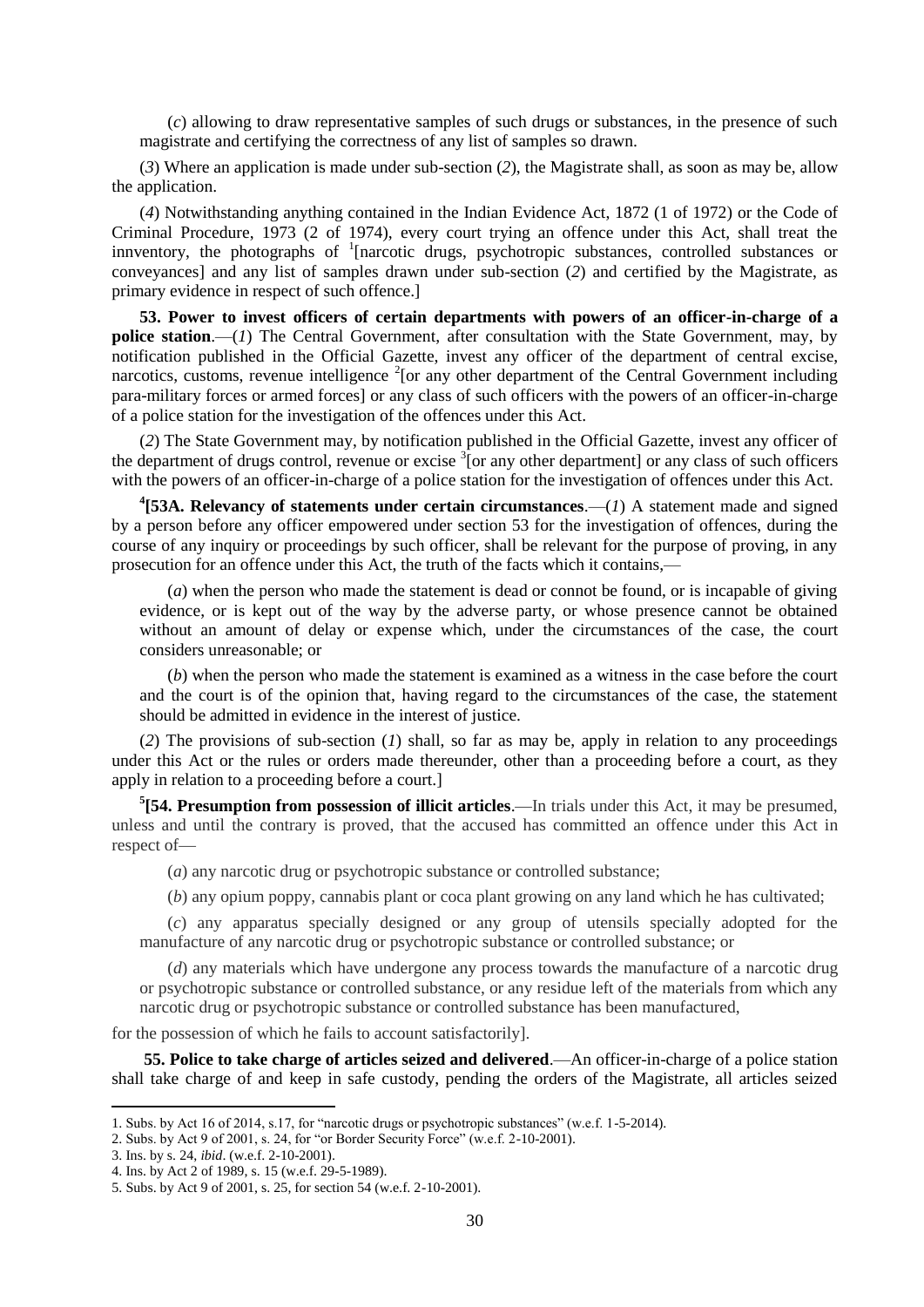under this Act within the local area of that police station and which may be delivered to him, and shall allow any officer who may accompany such articles to the police station or who may be deputed for the purpose, to affix his seal to such articles or to take samples of and from them and all samples so taken shall also be sealed with a seal of the officer-in-charge of the police station.

**56. Obligation of officers to assist each other**.—All officers of the several departments mentioned in section 42 shall, upon notice given or request made, be legally bound to assist each other in carrying out the provisions of this Act.

**57. Report of arrest and seizure**.—Whenever any person makes any arrest or seizure under this Act, he shall, within forty-eight hours next after such arrest or seizure, make a full report of all the particulars of such arrest or seizure to his immediate official superior.

**1 [57A. Report of seizure of property of the person arrested by the notified officer**.—Whenever any officer notified under section 53 makes an arrest or seizure under this Act, and the provisions of Chapter VA apply to any person involved in the case of such arrest or seizure, the officer shall make a report of the illegally acquired properties of such person to the jurisdictional competent authority within ninety days of the arrest or seizure].

**58. Punishment for vexatious entry, search, seizure or arrest**.—(*1*) Any person empowered under section 42 or section 43 or section 44 who—

(*a*) without reasonable ground of suspicion enters or searches, or causes to be entered or searched, any building, conveyance or place;

(*b*) vexatiously and unnecessarily seizes the property of any person on the pretence of seizing or searching for any narcotic drug or psychotropic substance or other article liable to be confiscated under this Act, or of seizing any document or other article liable to be seized under section 42, section 43 or section 44; or

(*c*) vexatiously and unnecessarily detains, searches or arrests any person,

shall be punishable with imprisonment for a term which may extend to six months or with fine which may extend to one thousand rupees, or with both.

(*2*) Any person wilfully and maliciously giving false information and so causing an arrest or a search being made under this Act shall be punishable with imprisonment for a term which may extend to two years or with fine or with both.

**59. Failure of officer in duty or his connivance at the contravention of the provisions of this**  Act.—(*1*) Any officer, on whom any duty has been imposed by or under this Act and who ceases or refuses to perform or withdraws himself from the duties of his office shall, unless he has obtained the express written permission of his official superior or has other lawful excuse for so doing, be punishable with imprisonment for a term which may extend to one year or with fine or with both.

 $2^{2}$ [(2) Any officer on whom any duty has been imposed by or under this Act or any person who has been given the custody of—

- (*a*) any addict; or
- (*b*) any other person who has been charged with an offence under this Act,

and who wilfully aids in, or connives at, the contravention of any provision of this Act or any rule or order made thereunder, shall be punishable with rigorous imprisonment for a term which shall not be less than ten years but which may extend to twenty years, and shall also be liable to fine which shall not be less than one lakh rupees but which may extend to two lakh rupees.

*Explanation*.—For the purposes of this sub-section, the expression "officer" includes any person employed in a hospital or institution maintained or recognised by the Government or a local authority under section 64A for providing de-addiction treatment.]

<sup>1.</sup> Ins. by Act 16 of 2014, s. 18 (w.e.f. 1-5-2014).

<sup>2.</sup> Subs. by Act 2 of 1989, s. 16, for sub-section (*2*) (w.e.f. 29-5-1989).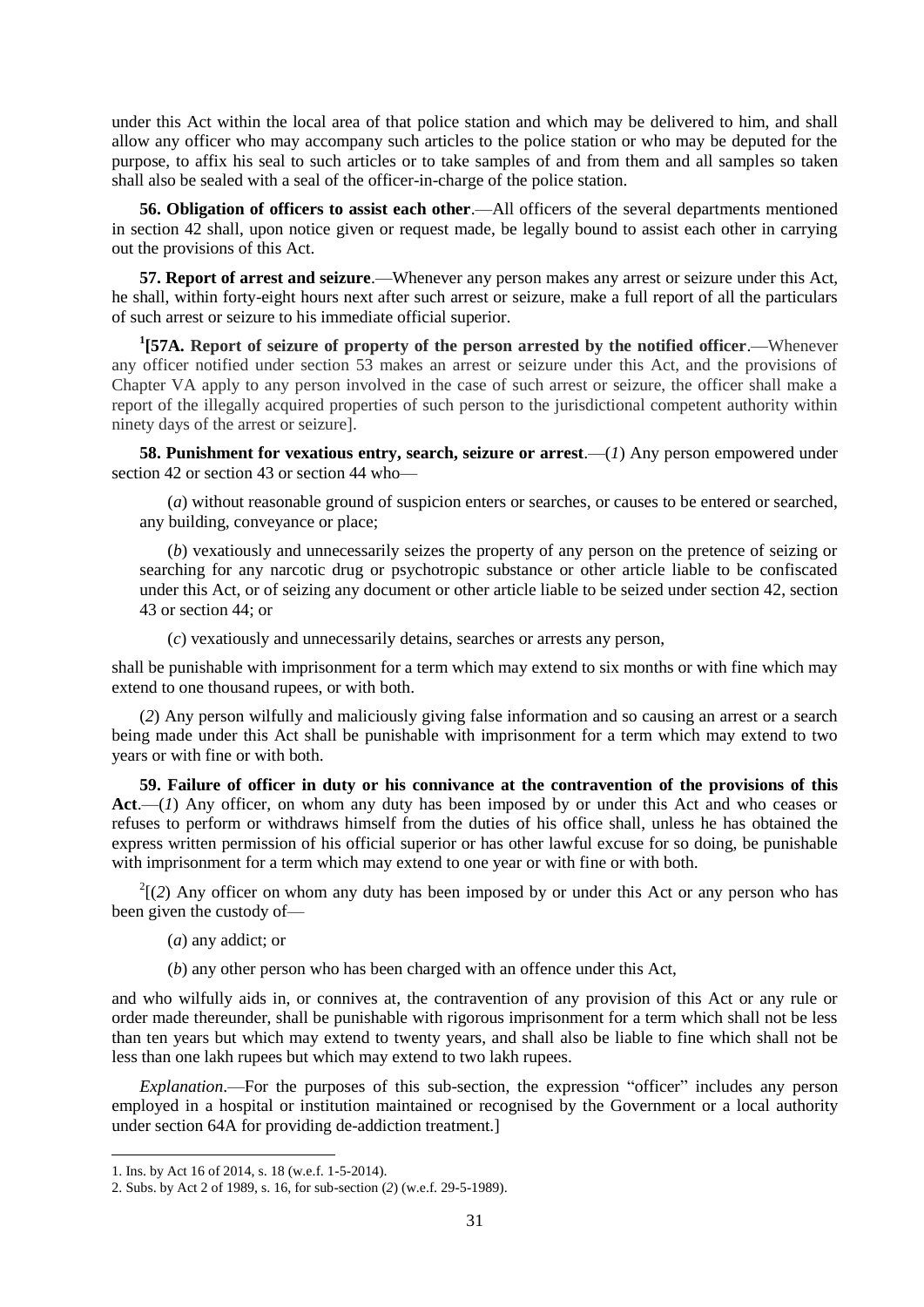(*3*) No court shall take cognizance of any offence under sub-section (*1*) or sub-section (*2*) except on a complaint in writing made with the previous sanction of the Central Government, or as the case may be, the State Government.

60. Liability of illicit drugs, substances, plants, articles and conveyances to confiscation. $-\frac{1}{1}(1)$ Whenever any offence punishable under this Act has been committed, the narcotic drug, psychotropic substance, controlled substance, opium poppy, coca plant, cannabis plant, materials, apparatus and utensils in respect of which or by means of which such offence has been committed, shall be liable to confiscation.]

(2) Any narcotic drug or psychotropic substance  $2$  [or controlled substances] lawfully produced, imported inter-State, exported inter-State, imported into India, transported, manufactured, possessed, used, purchased or sold along with, or in addition to, any narcotic drug or psychotropic substance <sup>2</sup>[or controlled substances] which is liable to confiscation under sub-section (*1*) and the receptacles, packages and coverings in which any narcotic drug or psychotropic substance  $2$ [or controlled substances], materials, apparatus or utensils liable to confiscation under sub-section (*1*) is found, and the other contents, if any, of such receptacles or packages shall likewise be liable to confiscation.

(3) Any animal or conveyance used in carrying any narcotic drug or psychotropic substance  $2$ [or controlled substances], or any article liable to confiscation under sub-section (*1*) or sub-section (*2*) shall be liable to confiscation, unless the owner of the animal or conveyance proves that it was so used without the knowledge or connivance of the owner himself, his agent, if any, and the person-in-charge of the animal or conveyance and that each of them had taken all reasonable precautions against such use.

**61. Confiscation of goods used for concealing illicit drugs or substances**.—Any goods used for concealing any <sup>3</sup>[narcotic drug, psychotropic substance or controlled substance] which is liable to confiscation under this Act shall also be liable to confiscation.

*Explanation*.—In this section "goods" does not include conveyance as a means of transport.

62. Confiscation of sale proceeds of illicit drugs or substances.—Where any <sup>4</sup>[narcotic drug, psychotropic substance or controlled substance] is sold by a person having knowledge or reason to believe that the drug or substance is liable to confiscation under this Act, the sale proceeds thereof shall also be liable to confiscation.

**63. Procedure in making confiscations**.—(*1*) In the trial of offences under this Act, whether the accused is convicted or acquitted or discharged, the court shall decide whether any article or thing seized under this Act is liable to confiscation under section 60 or section 61 or section 62 and, if it decides that the article is so liable, it may order confiscation accordingly.

(*2*) Where any article or thing seized under this Act appears to be liable to confiscation under section 60 or section 61 or section 62, but the person who committed the offence in connection therewith is not known or cannot be found, the court may inquire into and decide such liability, and may order confiscation accordingly:

Provided that no order of confiscation of an article or thing shall be made until the expiry of one month from the date of seizure, or without hearing any person who may claim any right thereto and the evidence, if any, which he produces in respect of his claim:

Provided further that if any such article or thing, other than a narcotic drug, psychotropic substance <sup>5</sup>[controlled substance], the opium poppy, coca plant or cannabis plant is liable to speedy and natural decay, or if the court is of opinion that its sale would be for the benefit of its owner, it may at any time direct it to be sold; and the provisions of this sub-section shall, as nearly as may be practicable, apply to the net proceeds of the sale.

<sup>1.</sup> Subs. by Act 9 of 2001, s. 26, for sub-section (*1*) (w.e.f. 2-10-2001).

<sup>2.</sup> Ins. by s. 26, *ibid*. (w.e.f. 2-10-2001).

<sup>3.</sup> Subs. by s. 27, *ibid*., for "narcotic drug or psychotropic substance" (w.e.f. 2-10-2001).

<sup>4.</sup> Subs. by s. 28, *ibid*., for "narcotic drug or psychotropic substance" (w.e.f. 2-10-2001).

<sup>5.</sup> Ins. by s. 29, *ibid*. (w.e.f. 2-10-2001).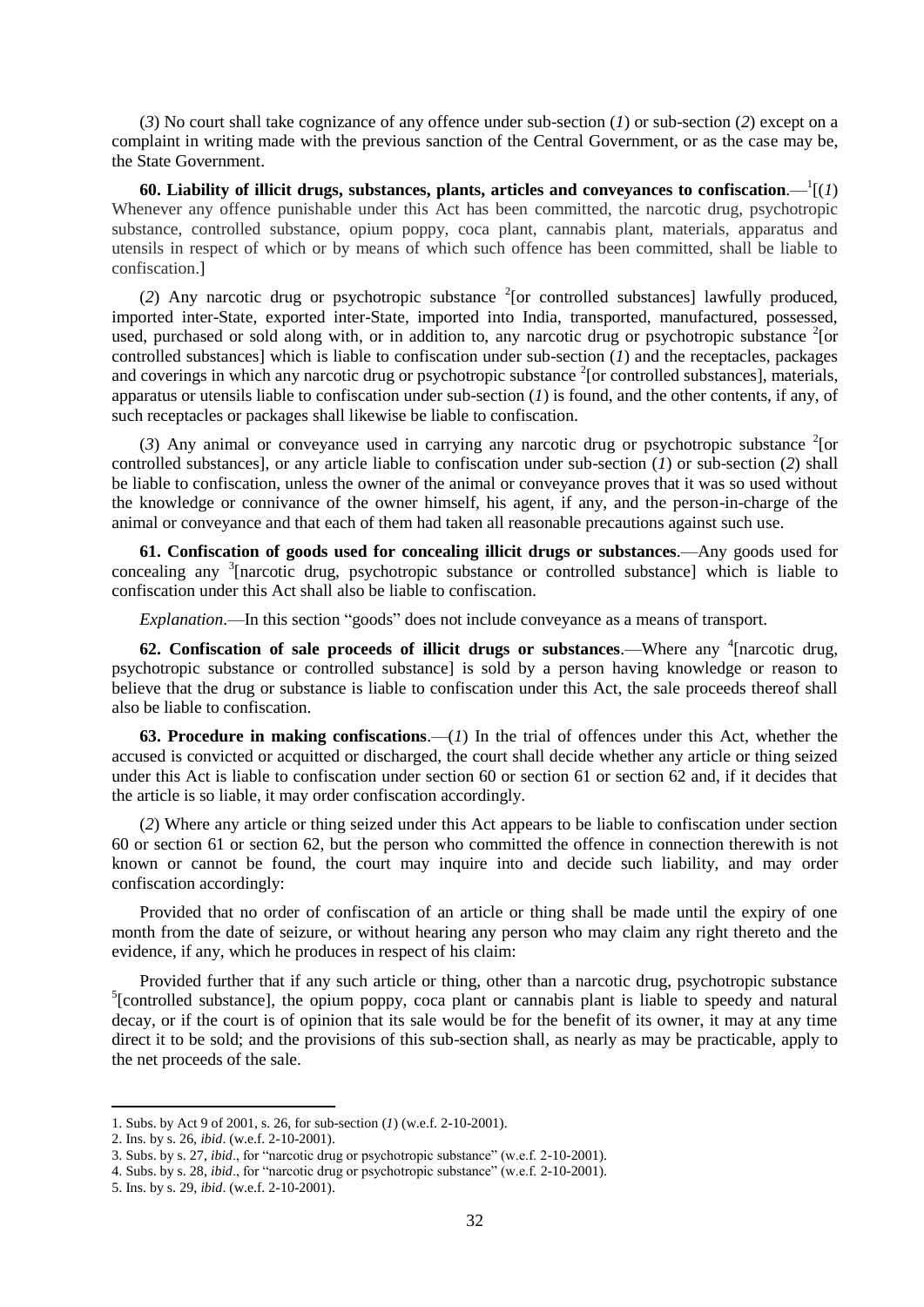$1_{\ast}$  $*$   $*$   $*$   $*$   $*$   $*$   $*$ 

**64. Power to tender immunity from prosecution**.—(*1*) The Central Government or the State Government may, if it is of opinion (the reasons for such opinion being recorded in writing) that with a view to obtaining the evidence of any person appearing to have been directly or indirectly concerned in or privy to the contravention of any of provisions of this Act or of any rule or order made thereunder it is necessary or expedient so to do, tender to such person immunity from prosecution for any offence under this Act or under the Indian Penal Code (45 of 1860) or under any other Central Act or State Act, as the case may be, for the time being in force, on condition of his making a full and true disclosure of the whole circumstances relating to such contravention.

(*2*) A tender of immunity made to, and accepted by, the person concerned, shall, to the extent to which the immunity extends, render him immune from prosecution for any offence in respect of which the tender was made.

(*3*) If it appears to the Central Government or, as the case may be, the State Government, that any person to whom immunity has been tendered under this section has not complied with the conditions on which the tender was made or is wilfully concealing anything or is giving false evidence, the Central Government or, as the case may be, the State Government, may record a finding to that effect and thereupon the immunity shall be deemed to have been withdrawn and such person may be tried for the offence in respect of which the tender of immunity was made or for any other offence of which he appears to have been guilty in connection with the same matter.

<sup>2</sup>[64A. Immunity from prosecution to addicts volunteering for treatment.— Any addict, who is charged with an offence punishable under section 27 or with offences involving small quantity of narcotic drugs or psychotropic substances, who voluntarily seeks to undergo medical treatment for de-addiction from a hospital or an institution maintained or recognised by the Government or a local authority and undergoes such treatment shall not be liable to prosecution under section 27 or under any other section for offences involving small quantity of narcotic drugs or psychotropic substances:

Provided that the said immunity from prosecution may be withdrawn if the addict does not undergo the complete treatment for de-addiction.]

**65**. [*Power to make rules regulating disposal of confiscated articles and rewards*].—*Omitted by the Narcotic Drugs and Psychotropic Substances (Amendment) Act, 1989 (*2 *of* 1989*), s.* 18 *(w.e.f.* 29-5-1989*).*

**66. Presumption as to documents in certain cases**.—Where any document—

(*i*) is produced or furnished by any person or has been seized from the custody or control of any person, in either case, under this Act or under any other law, or

(*ii*) has been received from any place outside India (duly authenticated by such authority or person and in such manner as may be prescribed by the Central Government) in the course of investigation of any offence under this Act alleged to have been committed by a person,

and such document is tendered in any prosecution under this Act in evidence against him, or against him and any other person who is tried jointly with him, the court shall—

(*a*) presume, unless the contrary is proved, that the signature and every other part of such document which purports to be in the handwriting of any particular person or which the court may reason ably assume to have been signed by, or to be in the handwriting of, any particular person, is in that person's handwriting; and in the case of a document executed or attested, that it was executed or attested by the person by whom it purports to have been so executed or attested;

(*b*) admit the document in evidence, notwithstanding that it is not duly stamped, if such document is otherwise admissible in evidence;

(*c*) examine any person acquainted with the facts and circumcontrary is proved, the truth of the contents of such document.

<sup>1.</sup> Sub-section (*3*) omitted by Act 9 of 2001, s. 29 (w.e.f. 2-10-2001).

<sup>2.</sup> Subs. by s. 30, *ibid*., for section 64A (w.e.f. 2-10-2001).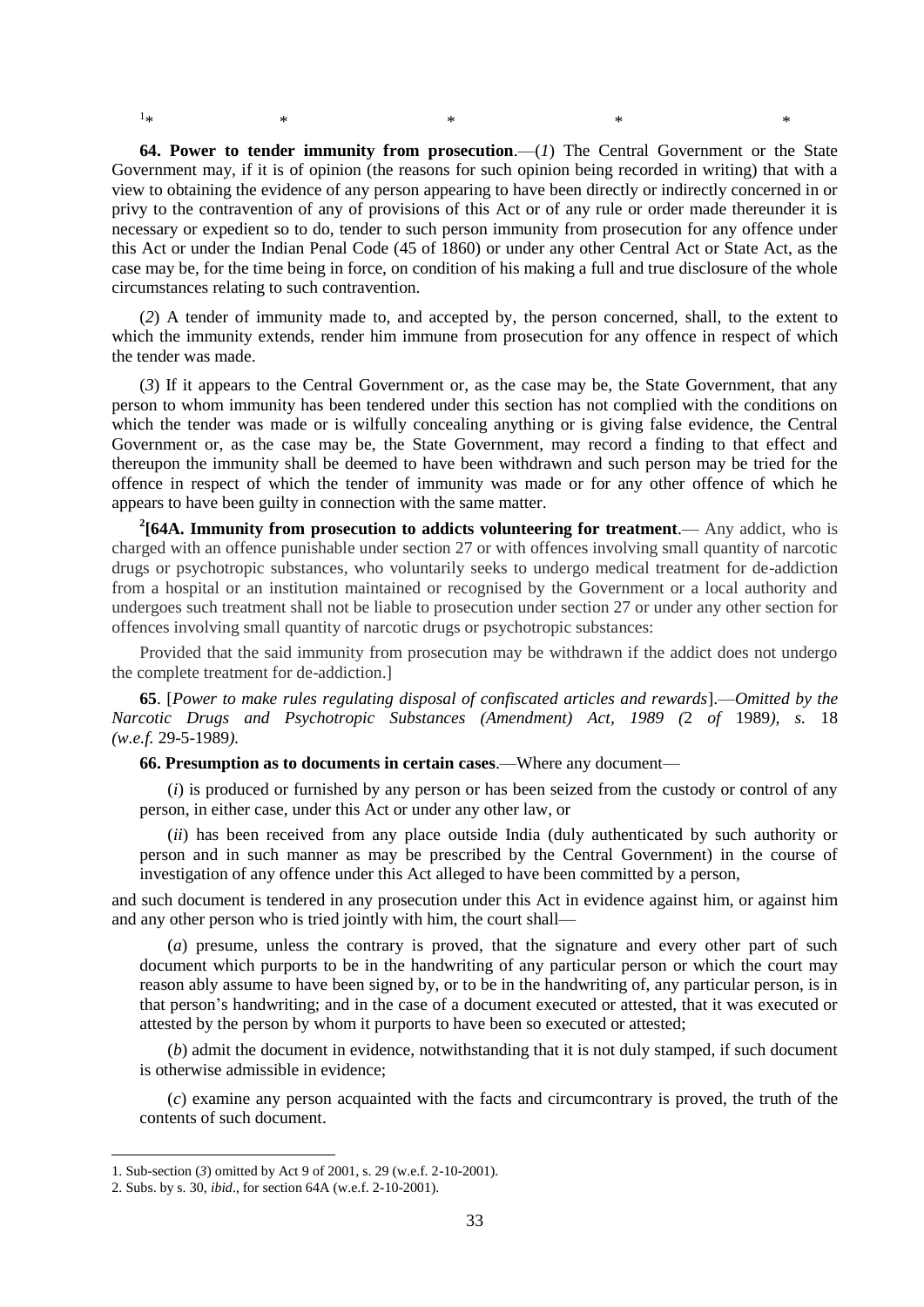**67. Power to call for information, etc**.—Any officer referred to in section 42 who is authorised in this behalf by the Central Government or a State Government may, during the course of any enquiry in connection with the contravention of any provision of this Act,—

(*a*) call for information from any person for the purpose of satisfying himself whether there has been any contravention of the provisions of this Act or any rule or order made thereunder;

(*b*) require any person to produce or deliver any document or thing useful or relevant to the enquiry;

(*c*) examine any person acquainted with the facts and circumstances of the case.

**68. Information as to commission of offences**.—No officer acting in exercise of powers vested in him under any provision of this Act or any rule or order made thereunder shall be compelled to say whence he got any information as to the commission of any offence.

# <sup>1</sup>[CHAPTER VA

# 2 [FORFEITURE OF ILLEGALLY ACQUIRED PROPERTY]

**68A. Application**.—(*1*) The provisions of this Chapter shall apply only to the persons specified in sub-section (*2*).

(*2*) The persons referred to in sub-section (*1*) are the following, namely:—

(*a*) every person who has been convicted of an offence punishable under this Act with imprisonment for a term of  $3$ [ten] years or more;

(*b*) every person who has been convicted of a similar offence by a competent court of criminal jurisdiction outside India;

(*c*) every person in respect of whom an order of detention has been made under the Prevention of IIicit Traffic in Narcotic Drugs and Psychotropic Substances Act, 1988 (46 of 1988), or under the Jammu and Kashmir Prevention of IIicit Traffic in Narcotic Drugs and Psychotropic Substances Act, 1988;

 ${}^{4}$ [(*cc*) every person who has been arrested or against whom a warrant or authorisation of arrest has been issued for the commission of an offence punishable under this Act with imprisonment for a term of ten years or more, and every person who has been arrested or against whom a warrant or authorisation of arrest has been issued for the commission of a similar offence under any corresponding law of any other country.]

Provided that such order of detention has not been revoked on the report of the Advisory Board constituted under the said Acts or such order of detention has not been set aside by a court of competent jurisdiction;

(*d*) every person who is a relative of a person referred to in clause (*a*) or clause (*b*) or clause (*c*)  $^{4}$ [or clause  $\overline{(cc)}$ ];

(*e*) every associate of a person referred to in clause (*a*) or clause (*b*) or clause (*c*)<sup>4</sup> [or clause (*cc*)];

(*f*) any holder (hereafter in this clause referred to as the "present holder") of any property which was at any time previously held by a person referred to in clause (*a*) or clause (*b*) or clause (*c*)  $^{4}$ [or clause (*cc*)]; unless the present holder or, as the case may be, any one who held such property after such person and before the present holder, is or was a transferee in good faith for adequate consideration.

<sup>1.</sup> Ins. by Act 2 of 1989, s. 19 (w.e.f. 29-5-1989).

<sup>2.</sup> Subs. by Act 16 of 2014, s. 19, for "FORFEITURE OF PROPERTY DERIVED FROM, OR USED, IN ILLICIT TRAFFIC" (w.e.f. 1-5-2014).

<sup>3.</sup> Subs. by Act 9 of 2001, s. 31, for "five" (w.e.f. 2-10-2001).

<sup>4.</sup> Ins. by s. 31, *ibid*. (w.e.f. 2-10-2001).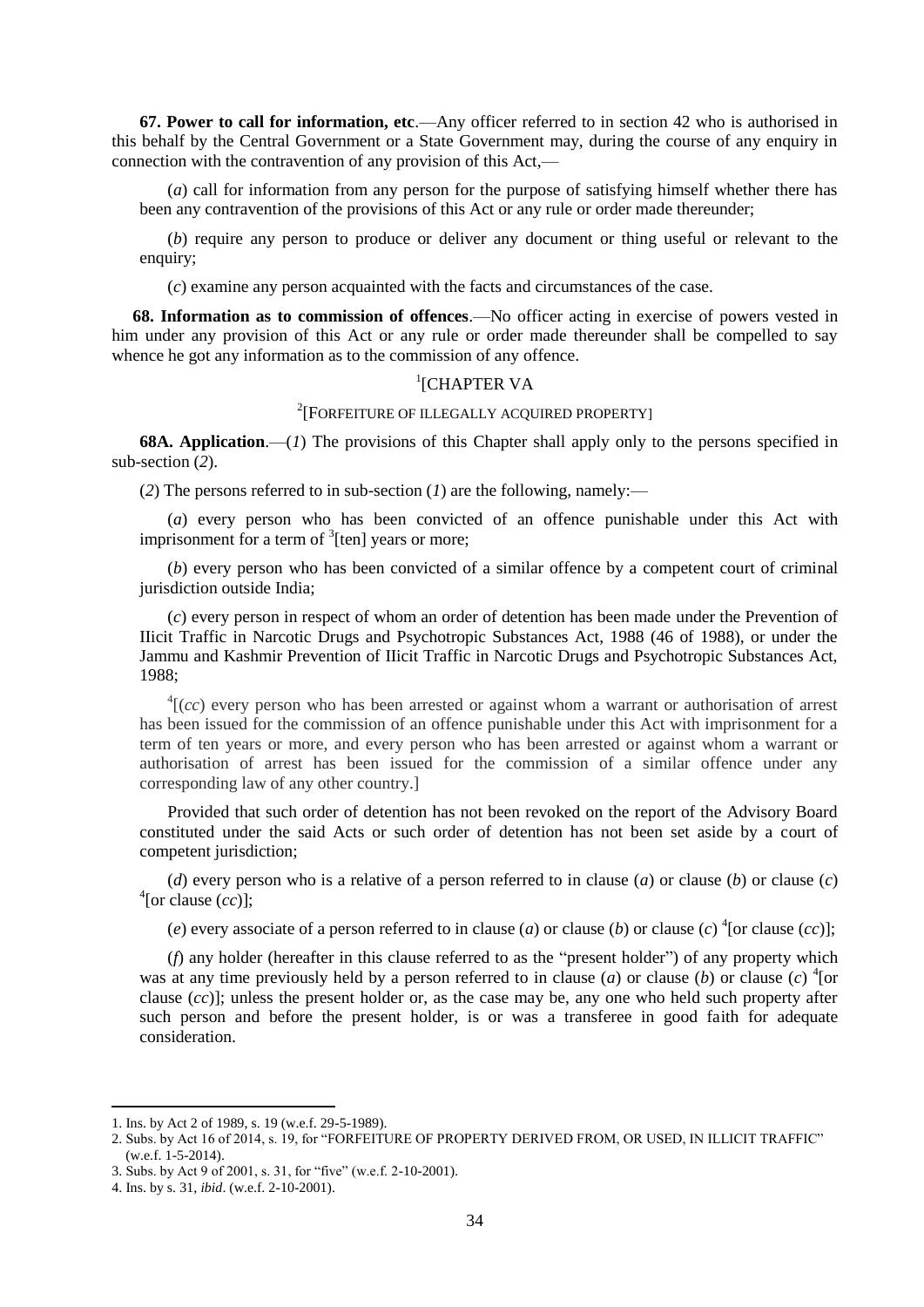**68B. Definitions**.—In this Chapter, unless the context otherwise requires,—

( $a$ ) "Appellate Tribunal" means the Appellate Tribunal <sup>1</sup>[referred to in] section 68N;

(*b*) "associate" in relation to a person whose property is liable to be forfeited under this Chapter, means—

(*i*) any individual who had been or is residing in the residential premises (including out-houses) of such person;

(*ii*) any individual who had been or is managing the affairs or keeping the accounts of such person;

(*iii*) any association of persons, body of individuals, partnership firm, or private company within the meaning of the Companies Act, 1956 (1 of 1956), of which such person had been or is a member, partner or director;

(*iv*) any individual who had been or is a member, partner or director of an association of persons, body of individuals, partnership firm or private company referred to in sub-clause (*iii*) at any time when such person had been or is a member, partner or director of such association, body, partnership firm or private company;

(*v*) any person, who had been or is managing the affairs, or keeping the accounts, of any association of persons, body of individuals, partnership firm or private company referred to in sub-clause (*iii*);

(*vi*) the trustee of any trust, where,—

(*1*) the trust has been created by such person; or

(*2*) the value of the assets contributed by such person (including the value of the assets, if any, contributed by him earlier) to the trust amounts, on the date on which contribution is made, to not less than twenty per cent. of the value of the assets of the trust on that date;

(*vii*) where the competent authority, for reasons to be recorded in writing, considers that any properties of such person are held on his behalf by any other person, such other person;

(*c*) "competent authority" means an officer of the Central Government authorised by it under section 68D:

(*d*) "concealment" means the concealment or disguise of the nature, source, disposition, movement or ownership of property and includes the movement or conversion of such property by electronic transmission or by any other means;

(*e*) "freezing" means temporarily prohibiting the transfer, conversion, disposition or movement of property by an order issued under section 68F;

(*f*) "identifying" includes establishment of proof that the property was derived from, or used in, the illicit traffic;

(*g*) "illegally acquired property", in relation to any person to whom this Chapter applies, means, —

(*i*) any property acquired by such person, whether before or after the commencement of this Chapter, wholly or partly out of or by means of any income, earnings or assets derived or obtained from or attributable to  $2$ [the contravention of any provisions  $3$ [of this Act or the equivalent value of such property; or]]

<sup>1.</sup> Subs. by Act 28 of 2016, s. 227, for "for Forfeited Property constituted under" (w.e.f. 1-6-2016).

<sup>2.</sup> Subs. by Act 9 of 2001, s. 32, for "illicit traffic" (w.e.f. 2-10-2001).

<sup>3.</sup> Subs. by Act 16 of 2014, s, 20, for "of this Act; or" (w.e.f. 1-5-2014).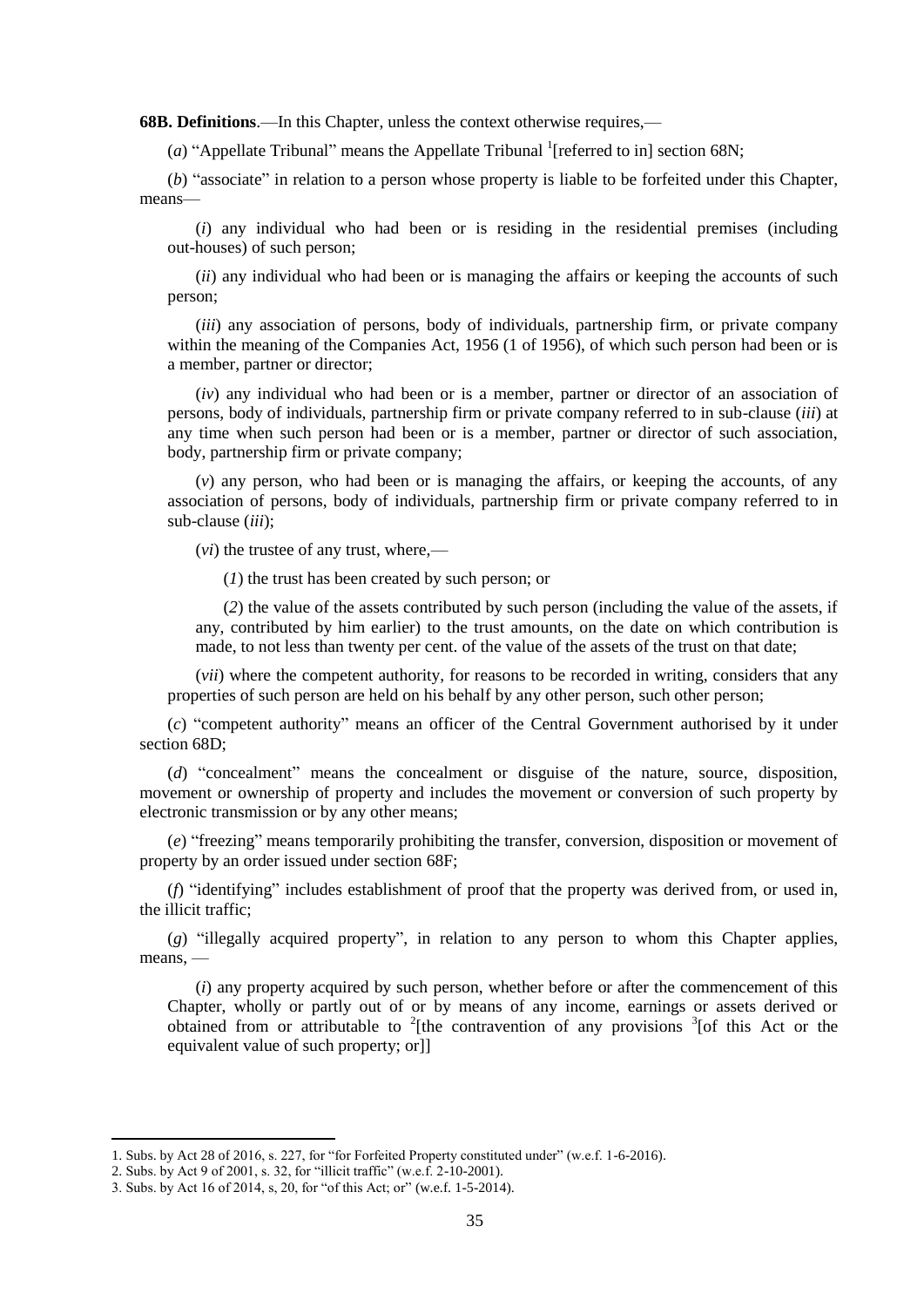(*ii*) any property acquired by such person, whether before or after the commencement of this Chapter, for a consideration, or by any means wholly or partly traceable to any property referred to in sub-clause  $(i)$  or the income or earning from  $\frac{1}{2}$  [such property or the equivalent value of such property; or]

 $2$ [(*iii*) any property acquired by such person, whether before or after the commencement of the Narcotic Drugs and Psychotropic Substances (Amendment) Act, 2014, wholly or partly out of or by means of any income, earnings or assets the source of which cannot be proved, or the equivalent value of such property,]

and includes—

(*A*) any property held by such person which would have been, in relation to any previous holder thereof, illegally acquired property under this clause if such previous holder had not ceased to hold it, unless such person or any other person who held the property at any time after such previous holder or, where there are two or more such previous holders, the last of such previous holders is or was a transferee in good faith for adequate consideration;

(*B*) any property acquired by such person, whether before or after the commencement of this Chapter, for a consideration, or by any means, wholly or partly traceable to any property falling under item (*A*), or the income or earnings therefrom;

 $3\vert(h)$  "property" means any property or assets of every description, whether corporeal or incorporeal, movable or immovable, tangible or intangible, wherever located and includes deeds and instruments evidencing title to, or interest in, such property or assets;]

(*i*) "relative" means—

(*1*) spouse of the person;

(*2*) brother or sister of the person;

(*3*) brother or sister of the spouse of the person;

(*4*) any lineal ascendant or descendant of the person;

(*5*) any lineal ascendant or descendant of the spouse of the person;

(*6*) spouse of a person referred to in sub-clause (*2*), sub-clause (*3*), sub-clause (*4*) or sub-clause (*5*);

(*7*) any lineal descendant of a person referred to in sub-clause (*2*) or sub-clause (*3*);

(*j*) "tracing" means determining the nature, source, disposition, movement, title or ownership of property;

(*k*) "trust" includes any other legal obligation.

**68C. Prohibition of holding illegally acquired property**.—(*1*) As from the commencement of this Chapter, it shall not be lawful for any person to whom this Chapter applies to hold any illegally acquired property either by himself or through any other person on his behalf.

(*2*) Where any person holds any illegally acquired property in contravention of the provisions of sub-section (*1*), such property shall be liable to be forfeited to the Central Government in accordance with the provisions of this Chapter:

<sup>4</sup>[Provided that no property shall be forfeited under this Chapter if such property was acquired, by a person to whom this Act applies, before a period of six years from the date he was arrested or against

<sup>1.</sup> Subs. by Act 16 of 2014, s. 20, for "such property," (w.e.f. 1-5-2014).

<sup>2.</sup> Ins. by s. 20, *ibid*. (w.e.f. 1-5-2014).

<sup>3.</sup> Subs. by s. 20, *ibid*., for clause (*h*) (w.e.f. 1-5-2014).

<sup>4.</sup> Subs. by Act 9 of 2001, s. 33, for the proviso (w.e.f. 2-10-2001).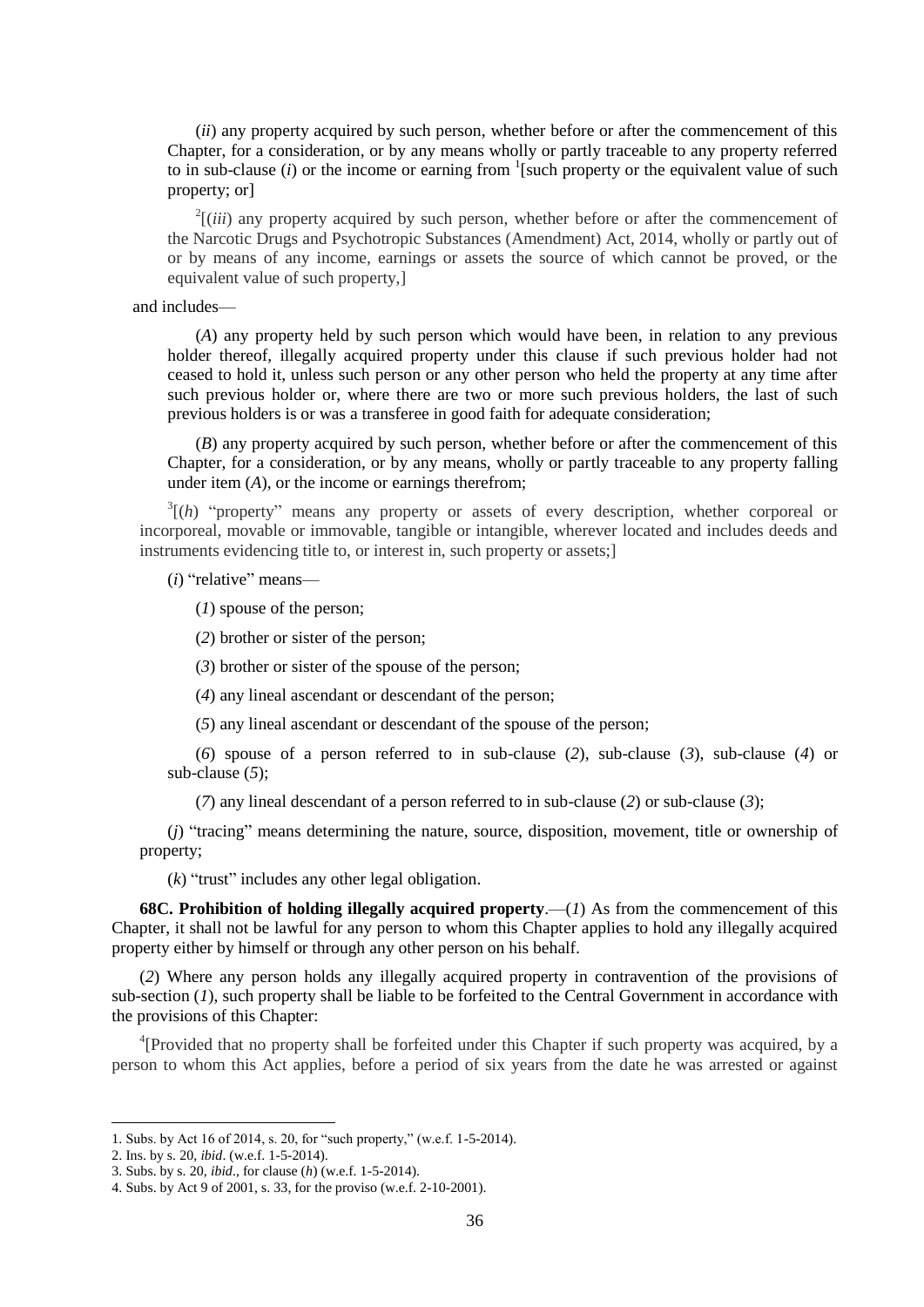whom a warrant or authorisation of arrest has been issued for the commission of an offence punishable under this Act or from the date the order or detention was issued, as the case may be.]

**68D. Competent authority**.—(*1*) The Central Government may, by order published in the Official Gazette, authorise <sup>1</sup>[any Commissioner of Customs or Commissioner of Central Excise] or Commissioner of Income-tax or any other officer of the Central Government of equivalent rank to perform the functions of the competent authority under this Chapter.

(*2*) The competent authorities shall perform their functions in respect of such persons or classes of persons as the Central Government may, by order, direct.

**68E. Identifying illegally acquired property.**  $-\frac{2}{l}(1)$  Every officer empowered under section 53 and every officer-in-charge of a police station shall, or receipt of information is satisfied that any person to whom this Chapter applies holds any illegally acquired property, he may, after recording reasons for doing so, proceed to take all steps necessary for tracing and identifying such property.]

(*2*) The steps referred to in sub-section (*1*) may include any inquiry, investigation or survey in respect of any person, place, property, assets, documents, books of account in any bank or public financial institution or any other relevant matters.

(*3*) Any inquiry, investigation or survey referred to in sub-section (*2*) shall be carried out by an officer mentioned in sub-section (*1*) in accordance with such directions or guidelines as the competent authority may make or issue in this behalf.

**68F. Seizure or freezing of illegally acquired property**.—(*1*) Where any officer conducting an inquiry or investigation under section 68E has reason to believe that any property in relation to which such inquiry or investigation is being conducted is an illegally acquired property and such property is likely to be concealed, transferred or dealt with in any manner which will result in frustrating any proceeding relating to forfeiture of such property under this Chapter, he may make an order for seizing such property and where it is not practicable to seize such property, he may make an order that such property shall not be transferred or otherwise dealt with, except with the prior permission of the officer making such order, or of the competent authority and a copy of such order shall be served on the person concerned:

Provided that the competent authority shall be duly informed of any order made under this subsection and a copy of such an order shall be sent to the competent authority within forty-eight hours of its being made.

(*2*) Any order made under sub-section (*1*) shall have no effect unless the said order is confirmed by an order of the competent authority within a period of thirty days of its being made.

*Explanation*.—For the purposes of this section, "transfer of property" means any disposition, conveyance, assignment, settlement, delivery, payment or other alienation of property and, without limiting the generality of the foregoing, includes—

(*a*) the creation of a trust in property;

(*b*) the grant or creation of any lease, mortgage, charge, easement, licence, power, partnership or interest in property;

(*c*) the exercise of a power of appointment of property vested in any person, not the owner of the property, to determine its disposition in favour of any person other than the donee of the power; and

(*d*) any transaction entered into by any person with intent thereby to diminish directly or indirectly the value of his own property and to increase the value of the property of any other person.

**68G. Management of properties seized or forfeited under this Chapter**.—(*1*) The Central Government may, by order published in the Official Gazette, appoint as many of its officers (not below

<sup>1.</sup> Subs. by Act 16 of 2014, s. 21, for "any Collector of Customs or Collector of Central Excise" (w.e.f. 1-5-2014).

<sup>2.</sup> Subs. by Act 9 of 2001, s. 34, for sub- section (*1*) (w.e.f. 2-10-2001).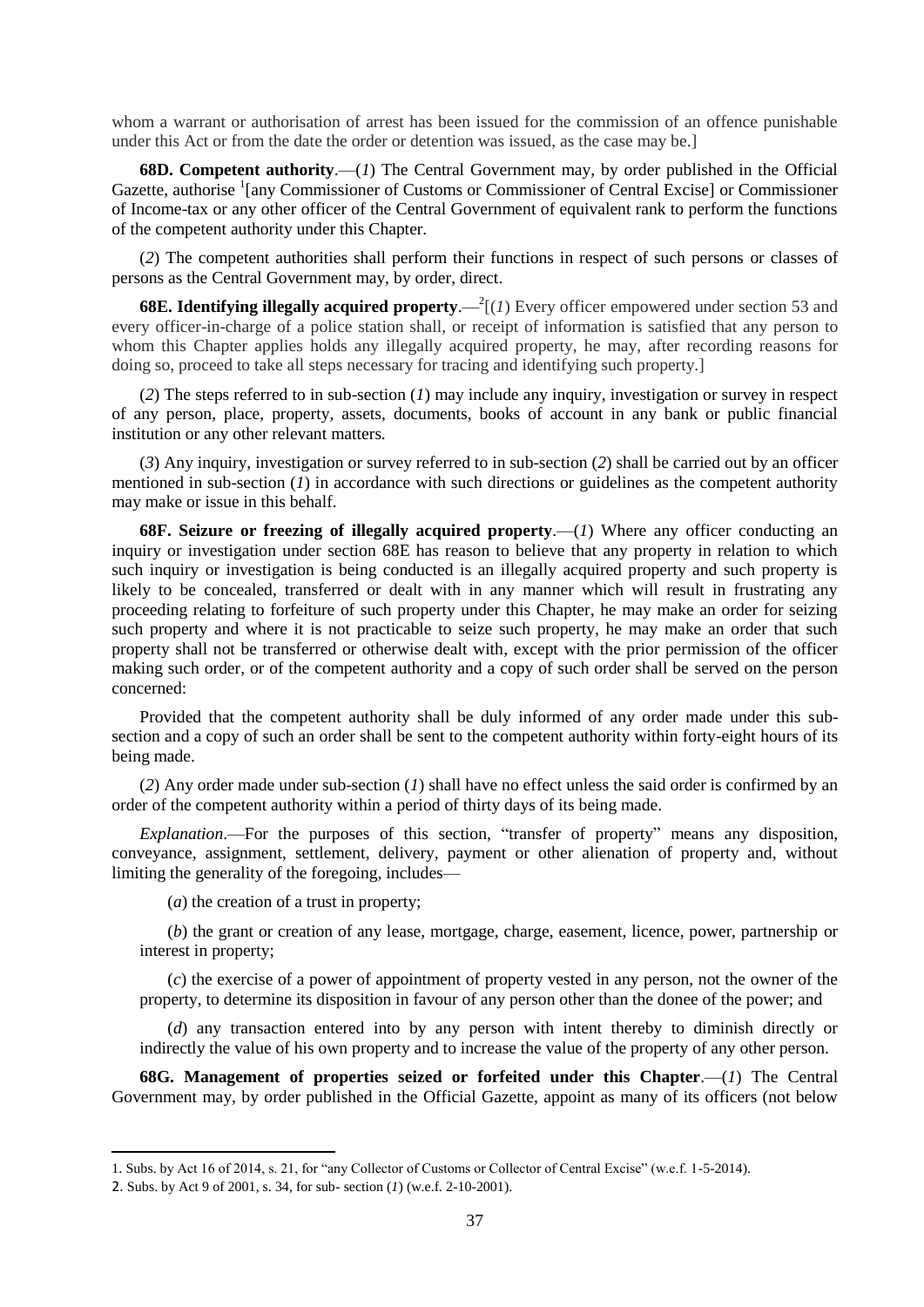the rank of a Joint secretary to the Government) as it thinks fit, to perform the functions of an Administrator.

(*2*) The Administrator appointed under sub-section (*1*) shall receive and manage the property in relation to which an order has been made under sub-section (*1*) of section 68F or under section 68-I in such manner and subject to such conditions as may be prescribed.

(*3*) The Administrator shall also take such measures, as the Central Government may direct, to dispose of the property which is forfeited to the Central Government.

**68H. Notice of forfeiture of property**.—(*1*) If, having regard to the value of the properties held by any person to whom this Chapter applies, either by himself or through any other person on his behalf, his known sources of income, earnings or assets, and any other information or material available to it as a result of a report from any officer making an investigation under section 68E or otherwise, the competent authority has reason to believe (the reasons for such belief to be recorded in writing) that all or any of such properties are illegally acquired properties, it may serve a notice upon such person (hereinafter referred to as the person affected) calling upon him within a period of thirty days specified in the notice to indicate the sources of his income, earnings or assets, out of which or by means of which he has acquired such property, the evidence on which he relies and other relevant information and particulars, and to show cause why all or any of such properties, as the case may be, should not be declared to be illegally acquired properties and forfeited to the Central Government under this Chapter.

(*2*) Where a notice under sub-section (*1*) to any person specifies any property as being held on behalf of such person by any other person, a copy of the notice shall also be served upon such other person.

<sup>1</sup>[Provided that no notice for forfeiture shall be served upon any person referred to in clause  $(cc)$  of sub-section (*2*) of section 68A or relative of a person referred to in that clause or associate of a person referred to in that clause or holder of any property which was at any time previously held by a person referred to in that clause.]

 $2$ [*Explanation*.—For the removal of doubts, it is hereby declared that in a case where the provisions of section 68J are applicable, no notice under this section shall be invalid merely on the ground that it fails to mention the evidence relied upon or it fails to establish a direct nexus between the property sought to be forfeited and any activity in contravention of the provisions of this Act.]

**68-I. Forfeiture of property in certain cases**.—(*1*) The competent authority may, after considering the explanation, if any, to the show cause notice issued under section 68H, and the materials available before it and after giving to the person affected (and in a case where the person affected holds any property specified in the notice through any other person, to such other person also) a reasonable opportunity of being heard, by order, record a finding whether all or any of the properties in question are illegally acquired properties:

Provided that if the person affected (and in a case where the person affected holds any property specified in the notice through any other person such other person also) does not appear before the competent authority or represent his case before it within a period of thirty days specified in the show cause notice, the competent authority may proceed to record a finding under this sub-section *ex parte* on the basis of evidence available before it.

(*2*) Where the competent authority is satisfied that some of the properties referred to in the show cause notice are illegally acquired properties but is not able to identify specifically such properties, then, it shall be lawful for the competent authority to specify the properties which, to the best of its judgment, are illegally acquired properties and record a finding accordingly under sub-section (*1*).

(*3*) Where the competent authority records a finding under this section to the effect that any property is illegally acquired property, it shall declare that such property shall, subject to the provisions of this Chapter, stand forfeited to the Central Government free from all encumbrances.

<sup>1.</sup> Ins. by Act 9 of 2001, s. 35 (w.e.f. 2-10-2001).

<sup>2.</sup> Ins. by Act 16 of 2014, s. 22 (w.e.f. 1-5-2014).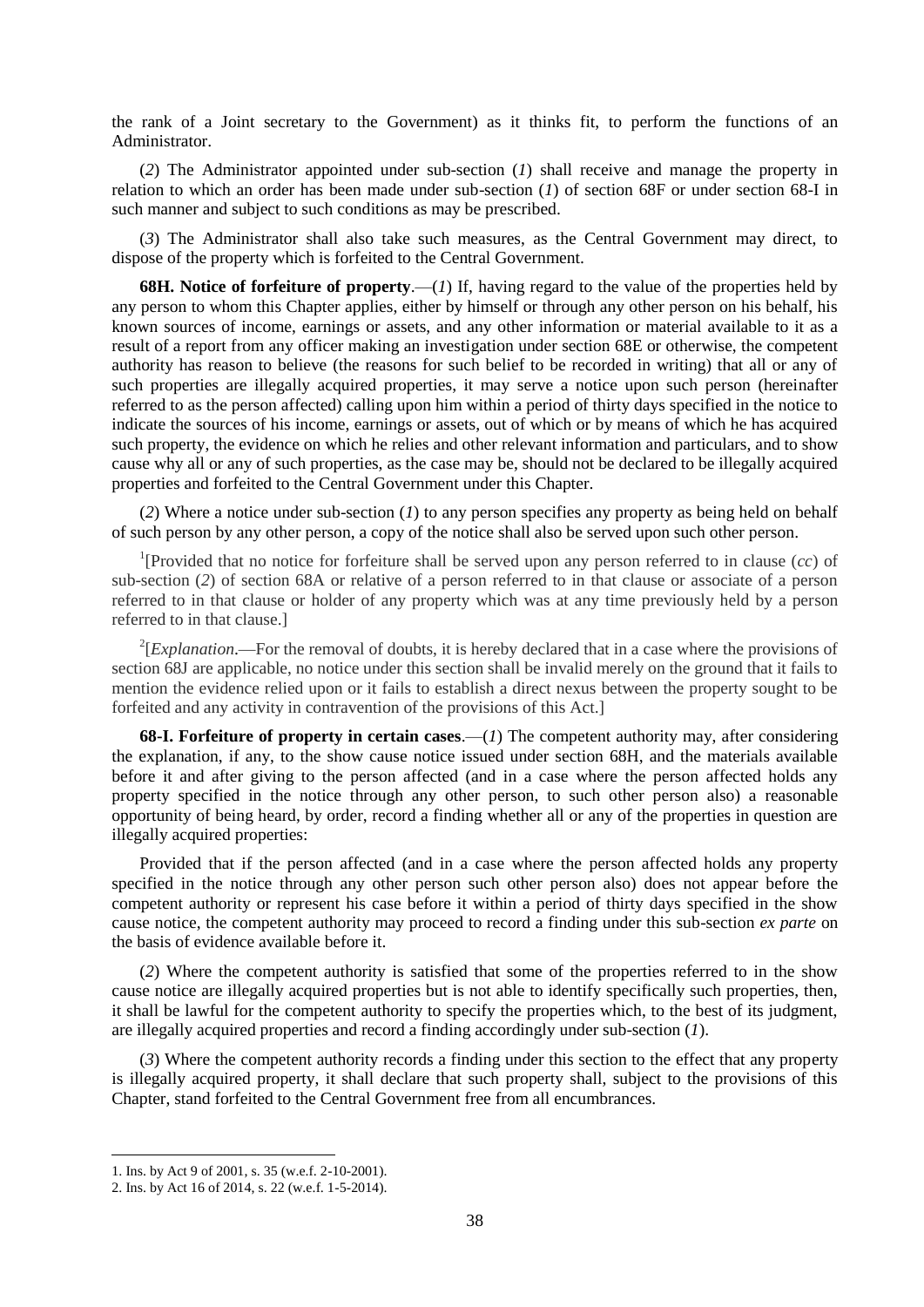<sup>1</sup>[Provided that no illegally acquired property of any person who is referred to in clause (cc) of sub-section (*2*) of section 68A or relative of a person referred to in that clause or associate of a person referred to in that clause or holder of any property which was at any time previously held by a person referred to in that clause shall stand forefeited.]

(*4*) Where any shares in a company stand forfeited to the Central Government under this Chapter, then, the company shall, notwithstanding anything contained in the Companies Act, 1956 (1 of 1956) or the articles of association of the company, forthwith register the Central Government as the transferee of such shares.

**68J. Burden of proof**.—In any proceedings under this Chapter, the burden of proving that any property specified in the notice served under section 68H is not illegally acquired property shall be on the person affected.

**68K. Fine in lieu of forfeiture.**—(*1*) Where the competent authority makes a declaration that any property stands forfeited to the Central Government under section 68-I and it is a case where the source of only a part of the illegally acquired property has not been proved to the satisfaction of the competent authority, it shall make an order giving an option to the person affected to pay, in lieu of forfeiture, a fine equal to the market value of such part.

(*2*) Before making an order imposing a fine under sub-section (*1*), the person affected shall be given a reasonable opportunity of being heard.

(*3*) Where the person affected pays the fine due under sub-section (*1*), within such time as may be allowed in that behalf, the competent authority may, by order, revoke the declaration of forfeiture under section 68-I and thereupon such property shall stand released.

**68L. Procedure in relation to certain trust properties**.—In the case of any person referred to in sub-clause (*vi*) of clause (*b*) of section 68B, if the competent authority, on the basis of the information and materials available to it, has reason to believe (the reasons for such belief to be recorded in writing) that any property held in trust is illegally acquired property, it may serve a notice upon the author of the trust or, as the case may be, the contributor of the assets out of or by means of which such propery was acquired by the trust and the trustees, calling upon them within a period of thirty days specified in the notice, to explain the source of money or other assets out of or by means of which such property was acquired or, as the case may be, the source of money or other assets which were contributed to the trust for acquiring such property and thereupon such notice shall be deemed to be a notice served under section 68H and all the other provisions of this Chapter shall apply accordingly.

*Explanation*.—For the purposes of this section "illegally acquired property", in relation to any property held in trust, includes—

(*i*) any property which if it had continued to be held by the author of the trust or the contributor of such property to the trust would have been illegally acquired property in relation to such author or contributor;

(*ii*) any property acquired by the trust out of any contributions made by any person which would have been illegally acquired property in relation to such person had such person acquired such property out of such contributions.

**68M. Certain transfers to be null and void**.—Where after the making of an order under sub-section (*1*) of section 68F or the issue of a notice under section 68H or under section 68L, any property referred to in the said order or notice is transferred by any mode whatsoever such transfer shall, for the purposes of the proceedings under this Chapter, be ignored and if such property is subsequently forfeited to the Central Government under section 68-I, then, the transfer of such property shall be deemed to be null and void.

<sup>2</sup>[68N. Constitution of Appellate Tribunal.—The Appellate Tribunal constituted under sub-section (*1*) of section 12 of the Smugglers and Foreign Exchange Manipulators (Forfeiture of

<sup>1.</sup> Ins. by Act 9 of 2001, s. 36 (w.e.f. 2-10-2001).

<sup>2.</sup> Subs. by Act 28 of 2016, s. 227, for section 68N (w.e.f. 1-6-2016).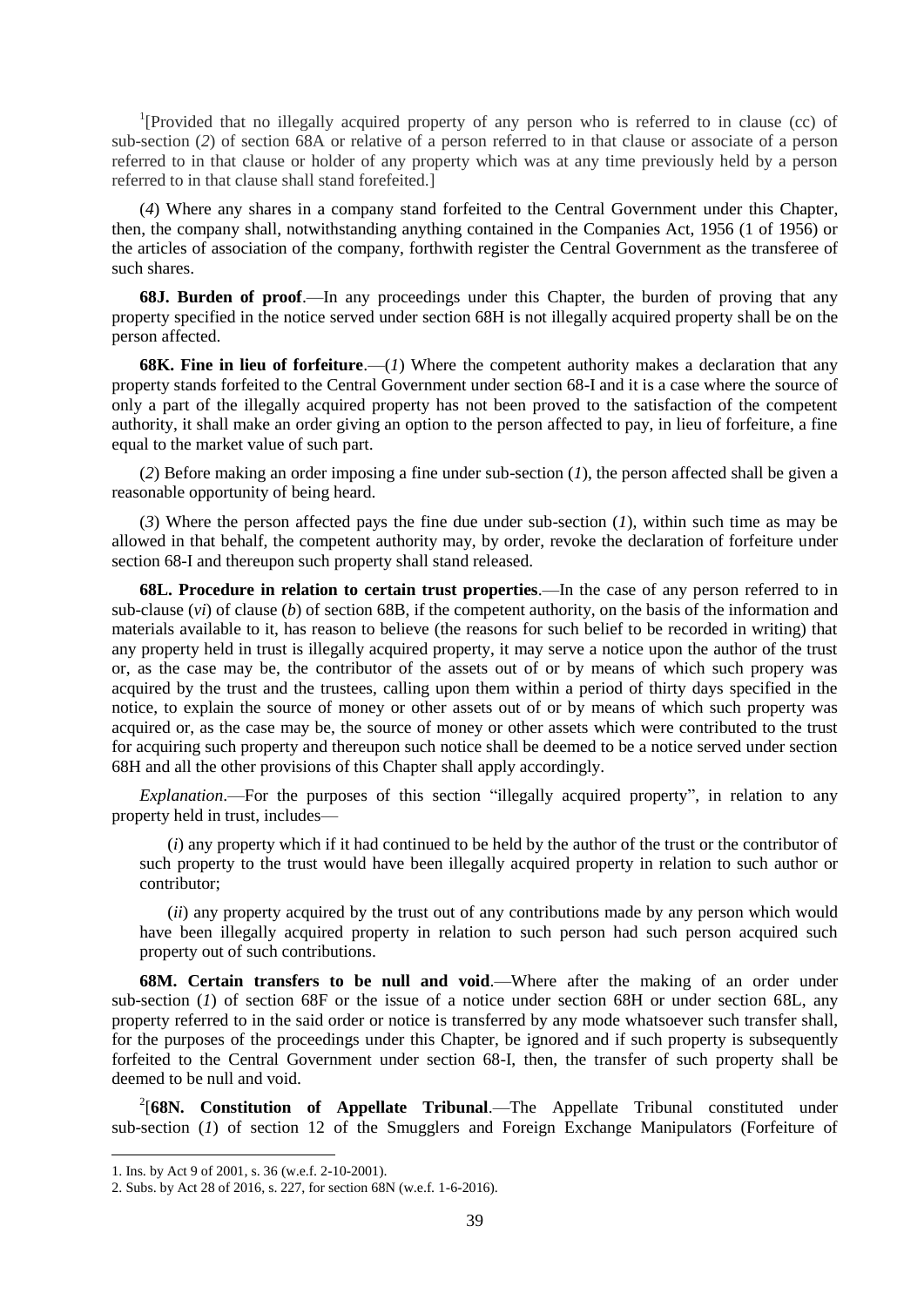Property) Act, 1976 (13 of 1976) shall be the Appellate Tribunal for hearing appeals against the orders made under section 68F, section 68-I, sub-section (*1*) of section 68K or section 68L.]

**68-O. Appeals.**—(*1*) <sup>1</sup>[Any officer referred to in sub-section (*1*) of section 68E or any person aggrieved by an order of the competent authority] made under section 68F, section 68-I, sub-section (*1*) of section 68K or section 68L, may, within forty-five days from the date on which the order is served on him, prefer an appeal to the Appellate Tribunal:

Provided that the Appellate Tribunal may entertain an appeal after the said period of forty-five days, but not after sixty days, from the date aforesaid if it is satisfied that the appellant was prevented by sufficient cause from filing the appeal in time.

(*2*) On receipt of an appeal under sub-section (*1*), the Appellate Tribunal may, after giving an opportunity to the appellant to be heard, if he so desires, and after making such further inquiry as it deems fit, confirm, modify or set aside the order appealed against.

(*3*) The powers and functions of the Appellate Tribunal may be exercised and discharged by Benches consisting of three members and constituted by the Chairman of the Appellate Tribunal.

(*4*) Notwithstanding anything contained in sub-section (*3*), where the Chairman considers it necessary so to do for the expeditious disposal of appeals under this section, he may constitute a Bench of two members and a Bench so constituted may exercise and discharge the powers and functions of the Appellate Tribunal:

Provided that if the members of a Bench so constituted differ on any point or points, they shall state the point or points on which they differ and refer the same to a third member (to be specified by the Chairman) for hearing of such point or points and such point or points shall be decided according to the opinion of that member.

<sup>2</sup>[Provided further that if the office of the Chairman is vacant by reason of his death, resignation or otherwise, or if the Chairman is unable to discharge his duties owing to absence, illness or any other cause, the Central Government may, by order, nominate any member to act as the Chairman until a new Chairman is appointed and assumes charge or, as the case may be, resumes his duties.]

(*5*) The Appellate Tribunal may regulate its own procedure.

(*6*) On application to the Appellate Tribunal and on payment of the prescribed fee, the Tribunal may allow a party to any appeal or any person authorised in his behalf by such party to inspect at any time during office hours, any relevant records and registers of the Tribunal and obtain a certified copy of any part thereof.

**68P. Notice or order not to be invalid for error in description**.—No notice issued or served, no declaration made, and no order passed, under this Chapter shall be deemed to be invalid by reason of any error in the description of the property or person mentioned therein if such property or person is identifiable from the description so mentioned.

**68Q. Bar of jurisdiction**.—No order passed or declaration made under this Chapter shall be appealable except as provided therein and no civil court shall have jurisdiction in respect of any matter which the Appellate Tribunal or any competent authority is empowered by or under this Chapter to determine, and no injunction shall be granted by any court or other authority in respect of any action taken or to be taken in pursuance of any power conferred by or under this Chapter.

**68R. Competent authority and Appellate Tribunal to have powers of civil court**.—The competent authority and the Appellate Tribunal shall have all the powers of a civil court while trying a suit under the Code of Civil Procedure, 1908 (5 of 1908), in respect of the following matters, namely:—

(*a*) summoning and enforcing the attendance of any person and examining him on oath;

(*b*) requiring the discovery and production of documents;

<sup>1.</sup> Subs. by Act 9 of 2001, s. 37, for "any person aggrieved by an order of the competent authority" (w.e.f. 2-10-2001).

<sup>2.</sup> Ins. by Act 16 of 2014, s. 23 (w.e.f. 1-5-2014).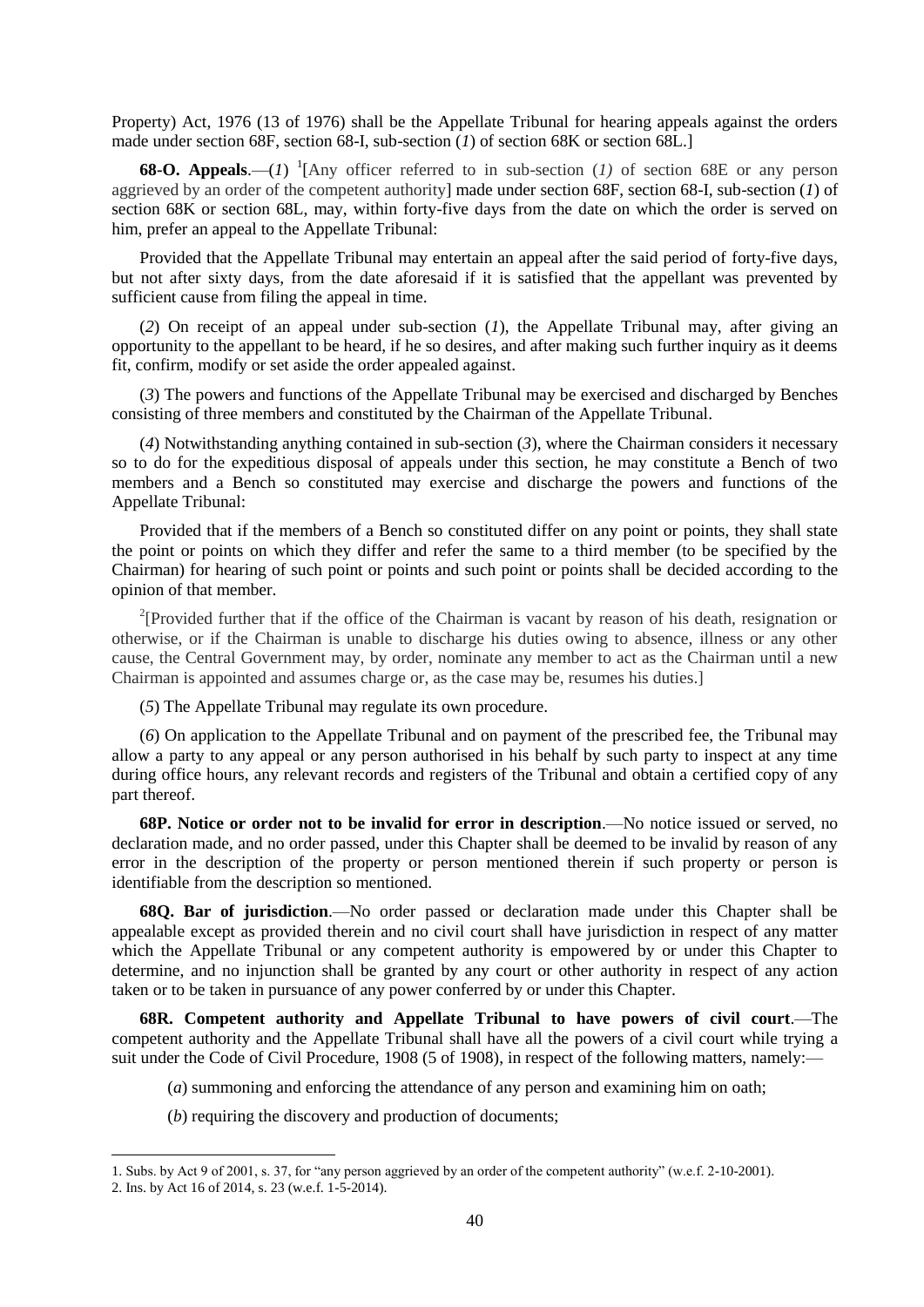(*c*) receiving evidence on affidavits;

(*d*) requisitioning any public record or copy thereof from any court or office;

(*e*) issuing commissions for examination of witnesses or documents;

(*f*) any other matter which may be prescribed.

**68S. Information to competent authority.**—(*1*) Notwithstanding anything contained in any other law, the competent authority shall have power to require any officer or authority of the Central Government or a State Government or a local authority to furnish information in relation to such persons, points or matters as in the opinion of the competent authority will be useful for, or relevant to, the purposes of this Chapter.

(*2*) Every officer referred to in section 68T may furnish *suo motu* any information available with him to the competent authority if in the opinion of the officer such information will be useful to the competent authority for the purposes of this Chapter.

**68T. Certain officers to assist Administrator, competent authority and Appellate Tribunal**.— For the purposes of any proceedings under this Chapter, the following officers are hereby empowered and required to assist the Administrator appointed under section 68G, competent authority and the Appellate Tribunal, namely:—

(*a*) officers of the Narcotics Control Bureau;

(*b*) officers of the Customs Department;

(*c*) officers of the Central Excise Department;

(*d*) officers of the Income-tax Department;

(*e*) officers of enforcement appointed under the Foreign Exchange Regulation Act, 1973 (46 of 1973);

(*f*) officers of police;

(*g*) officers of the Narcotics Department;

(*h*) officers of the Central Economic Intelligence Bureau;

(*i*) officers of the Directorate of Revenue Intelligence;

(*j*) such other officers of the Central or State Government as are specified by the Central Government in this behalf by notification in the Official Gazette.

**68U. Power to take possession**.—(*1*) Where any property has been declared to be forfeited to the Central Government under this Chapter, or where the person affected has failed to pay the fine due under sub-section (*1*) of section 68K within the time allowed therefor under sub-section (*3*) of that section, the competent authority may order the person affected as well as any other person who may be in possession of the property to surrender or deliver possession thereof to the Administrator appointed under section 68G or to any person duly authorised by him in this behalf within thirty days of the service of the order.

(*2*) If any person refuses or fails to comply with an order made under sub-section (*1*), the Administrator may take possession of the property and may for that purpose use such force as may be necessary.

(*3*) Notwithstanding anything contained in sub-section (*2*), the Administrator may, for the purpose of taking possession of any property referred to in sub-section  $(1)$ , requisition the service of any police officer to assist him and it shall be the duty of such officer to comply with such requisition.

**68V. Rectification of mistakes**.—With a view to rectifying any mistakes apparent from record, the competent authority or the Appellate Tribunal, as the case may be, may amend any order made by it within a period of one year from the date of the order:

Provided that if any such amendment is likely to affect any person prejudicially, it shall not be made without giving to such person a reasonable opportunity of being heard.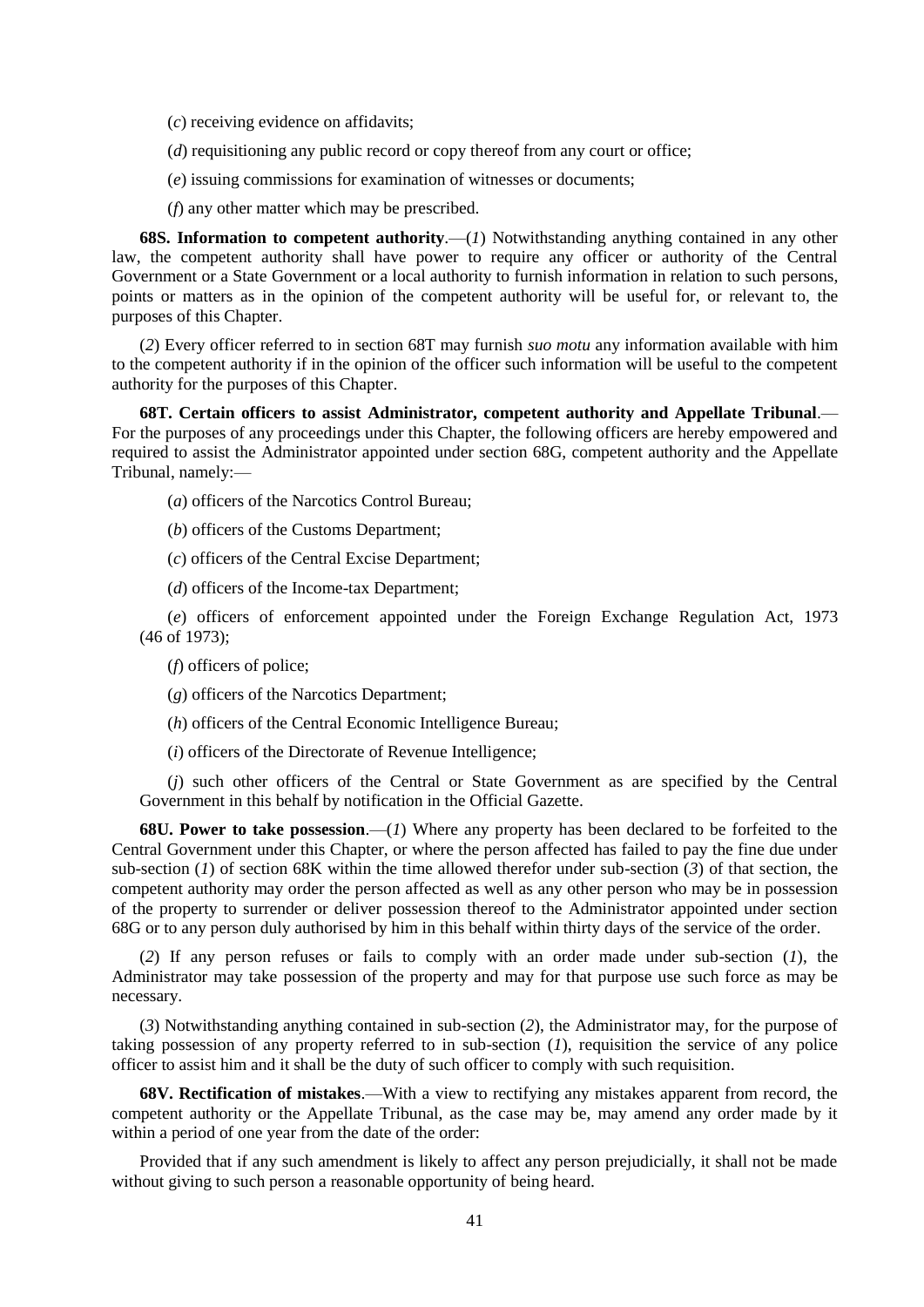**68W. Findings under other laws not conclusive for proceedings under this Chapter**.—No finding of any officer or authority under any other law shall be conclusive for the purposes of any proceedings under this Chapter.

**68X. Service of notices and orders**.—Any notice or order issued or made under this Chapter shall be served—

(*a*) by tendering the notice or order or sending it by registered post to the person for whom it is intended or to his agent;

(*b*) if the notice or order cannot be served in the manner provided in clause (*a*), by affixing it on a conspicuous place in the property in relation to which the notice or order is issued or made or on some conspicuous part of the premises in which the person for whom it is intended is known to have last resided or carried on business or personally worked for gain.

**68Y. Punishment for acquiring property in relation to which proceedings have been taken, under this Chapter**.—Any person who knowingly acquired, by any mode whatsoever, any property in relation to which proceedings are pending under this Chapter shall be punishable with imprisonment for a term which may extend to five years and with fine which may extend to fifty thousand rupees.]

<sup>1</sup>[68Z. Release of property in certain cases.—(*1*) Where the detention order of a detenu is set aside or withdrawn, properties seized or frozen under this Chapter shall stand released.

(*2*) Where any person referred to in clause (*a*) or clause (*b*) or clause (*cc*) of sub-section (*2*) of section 68A has been acquitted or discharged from the charges under this Act or any other corresponding law of any other country and the acquittal was not appealed against or when appealed against, the appeal was disposed of as a consequence of which such property could not be forfeited or warrant of arrest or authorisation of arrest issued against such person has been withdrawn, then, property seized or frozen under this Chapter shall stand released.]

## CHAPTER VI

#### **MISCELLANEOUS**

**69. Protection of action taken in good faith**.—No suit, prosecution or other legal proceeding shall lie against the Central Government or a State Government or any officer of the Central Government or of the State Government or any other person exercising any powers or discharging any functions or performing any duties under this Act, for anything in good faith done or intended to be done under this Act or any rule or order made thereunder.

**70. Central Government and State Government to have regard to international conventions while making rules**.—Wherever under this Act the Central Government or the State Government has been empowered to make rules, the Central Government or the State Government, as the case may be, subject to other provisions of this Act, may while making the rules have regard to the provisions of the Single Convention on Narcotic Drugs, 1961, the Protocol of 1972 amending the said Convention and of the Convention on Psychotropic Substances, 1971 to which India is a party and to the provisions of any other international convention relating to narcotic drugs or psychotropic substances to which India may become a party.

**71. Power of Government to establish centres for identification, treatment, etc., of addicts and**  for supply of narcotic drug and psychotropic substances.— $(I)$  <sup>2</sup> [The Government may establish, recognise or approve as many centres as it thinks fit for identification, treatment, managemen], education, after-care, rehabilitation, social re-integration of addicts and for supply, subject to such conditions and in such manner as may be prescribed, by the concerned Government of any narcotic drugs and psychotropic substances to the addicts registered with the Government and to others where such supply is a medical necessity.

<sup>1.</sup> Ins. by Act 9 of 2001, s. 38 (w.e.f. 2-10-2001).

<sup>2.</sup> Subs. by Act 16 of 2014, s. 24, for "The Government may, in its discretion, establish as many centres as it thinks fit for identification, treatment" (w.e.f. 1-5-2014).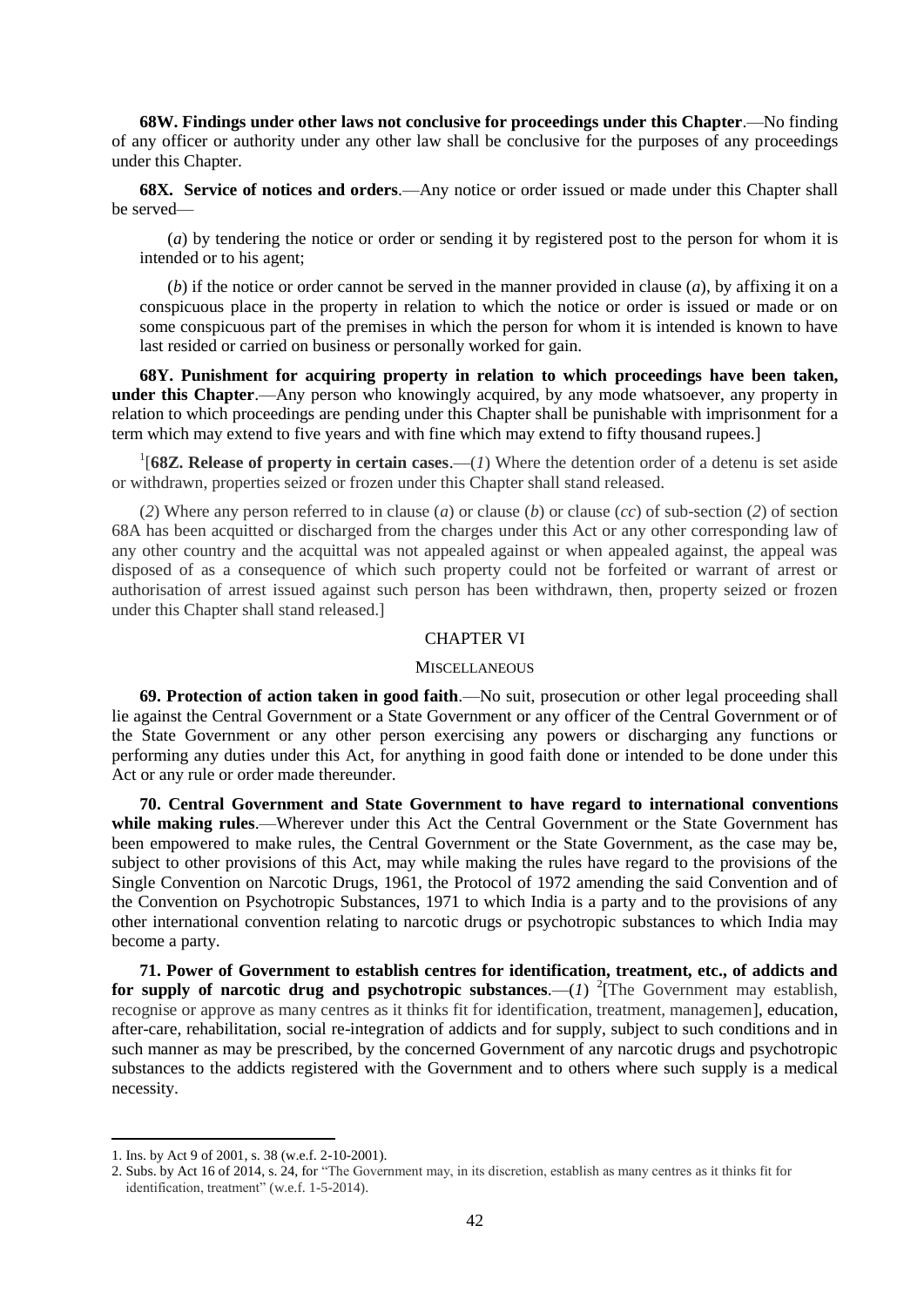(*2*) The Government may make rules consistent with this Act providing for the establishment, appointment, maintenance, management and superintendence of, and for supply of narcotic drugs and psychotropic substances from, the centres referred to in sub-section (*1*) and for the appointment, training, powers, duties and persons employed in such centres.

**72. Recovery of sums due to Government**.—(*1*) In respect of any licence fee or other sum of any kind payable to the Central Government or to the State Government under any of the provisions of this Act or of any rule or order made thereunder, the officer of the Central Government or the State Government, as the case may be, who is empowered to require the payment of such sum, may deduct the amount of such sum from any money owing to the person from whom such sum may be recoverable or due or may recover such amount or sum by attachment and sale of the goods belonging to such persons and if the amount of the same is not so recovered, the same may be recovered from the person or from his surety (if any) as if it were an arrears of land revenue.

(*2*) When any person, in compliance with any rule made under this Act, gives a bond (other than a bond under section 34 and section 39) for the performance of any act, or for his abstention from any act, such performance or abstention shall be deemed to be a public duty within the meaning of section 74 of the Indian Contract Act, 1872 (9 of 1872); and upon breach of the conditions of such bond by him, the whole sum named therein as the amount to be paid in case of such breach may be recovered from him or from his surety (if any) as if it were an arrears of land revenue.

**73. Bar of jurisdiction**.—No civil court shall entertain any suit or proceeding against any decision made or order passed by any officer or authority under this Act or under any rule made thereunder on any of the following matters, namely:—

(*a*) withholding, refusal or cancellation of any licence for the cultivation of the opium poppy;

(*b*) weighment, examination and classification according to the quality and consistence of opium and any deductions from, or addition to, the standard price made in accordance with such examination;

(*c*) confiscation of opium found to be adulterated with any foreign substance.

**74. Transitional provisions**.—Every officer or other employee of the Government exercising or performing, immediately before the commencement of this Act, any powers or duties with respect to any matters provided for in this Act, shall on such commencement, be deemed to have been appointed under the relevant provisions of this Act to the same post and with the same designation as he was holding immediately before such commencement.

**1 [74A. Power of Central Government to give directions**.—The Central Government may give such directions as it may deem necessary to a State Government regarding the carrying into execution of the provisions of this Act, and the State Government shall comply with such directions.]

**75. Power to delegate**.—(*1*) The Central Government may, by notification in the Official Gazette, delegate, subject to such conditions and limitations as may be specified in the notification, such of its powers and functions under this Act (except the power to make rules) as it may deem necessary or expedient, to the Board or any other authority or the Narcotics Commissioner.

(*2*) The State Government may, by notification in the Official Gazette, delegate, subject to such conditions and limitations as may be specified in the notification, such of its powers and functions under this Act (except the power to make rules) as it may deem necessary or expedient, to any authority or officer of that Government.

**76. Power of Central Government to make rules**.—(*1*) Subject to the other provisions of this Act, the Central Government may, by notification in the Official Gazette, make rules for carrying out the purposes of this Act.

(*2*) Without prejudice to the generality of the foregoing power, such rules may provide for all or any of the following matters, namely:—

(*a*) the method by which percentages in the case of liquid preparations shall be calculated for the purposes of clauses  $(v)$ ,  $(vi)$   $(xiv)$  and  $(xv)$  of section 2;

<sup>1.</sup> Ins. by Act 2 of 1989, s. 20 (w.e.f. 29-5-1989).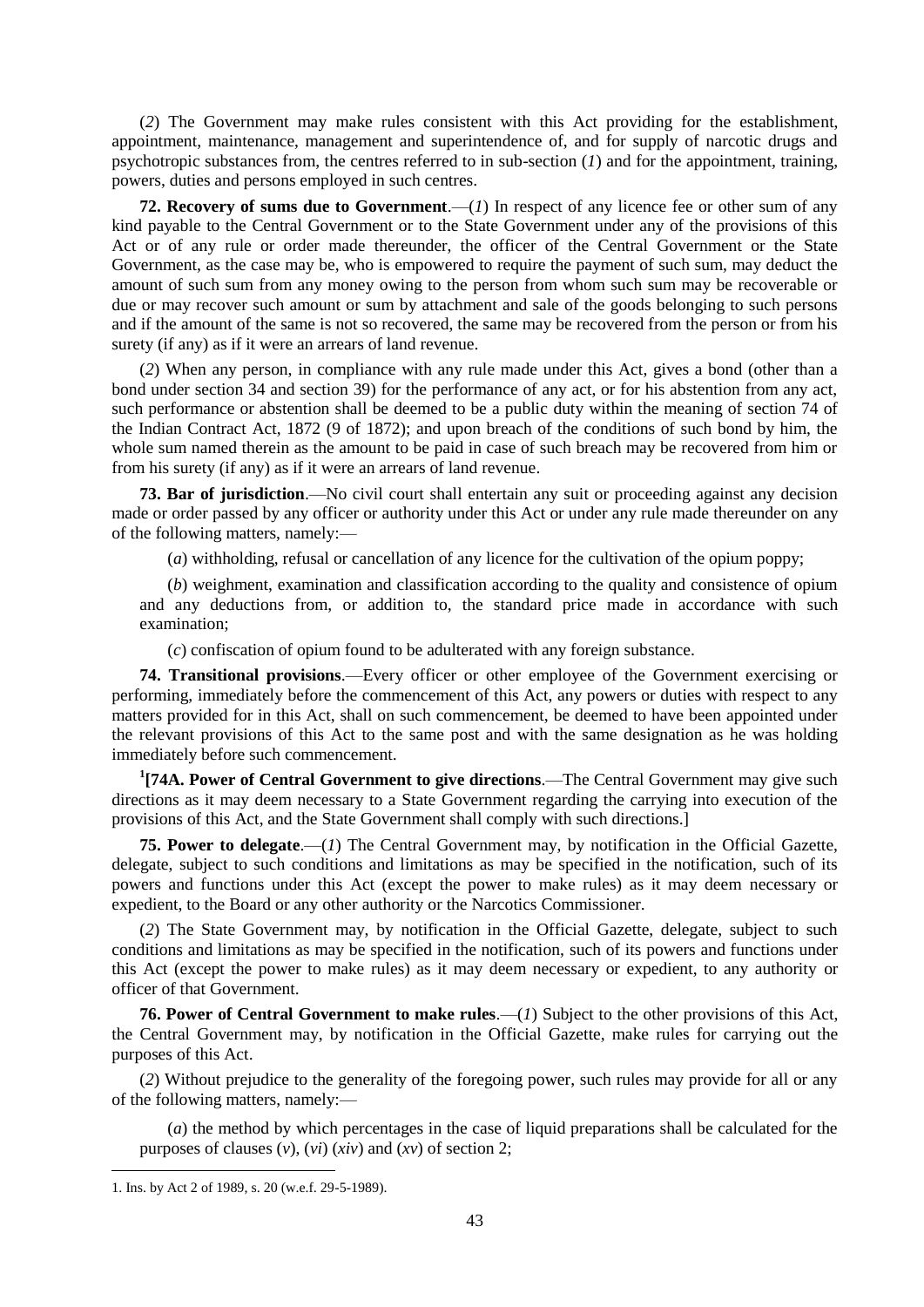(*b*) the form of bond to keep the peace to be executed under section 34;

(*c*) the form of bond to be executed for release of an addict convict for medical treatment under sub-section (*1*) of section 39 and the bond to be executed by such convict before his release after due admonition under sub-section (*2*) of that section;

 $\Gamma$ [(*ca*) the manner in which "controlled delivery" under section 50A is to be undertaken;]

(*d*) the authority or the person by whom and the manner in which a document received from any place outside India shall be authenticated under clause (*ii*) of section 66;

 $2[(da)$  the manner in which and the conditions subject to which properties shall be managed by the Administrator under sub-section (*2*) of section 68G;

 $3*$  $*$   $*$   $*$   $*$   $*$ 

(*dc*) the fees which shall be paid for the inspection of the records and registers of the Appellate Tribunal or for obtaining the certified copy of any part thereof under sub-section (*6*) of section 68-O;

(*dd*) the powers of a civil court that may be exercised by the competent authority and the Appellate Tribunal under clause (*f*) of section 68R;

(*de*) the disposal of all articles or things confiscated under this Act;

(*df*) the drawing of samples and testing and analysis of such samples;

 $(dq)$  the rewards to be paid to the officers, informers and other persons;

(*e*) the conditions and the manner in which narcotic drugs and psychotropic substances may be supplied for medical necessity to the addicts registered with the Central Government and to others under sub-section (*1*) of section 71;

(*f*) the establishment, appointment, maintenance, management and superintendence of centres established by the Central Government under sub-section (*1*) of section 71 and appointment, training, powers and duties of persons employed in such centres;

(*g*) the term of office of, the manner of filling casual vacancies of, and the allowances payable to, the Chairman and members of the Narcotic Drugs and Psychotropic Substances Consultative Committee and the conditions and restrictions subject to which a non-member may be appointed to a sub-committee under sub-section (*5*) of section 6;

(*h*) any other matter which is to be, or may be, prescribed.

**77. Rules and notifications to be laid before Parliament.**  $-$ <sup>4</sup> [Every rule made under this Act by the Central Government and every notification or order issued under clause (*viia*), clause (*xi*), clause (*xxiiia*) of section 2, section 3, section 7A, section 9A and clause (*a*) of section 27 shall be laid, as soon as may be, after it is made or issued], before each House of Parliament while it is in session, for a total period of thirty days which may be comprised in one session or in two or more successive sessions, and if, before the expiry of the session immediately following the session or the successive sessions aforesaid, both Houses agree in making any modification in the rule or notification or both Houses agree that the rule or notification should not be made or issued, the rule or the notification shall thereafter have effect only in such modified form or be of no effect, as the case may be; so, however, that any such modification or annulment shall be without prejudice to the validity of anything previously done under that rule or notification.

<sup>1.</sup> Ins. by Act 9 of 2001, s. 39 (w.e.f. 2-10-2001).

<sup>2.</sup> Ins. by Act 2 of 1989, s. 21 (w.e.f. 29-5-1989).

<sup>3.</sup> Clause (*db*) omitted by Act 28 of 2016, s. 227 (w.e.f. 1-6-2016).

<sup>4.</sup> Subs. by Act 9 of 2001, s. 40, for certain words, brackets, figures and letter (w.e.f. 2-10-2001).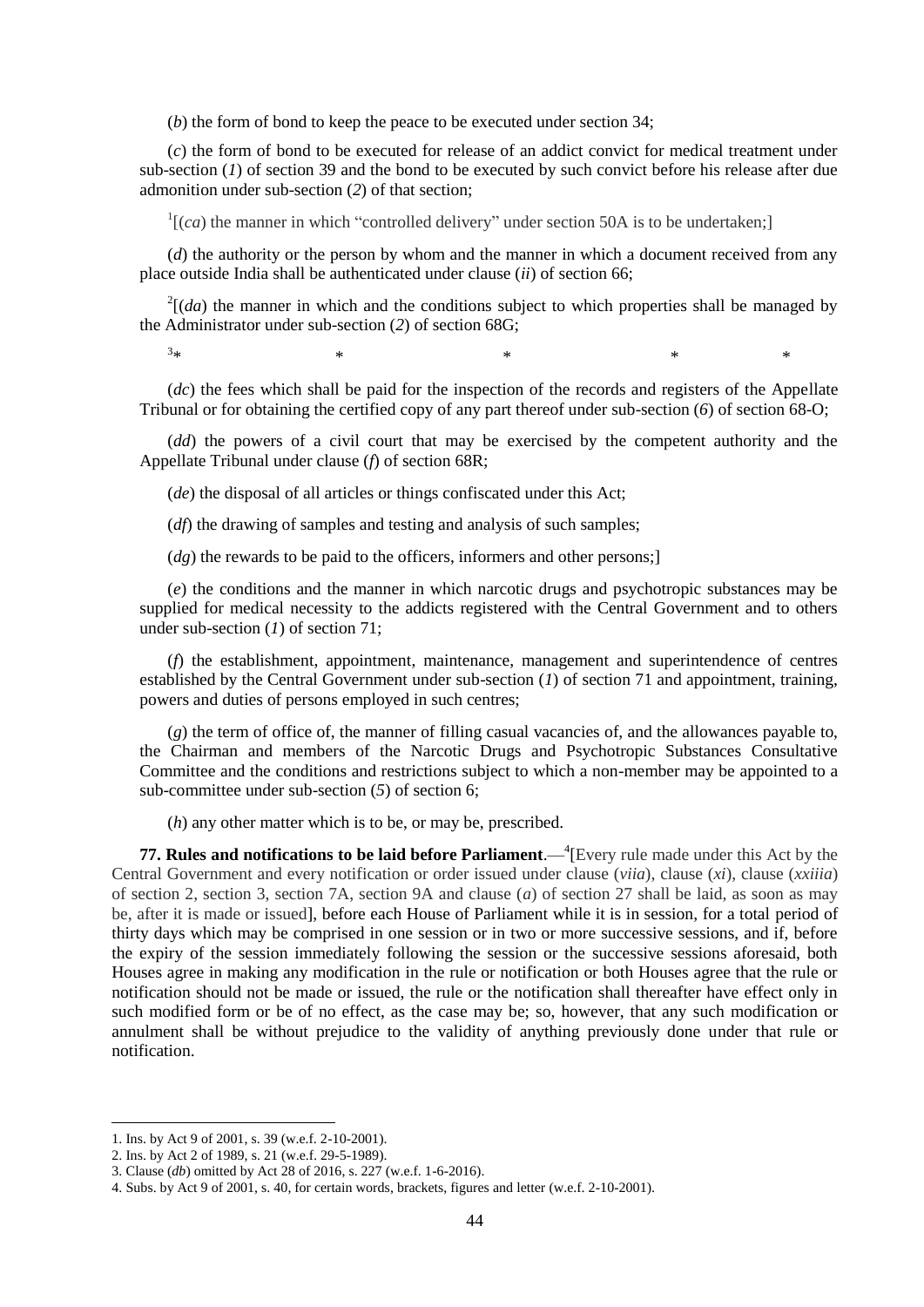**78. Power of State Government to make rules**.—(*1*) Subject to the other provisions of this Act, the State Government may, by notification in the Official Gazette, make rules for carrying out the purposes of this Act.

(*2*) Without prejudice to the generality of the foregoing power, such rules may provide for all or any of the following matters, namely:—

(*a*) the conditions and the manner in which narcotic drugs and psychotropic substances shall be supplied for medical necessity to the addicts registered with the State Government and others under sub-section (*1*) of section 71;

(*b*) the establishment, appointment, maintenance, management, superintendence of centres established under sub-section (*1*) of section 71 and appointment, training, powers and duties of persons employed in such centres;

(*c*) any other matter which is to be, or may be, prescribed.

(*3*) Every rule made by a State Government under this Act shall be laid, as soon as may be after it is made, before the Legislature of that State.

**79. Application of the Customs Act, 1962**.—All prohibitions and restrictions imposed by or under this Act on the import into India, the export from India and transhipment of narcotic drugs and psychotropic substances shall be deemed to be prohibitions and restrictions imposed by or under the Customs Act, 1962 (52 of 1962) and the provisions of that Act shall apply accordingly:

Provided that, where the doing of anything is an offence punishable under that Act and under this Act, nothing in that Act or in this section shall prevent the offender from being punished under this Act.

**80. Application of the Drugs and Cosmetics Act, 1940 not barred**.—The provisions of this Act or the rules made thereunder shall be in addition to, and not in derogation of, the Drugs and Cosmetics Act, 1940 (23 of 1940) or the rules made thereunder.

**81. Saving of State and special laws**.—Nothing in this Act or in the rules made thereunder shall affect the validity of any Provincial Act or an Act of any State Legislature for the time being in force, or of any rule made thereunder which imposes any restriction or provides for a punishment not imposed by or provided for under this Act or imposes a restriction or provides for a punishment greater in degree than a corresponding restriction imposed by or a corresponding punishment provided for by or under this Act for the cultivation of cannabis plant or consumption of, or traffic in, any narcotic drug or psychotropic substance within India.

**82. Repeal and savings**.—(*1*) The Opium Act, 1857 (13 of 1857), the Opium Act, 1878 (1 of 1878) and the Dangerous Drugs Act, 1930 (2 of 1930) are hereby repealed.

(*2*) Notwithstanding such repeal, anything done or any action taken or purported to have been done or taken under any of the enactments repealed by sub-section (*1*) shall, in so far as it is not inconsistent with the provisions of this Act, be deemed to have been done or taken under the corresponding provisions of this Act.

**83. Power to remove difficulties**.—(*1*) If any difficulty arises in giving effect to the provisions of this Act, the Central Government may, by order published in the Official Gazette, make such provisions not inconsistent with the provisions of this Act as appear to it to be necessary or expedient for removing the difficulty:

Provided that no such order shall be made after the expiry of a period of three years from the date on which this Act receives the assent of the President.

(*2*) Every order made under this section shall, as soon as may be after it is made, be laid before the Houses of Parliament.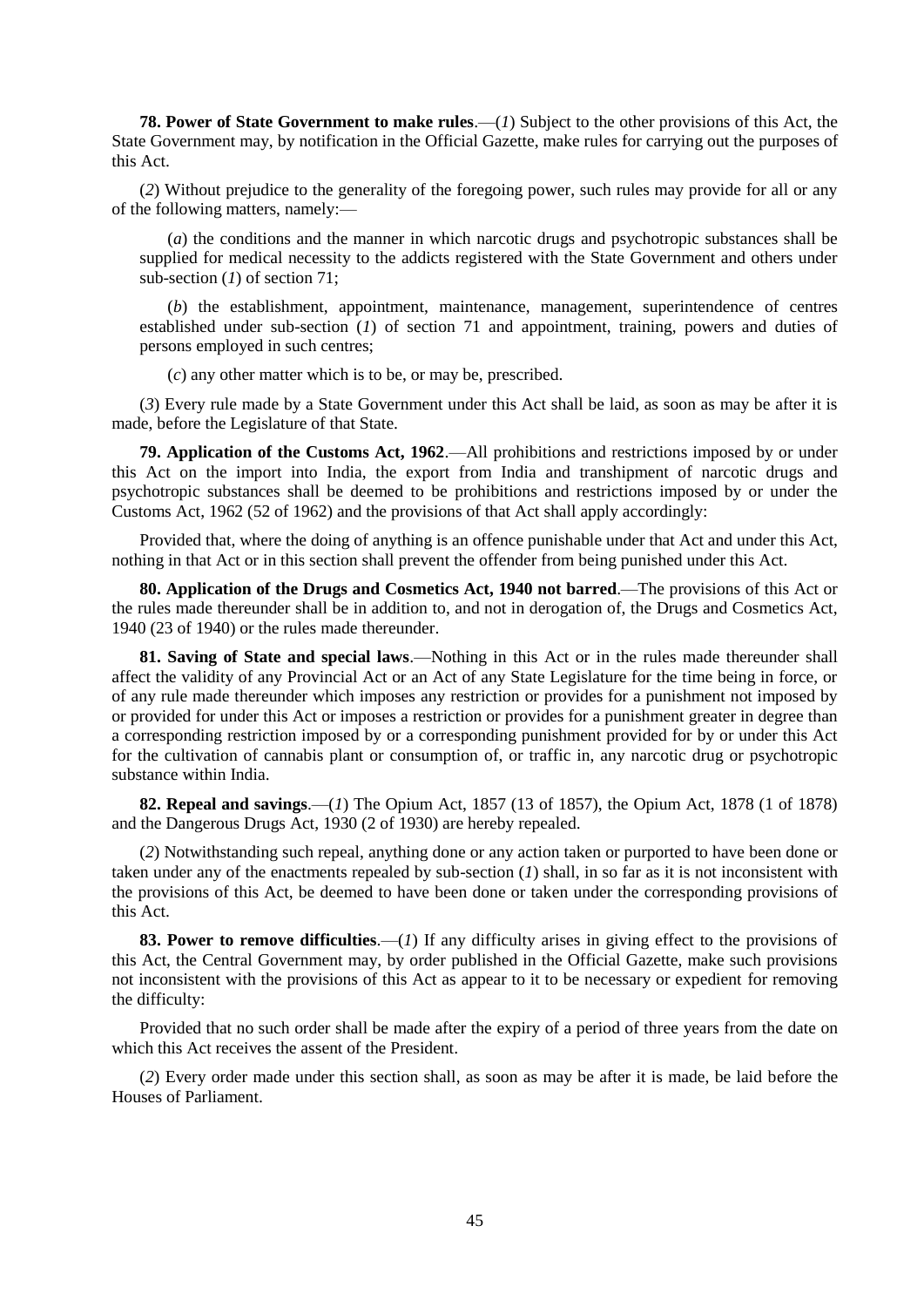# THE SCHEDULE

# [*See* clause (*xxiii*) of Section 2]

# LIST OF PSYCHOTROPIC SUBSTANCES

| S1.<br>No.     | International<br>non-proprietary<br>names | Other<br>nonproprietary<br>names | Chemical name                                                                                                                                                                                   |
|----------------|-------------------------------------------|----------------------------------|-------------------------------------------------------------------------------------------------------------------------------------------------------------------------------------------------|
| 1              |                                           | <b>DET</b>                       | N, N-Diethyltryptamine                                                                                                                                                                          |
| $\overline{2}$ |                                           | <b>DMHP</b>                      | 3-(1,2-Dimethylheptyl)-1-hydroxy-7,<br>8, 9, 10-tetrahydro 6, 6, 9-trimethyl-<br>6H-dibenzo [b, d] pyran                                                                                        |
| 3              |                                           | <b>DMT</b>                       | N, N-Dimethyltryptamine                                                                                                                                                                         |
| 4              | $(+)$ -LYSERGIDE                          | LSD, LSD-25                      | $(+)$ -N, N-Diethyllysergamide (d-<br>lysergic acid diethylamide)                                                                                                                               |
| 5              |                                           | mescaline                        | 3, 4, 5-Trimethoxyphenethylamine                                                                                                                                                                |
| 6              |                                           | parahexyl                        | 3-Hexyl-1-hydroxy-7, 8, 9, 10-<br>tetrahydro-6, 6, 9-trimethyl-6H-<br>dibenzo [b, d] pyran                                                                                                      |
| $\tau$         | <b>ETICYCLIDINE</b>                       | <b>PCE</b>                       | N-Ethyl-1-phenylcyclohexylamine                                                                                                                                                                 |
| 8              | <b>ROLICYCLIDINE</b>                      | PHP, PCPY                        | 1-(1-phenylcyclohexyl) pyrrolidine                                                                                                                                                              |
| 9              |                                           | psilocine, psilotsin             | 3-(2-Dimethylaminoethyl)-4-<br>hydroxyindole                                                                                                                                                    |
| 10             | <b>PSILOCYBINE</b>                        |                                  | 3-(2-Dimethylaminoethyl)-indol-4-yl<br>dihydrogen phosphate                                                                                                                                     |
| 11             |                                           | STP, DOM                         | 2-Amino-1-(2, 5-dimethoxy-methyl)<br>phenylpropane                                                                                                                                              |
| 12             | <b>TENOCYCLIDINE</b>                      | <b>TCP</b>                       | 1-[1-(2-Thienyl) cydohexyl] piperidine                                                                                                                                                          |
| 13             |                                           | <b>THC</b>                       | Tetrahydrocannabinols, the following<br>isomers: $\Delta 6a(10a)$ , $\Delta 6a(7)$ , $\Delta 7$ , $\Delta 8$ , $\Delta 9$ ,<br>$\Delta$ 10, $\Delta$ 9(11) and their stcreochemical<br>variants |
| 14             |                                           | <b>DOB</b>                       | 2, 5-dimethoxyl-4-bromoamphetamine                                                                                                                                                              |
| 15             |                                           | <b>MDA</b>                       | 3, 4-methylenedioxyamphetamine                                                                                                                                                                  |
| 16             | <b>AMPHETAMINE</b>                        |                                  | $(\pm)$ -2-Amino-1-phenylpropane                                                                                                                                                                |
| 17             | <b>DEXAMPHETAMINE</b>                     |                                  | $(+)$ -2-Amino-1-phenylpropane                                                                                                                                                                  |
| 18             | MECLOQUALONE                              |                                  | 3-(o-Chlorophenyl)-2-methyl-4(3H)-<br>quinazolinone                                                                                                                                             |
| 19             | <b>METHAMPHETAMINE</b>                    |                                  | $(+)$ -2-Methylamino-1-phenylpropane                                                                                                                                                            |
| 20             | METHAQUALONE                              |                                  | 2-Methyl-3-0-tolyl-4-(3H)-<br>quinazoinone                                                                                                                                                      |
| 21             | METHYLPHENIDATE                           |                                  | 2-Phenyl-2(2-piperidyl) acetic acid,<br>methyl ester                                                                                                                                            |
| 22             | PHENCYCLIDINE                             | PCP                              | 1-(1-Phenylcyclohexyl) piperidine                                                                                                                                                               |
| 23             | PHENMETRAZINE                             |                                  | 3-Methyl-2-phenylmorpholine                                                                                                                                                                     |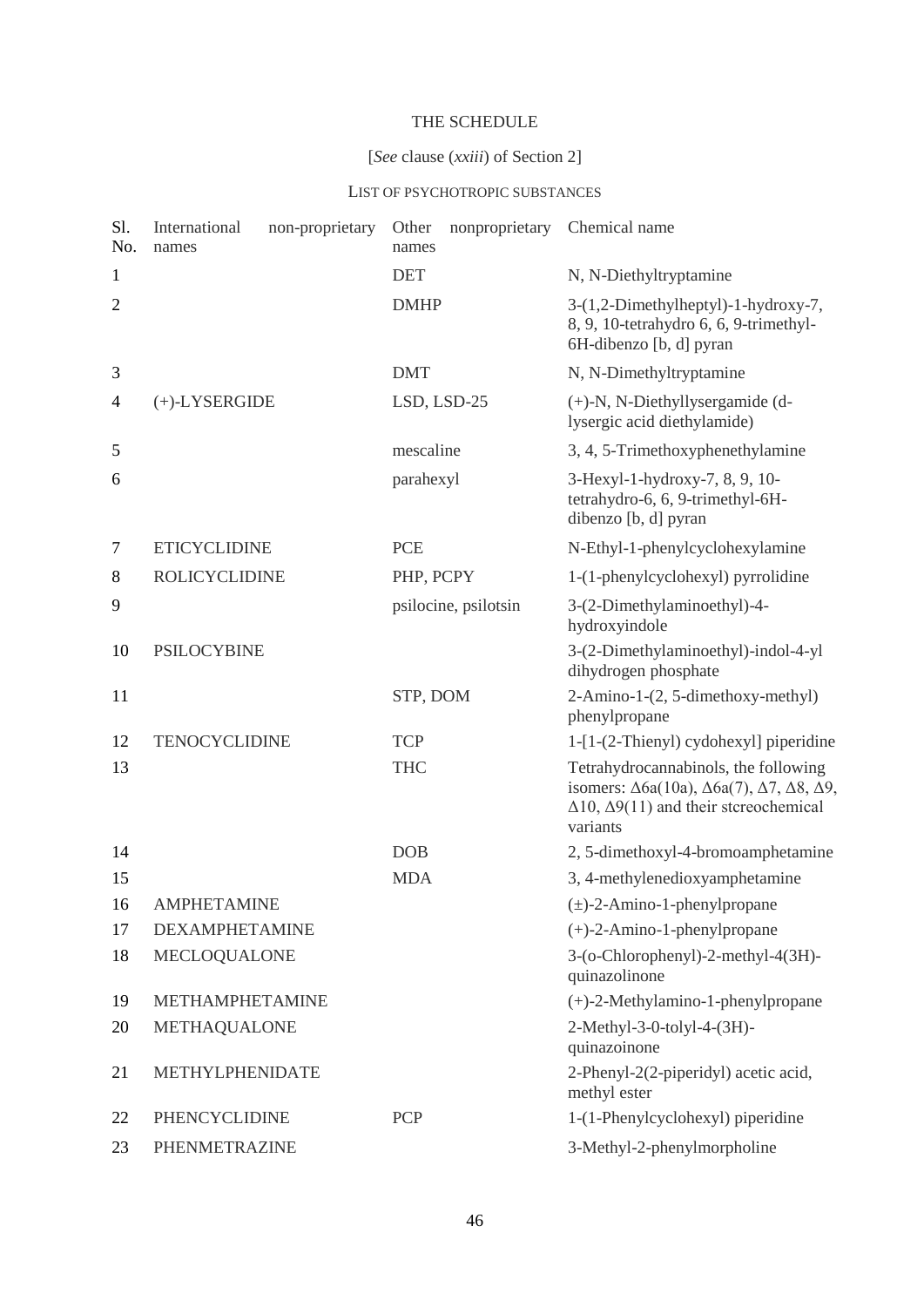| Sl.<br>No. | International<br>names | non-proprietary | Other<br>names                                    | nonproprietary | Chemical name                                                                                                         |
|------------|------------------------|-----------------|---------------------------------------------------|----------------|-----------------------------------------------------------------------------------------------------------------------|
| 24         | <b>AMOBARBITAL</b>     |                 |                                                   |                | 5-Ethyl-5-(3-methylbutyl) barbituric<br>acid                                                                          |
| 25         | CYCLOBARBITAL          |                 | 5-(1-Cyclohexen-1-yl)-5-ethyl-<br>barbituric acid |                |                                                                                                                       |
| 26         | <b>GLUTETHIMIDE</b>    |                 |                                                   |                | 2-Ethyl-2-phenylglutarimide                                                                                           |
| 27         | <b>PENTAZOCINE</b>     |                 |                                                   |                | 1, 2, 3, 4, 5, 6-Hexahydro-6, 11-<br>dimethyl-3-(3-methyl-2-butenyl)-2, 6-<br>methano-3 benzazocin-8-ol               |
| 28         | PENTOBARBITAL          |                 |                                                   |                | 5-Ethyl-5-(1-methylbutyl) barbituric<br>acid                                                                          |
| 29         | SECOBARBITAL           |                 |                                                   |                | 5-Allyl-5-(1-methylbutyl) barbituric<br>acid                                                                          |
| 30         | <b>ALPRAZOLAM</b>      |                 |                                                   |                | 8-Chloro-1-methyl-6-phenyl-4H-s-<br>triazolo $[4, 3-a]$ $[1, 4]$ benzodiazepine                                       |
| 31         | <b>AMFEPRAMONE</b>     |                 |                                                   |                | 2-(Diethylamino) propiophenone                                                                                        |
| 32         | <b>BARBITAL</b>        |                 |                                                   |                | 5, 5-Diethylbarbituric acid                                                                                           |
| 33         | <b>BENZPHETAMINE</b>   |                 |                                                   |                | N-Benzyl-N, $\alpha$ -dimethylphenethyl-<br>amine                                                                     |
| 34         | <b>BROMAZEPAM</b>      |                 |                                                   |                | 7-Bromo-1, 3-dihydro-5-(2-pyridyl)-<br>2H-1, 4-benzodiazepin-2-one.                                                   |
| 35         | <b>CAMAZEPAM</b>       |                 |                                                   |                | 7-Chloro-1, 3-dihydro-3-hydroxy-1-<br>methyl-5-phenyl-2-H-1, 4 benezo-<br>diazepin-2-one dimethylcarbamate<br>(ester) |
| 36         | CHLORDIAZEPOXIDE       |                 |                                                   |                | 7-Chloro-2-(methylamino)-5-phenyl-<br>3H-1, 4-benzodiazepine-4-oxide                                                  |
| 37         | <b>CLOBAZAM</b>        |                 |                                                   |                | 7-Chloro-1-methyl-5-phenyl-1H-1, 5-<br>benzodiazepine, 2, 4 (3H, 5H)-dione                                            |
| 38         | <b>CLONAZEPAM</b>      |                 |                                                   |                | 5-(o-Chlorophenyl)-1, 3-dihydro-7-<br>nitro-2H-1, 4-benzodiazepin-2-one                                               |
| 39         | <b>CLORAZEPATE</b>     |                 |                                                   |                | 7-Chloro-2, 3-dihydro-2-oxo-5-phenyl-<br>1H, 4-benzodiazepine-3-carboxylic<br>acid                                    |
| 40         | <b>CLOTIAZEPAM</b>     |                 |                                                   |                | $5-(0-Chlorophenyl) - 7-ethyl-1, 3-$<br>dihydro-1-methyl-2H-thieno [2, 3-e]-1,<br>4-diazepine-2-one                   |
| 41         | <b>CLOXAZOLAM</b>      |                 |                                                   |                | 10-Chloro-11b-(o-chlorophenyl)-2, 3,<br>7, 11b-tetrahydro-oxazolo-[3, 2-d] [1,<br>4] benzodiazepine-6 (5H)-one        |
| 42         | DELORAZEPAM            |                 |                                                   |                | 7-Chloro-5-(o-chlorophenyl)-1, 3-<br>dihydro-2H-1, 4-benzodiazepin-2-one                                              |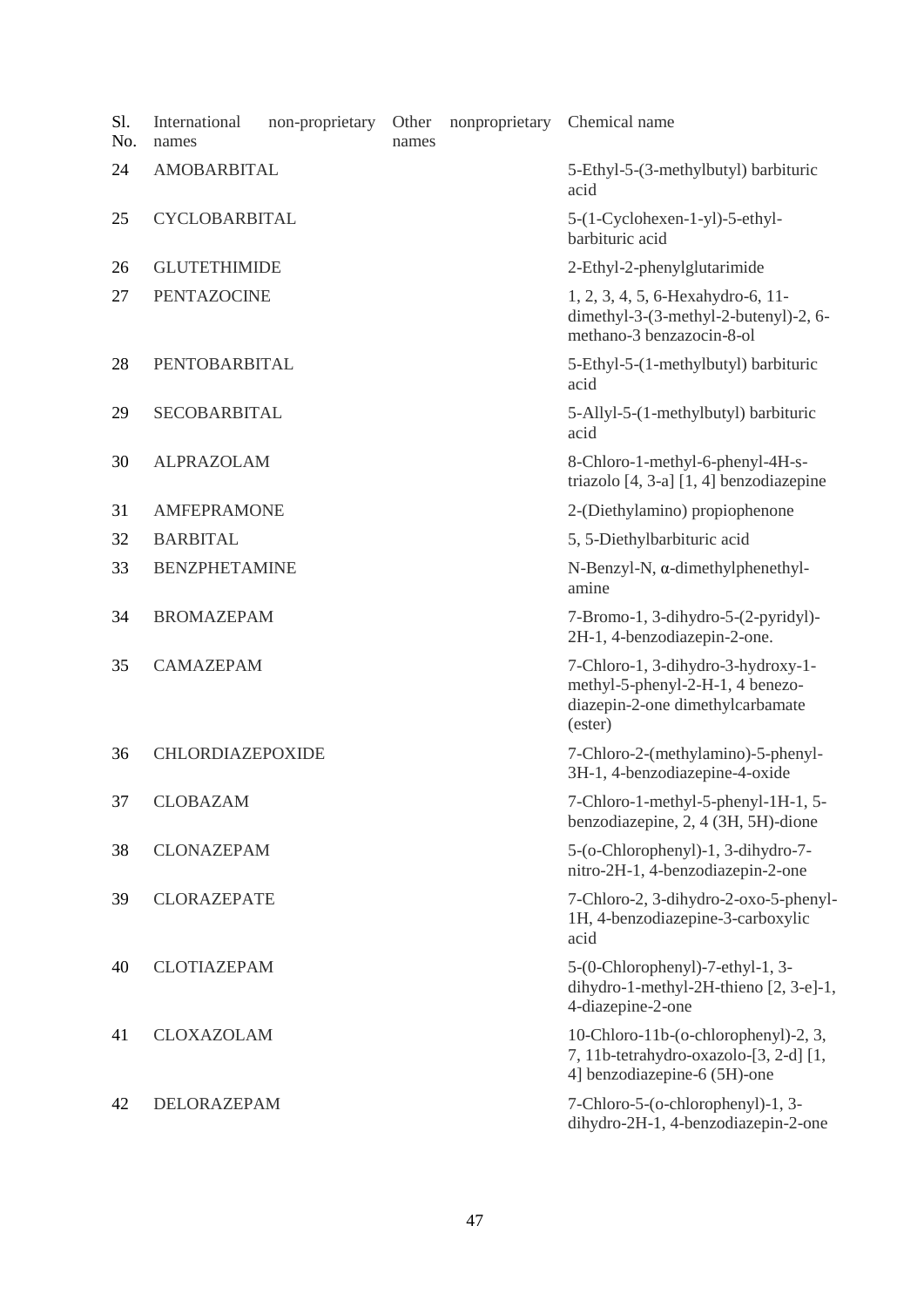| Sl.<br>No. | International<br>names  | non-proprietary | Other<br>names | nonproprietary | Chemical name                                                                                                                            |
|------------|-------------------------|-----------------|----------------|----------------|------------------------------------------------------------------------------------------------------------------------------------------|
| 43         | <b>DIAZEPAM</b>         |                 |                |                | 7-Chloro-1, 3-dihydro-1-methyl-5-<br>phenyl-2H-1, 4-benzodiazepin-2-one                                                                  |
| 44         | <b>ESTAZOLAM</b>        |                 |                |                | 8-Chloro-6-phenyl-4H-s-triazolo [4,<br>$3-a$ ], $[1, 4]$ benzodiazepine                                                                  |
| 45         | <b>ETHCHLORVYNOL</b>    |                 |                |                | Ethyl-2-chlorovinylethynylcarbinol                                                                                                       |
| 46         | <b>ETHINAMATE</b>       |                 |                |                | 1-Ethylnylcyclohexanolcarbamate                                                                                                          |
| 47         | <b>ETHYLLOFLAZEPATE</b> |                 |                |                | Ethyl 7-chloro-5-(o-fluorophenyl)-2,<br>3-dihydro-2-oxo-1H-1, 4-benzo-<br>diazepine-3-carboxylate                                        |
| 48         | <b>FLUDIAZEPAM</b>      |                 |                |                | 7-Chloro-5-(o-fluorophenyl)-1, 3-<br>dihydro-1-methyl-2H-1, 4-benzo-<br>diazepine-2-one                                                  |
| 49         | <b>FLUNITRAZEPAM</b>    |                 |                |                | 5-(o-Fluorophenyl)-1, 3-dihydro-1-<br>methyl-7-nitro-2H-1, 4-benzo-<br>diazepin-2-one                                                    |
| 50         | <b>FLURAZEPAM</b>       |                 |                |                | 7-Chloro-1-[2-(diethylamino) ethyl]-<br>5-(o-fluorophenyl)-1, 3-dihydro-2H-<br>1, 4-benzo-diazepin-2-one                                 |
| 51         | <b>HALAZEPAM</b>        |                 |                |                | 7-Chloro-1, 3-dihydro-5-phenyl-1-(2,<br>2, 2-trifluoroethyl)-2H-1, 4-benzo-<br>diazepin-2-one                                            |
| 52         | HALOXAZOLAM             |                 |                |                | 10-Bromo-11b-(o-fluorophenyl)-2, 3,<br>7, 11b-tetrahydrooxazolo [3, 2-d] [1,<br>4] benzodiazepine-6, (5H)-one                            |
| 53         | <b>KETAZOLAM</b>        |                 |                |                | 11-Chloro-8, 12b-dihydro-2, 8-<br>dimethyl-12b-phenyl-4H- $[1, 3]$ -<br>oxazino-[3, 2-d] [1, 4]<br>benzodiazepine-4, 7(6H)-dione         |
| 54         | <b>LEFETAMINE</b>       |                 | <b>SPA</b>     |                | (-)-1-dimethylamino-1, 2diphenyl-<br>ethane                                                                                              |
| 55         | LOPRAZOLAM              |                 |                |                | 6-(o-Chlorophenyl)-2, 4-dihydro-2-<br>[(4 methyl-1-piperazinyl) metnylene]-<br>8-nitro-1H-imidazo [1, 2-0] [1, 4]<br>benzodiazepin-1-one |
| 56         | <b>LORAZEPAM</b>        |                 |                |                | 7-Chloro-5-(o-chlorophenyl)-1, 3-<br>dihydro-3-hydroxy-2H-1, 4-benzo-<br>diazepine-2-one                                                 |
| 57         | LORMETAZEPAM            |                 |                |                | 7-Chloro-5-(o-chlorophenyl)-1, 3-<br>dihydro-3-hydroxy-1-methyl-2H-1, 4-<br>benzcxiiazepine-2-one                                        |
| 58         | <b>MAZINDOL</b>         |                 |                |                | 5-(P-Chlorophenyl)-2, 5-dihydro-3-<br>H-imidazo $[2, 1-x]$ isoindol-5-01                                                                 |